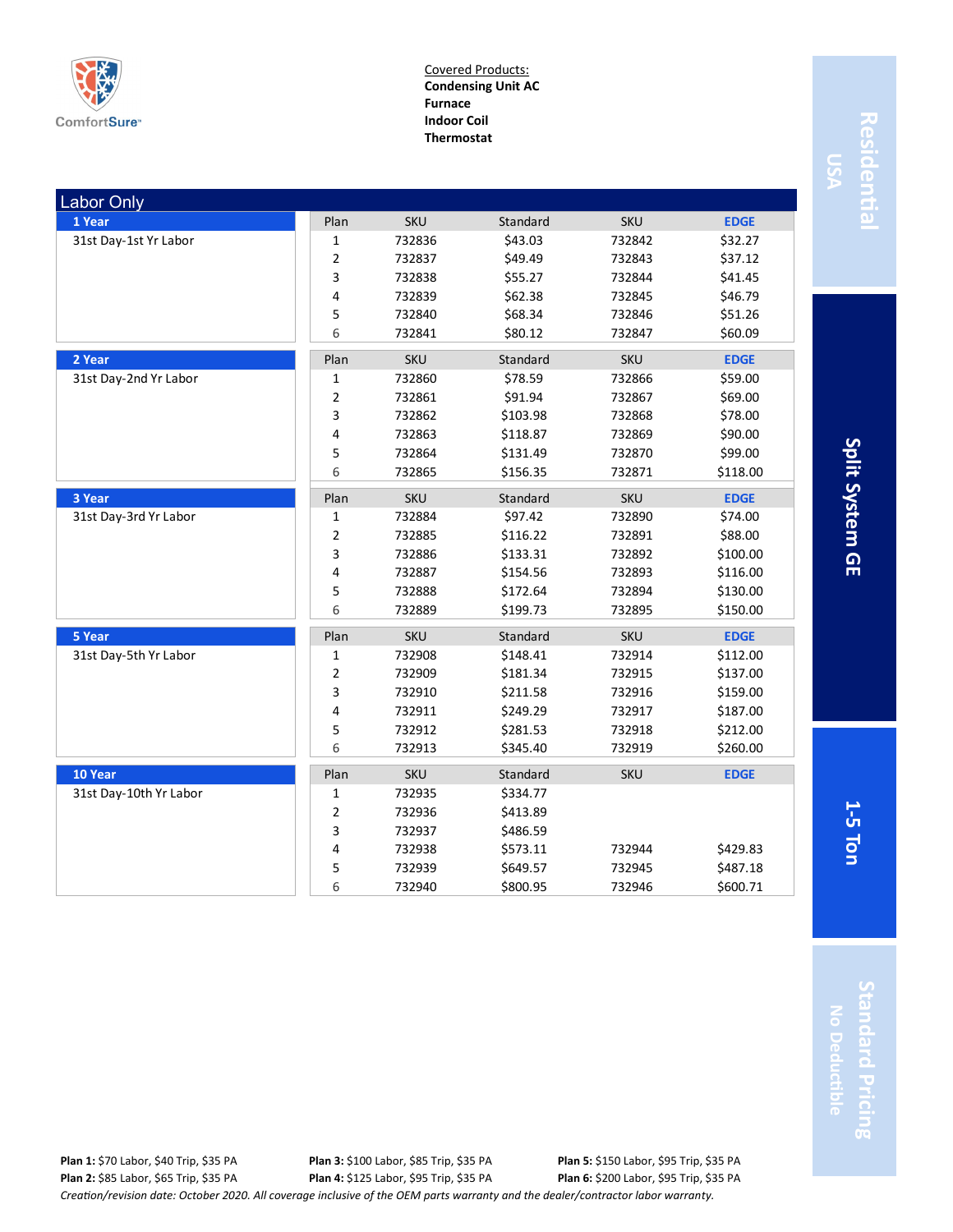

Covered Products: **Condensing Unit AC Furnace Indoor Coil Thermostat**

| <b>Labor Plus</b>               |                |                  |                      |            |             |
|---------------------------------|----------------|------------------|----------------------|------------|-------------|
| 1 Year                          | Plan           | <b>SKU</b>       | Standard             | <b>SKU</b> | <b>EDGE</b> |
| 31st Day-1st Yr Labor           | $\mathbf{1}$   | 732848           | \$50.03              | 732854     | \$37.52     |
| 31st Day-1st Yr Part Allowance  | $\overline{2}$ | 732849           | \$55.80              | 732855     | \$41.85     |
|                                 | 3              | 732850           | \$61.07              | 732856     | \$45.80     |
|                                 | 4              | 732851           | \$67.73              | 732857     | \$50.80     |
|                                 | 5              | 732852           | \$73.41              | 732858     | \$55.06     |
|                                 | 6              | 732853           | \$84.87              | 732859     | \$63.65     |
| 2 Year                          | Plan           | <b>SKU</b>       | Standard             | <b>SKU</b> | <b>EDGE</b> |
| 31st Day-2nd Yr Labor           | 1              | 732872           | \$91.38              | 732878     | \$69.00     |
| 31st Day-2nd Yr Part Allowance  | $\mathbf 2$    | 732873           | \$103.65             | 732879     | \$78.00     |
|                                 | 3              | 732874           | \$114.90             | 732880     | \$87.00     |
|                                 | 4              | 732875           | \$129.07             | 732881     | \$97.00     |
|                                 | 5              | 732876           | \$141.23             | 732882     | \$106.00    |
|                                 | 6              | 732877           | \$165.62             | 732883     | \$125.00    |
| 3 Year                          | Plan           | <b>SKU</b>       | Standard             | <b>SKU</b> | <b>EDGE</b> |
| 31st Day-3rd Yr Labor           | $\mathbf{1}$   | 732896           | \$113.28             | 732902     | \$85.00     |
| 31st Day-3rd Yr Part Allowance  | $\overline{2}$ | 732897           | \$131.03             | 732903     | \$99.00     |
|                                 | 3              | 732898           | \$147.30             | 732904     | \$111.00    |
|                                 | 4              | 732899           | \$167.82             | 732905     | \$126.00    |
|                                 | 5              | 732900           | \$185.43             | 732906     | \$140.00    |
|                                 | 6              | 732901           | \$220.73             | 732907     | \$166.00    |
|                                 |                |                  |                      |            |             |
| 5 Year                          | Plan           | SKU              | Standard             | <b>SKU</b> | <b>EDGE</b> |
| 31st Day-5th Yr Labor           | 1              | 732920           | \$172.57             | 732926     | \$130.00    |
| 31st Day-5th Yr Part Allowance  | $\overline{2}$ | 732921           | \$204.44             | 732927     | \$154.00    |
|                                 | 3              | 732922           | \$233.79             | 732928     | \$176.00    |
|                                 | 4              | 732923           | \$270.67             | 732929     | \$206.00    |
|                                 | 5              | 732924           | \$302.40             | 732930     | \$233.00    |
|                                 | 6              | 732925           | \$365.89             | 732931     | \$288.00    |
| 10 Year                         | Plan           | <b>SKU</b>       | Standard             | <b>SKU</b> | <b>EDGE</b> |
| 31st Day-10th Yr Labor          | 1              | 732947           | \$389.27             |            |             |
| 31st Day-10th Yr Part Allowance | $\overline{2}$ | 732948           | \$465.04             |            |             |
|                                 | 3              | 732949           | \$534.71             |            |             |
|                                 | 4              | 732950           | \$622.27             | 732956     | \$466.70    |
|                                 | 5              | 732951           | \$697.71             | 732957     | \$523.28    |
|                                 | 6              | 732952           | \$848.46             | 732958     | \$636.35    |
|                                 |                |                  |                      |            |             |
| Parts & Labor Plus              |                |                  |                      |            |             |
| 10 Year                         | Plan           | SKU              | Standard             |            |             |
| 31st Day-10th Yr Labor          | 1              | 732966           | \$599.86             |            |             |
| 31st Day-10th Yr Part Allowance | 2              | 732967           | \$678.86             |            |             |
| 6th-10th Yr Parts               | 3<br>4         | 732968<br>732969 | \$751.48<br>\$842.88 |            |             |

Split System GE **5 Ton Split System GE**

**1-**

**Standard Pricing** tandard Pricing **No Deductible**

**Plan 1:** \$70 Labor, \$40 Trip, \$35 PA **Plan 2:** \$85 Labor, \$65 Trip, \$35 PA **Plan 4:** \$125 Labor, \$95 Trip, \$35 PA

**10 Year** Standard **Plan** SKU Standard 6th-10th Yr Parts - 732965 \$272.42

Parts Only

**Plan 3:** \$100 Labor, \$85 Trip, \$35 PA **Plan 5:** \$150 Labor, \$95 Trip, \$35 PA **Plan 6:** \$200 Labor, \$95 Trip, \$35 PA

*Creation/revision date: October 2020. All coverage inclusive of the OEM parts warranty and the dealer/contractor labor warranty.*

6 732971 \$1,078.78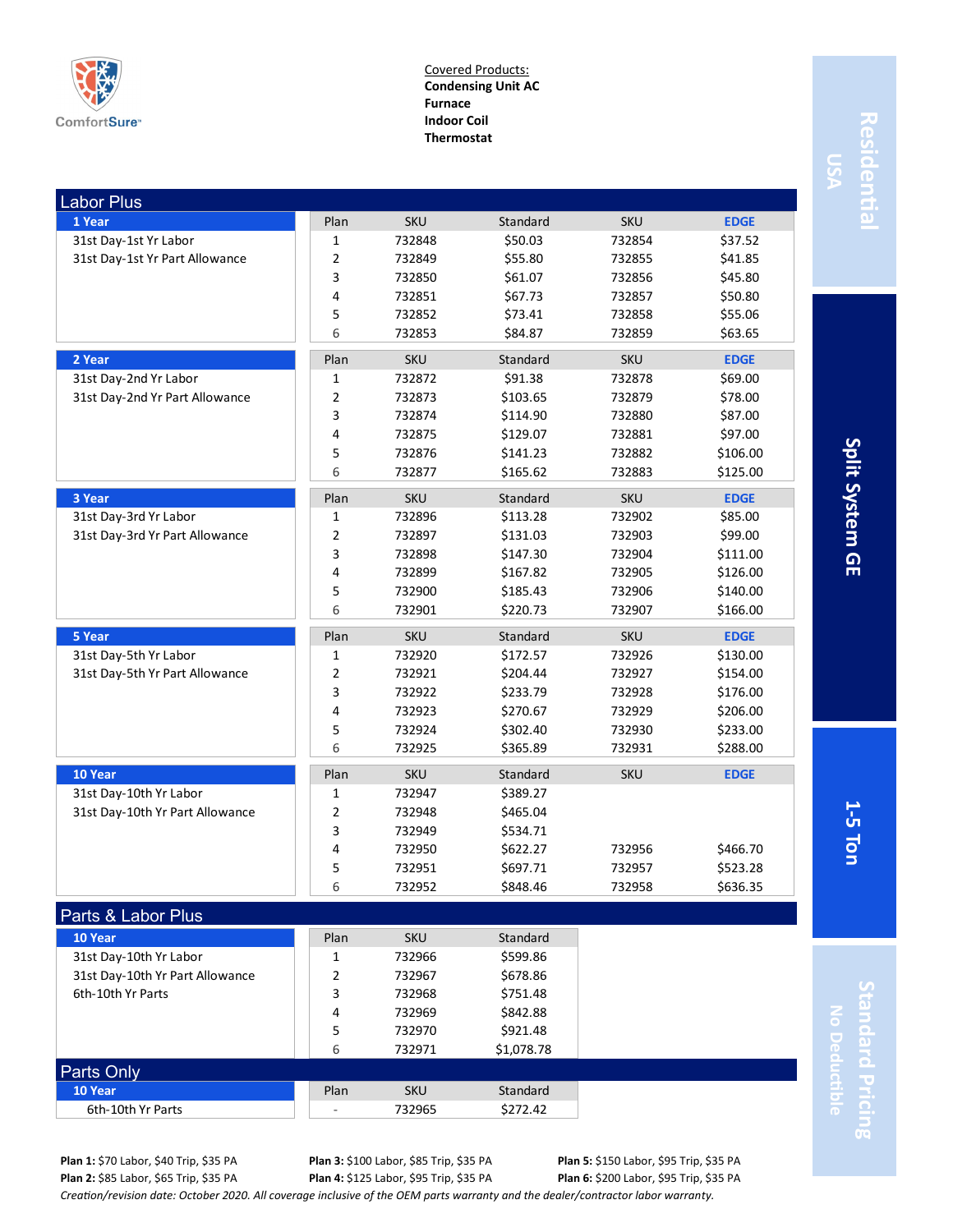

Covered Products: **Air Handler Condensing Unit HP Heat Strips Indoor Coil Thermostat**

| <b>Labor Only</b>      |                |            |            |            |             |
|------------------------|----------------|------------|------------|------------|-------------|
| 1 Year                 | Plan           | <b>SKU</b> | Standard   | <b>SKU</b> | <b>EDGE</b> |
| 31st Day-1st Yr Labor  | 1              | 732972     | \$59.61    | 732978     | \$44.71     |
|                        | 2              | 732973     | \$70.97    | 732979     | \$53.23     |
|                        | 3              | 732974     | \$81.25    | 732980     | \$60.94     |
|                        | 4              | 732975     | \$94.36    | 732981     | \$70.77     |
|                        | 5              | 732976     | \$105.74   | 732982     | \$79.31     |
|                        | 6              | 732977     | \$128.45   | 732983     | \$96.34     |
| 2 Year                 | Plan           | <b>SKU</b> | Standard   | <b>SKU</b> | <b>EDGE</b> |
| 31st Day-2nd Yr Labor  | $\mathbf 1$    | 732996     | \$80.60    | 733002     | \$60.45     |
|                        | 2              | 732997     | \$95.48    | 733003     | \$71.61     |
|                        | 3              | 732998     | \$108.98   | 733004     | \$81.74     |
|                        | 4              | 732999     | \$126.11   | 733005     | \$94.58     |
|                        | 5              | 733000     | \$140.99   | 733006     | \$105.74    |
|                        | 6              | 733001     | \$170.71   | 733007     | \$128.03    |
| 3 Year                 | Plan           | <b>SKU</b> | Standard   | <b>SKU</b> | <b>EDGE</b> |
| 31st Day-3rd Yr Labor  | 1              | 733020     | \$149.97   | 733026     | \$121.48    |
|                        | 2              | 733021     | \$184.15   | 733027     | \$152.29    |
|                        | 3              | 733022     | \$216.74   | 733028     | \$180.98    |
|                        | 4              | 733023     | \$258.55   | 733029     | \$218.47    |
|                        | 5              | 733024     | \$295.09   | 733030     | \$251.42    |
|                        | 6              | 733025     | \$368.21   | 733031     | \$317.03    |
| 5 Year                 | Plan           | <b>SKU</b> | Standard   | <b>SKU</b> | <b>EDGE</b> |
| 31st Day-5th Yr Labor  | 1              | 733044     | \$208.80   | 733050     | \$179.78    |
|                        | $\overline{2}$ | 733045     | \$260.20   | 733051     | \$227.68    |
|                        | 3              | 733046     | \$307.34   | 733052     | \$272.00    |
|                        | 4              | 733047     | \$367.91   | 733053     | \$329.28    |
|                        | 5              | 733048     | \$420.88   | 733054     | \$378.79    |
|                        | 6              | 733049     | \$526.91   | 733055     | \$479.49    |
| 10 Year                | Plan           | <b>SKU</b> | Standard   | <b>SKU</b> | <b>EDGE</b> |
| 31st Day-10th Yr Labor | 1              | 733071     | \$554.03   |            |             |
|                        | 2              | 733072     | \$693.22   |            |             |
|                        | 3              | 733073     | \$822.98   |            |             |
|                        | 4              | 733074     | \$997.93   | 733080     | \$912.11    |
|                        | 5              | 733075     | \$1,158.11 | 733081     | \$1,059.67  |
|                        | 6              | 733076     | \$1,472.54 | 733082     | \$1,357.68  |

Residentia **Residential**

> Split System HP **5 Ton Split System HP**

**1-**

*Creation/revision date: October 2020. All coverage inclusive of the OEM parts warranty and the dealer/contractor labor warranty.* **Plan 1:** \$70 Labor, \$40 Trip, \$35 PA **Plan 2:** \$85 Labor, \$65 Trip, \$35 PA **Plan 3:** \$100 Labor, \$85 Trip, \$35 PA **Plan 4:** \$125 Labor, \$95 Trip, \$35 PA **Plan 5:** \$150 Labor, \$95 Trip, \$35 PA **Plan 6:** \$200 Labor, \$95 Trip, \$35 PA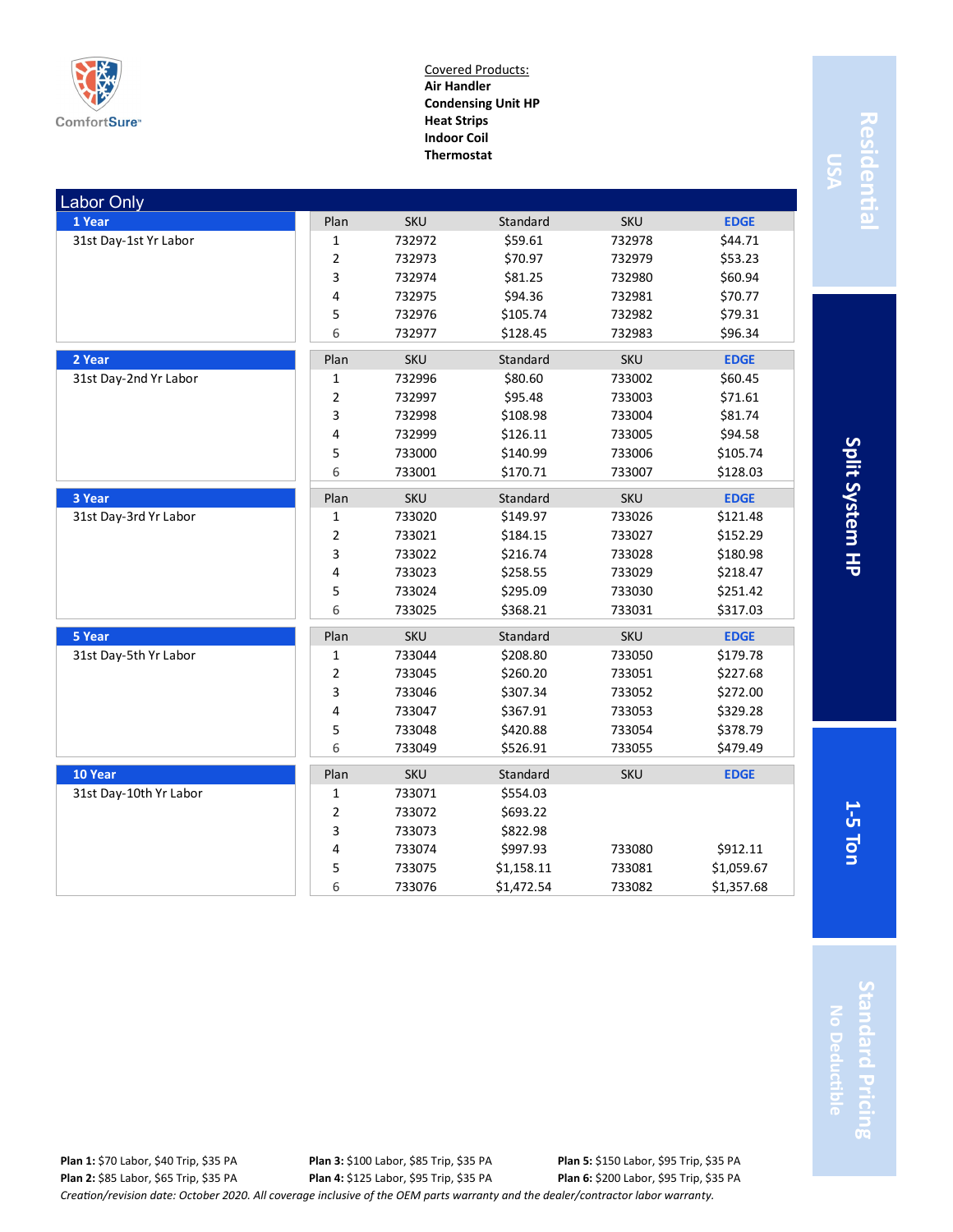

Covered Products: **Air Handler Condensing Unit HP Heat Strips Indoor Coil Thermostat**

| <b>Labor Plus</b>               |                |            |            |            |             |
|---------------------------------|----------------|------------|------------|------------|-------------|
| 1 Year                          | Plan           | <b>SKU</b> | Standard   | <b>SKU</b> | <b>EDGE</b> |
| 31st Day-1st Yr Labor           | $\mathbf{1}$   | 732984     | \$68.36    | 732990     | \$51.27     |
| 31st Day-1st Yr Part Allowance  | $\overline{2}$ | 732985     | \$79.03    | 732991     | \$59.27     |
|                                 | 3              | 732986     | \$88.89    | 732992     | \$66.67     |
|                                 | 4              | 732987     | \$101.68   | 732993     | \$76.26     |
|                                 | 5              | 732988     | \$112.85   | 732994     | \$84.64     |
|                                 | 6              | 732989     | \$135.21   | 732995     | \$101.41    |
| 2 Year                          | Plan           | SKU        | Standard   | <b>SKU</b> | <b>EDGE</b> |
| 31st Day-2nd Yr Labor           | $\mathbf 1$    | 733008     | \$92.43    | 733014     | \$69.32     |
| 31st Day-2nd Yr Part Allowance  | $\overline{2}$ | 733009     | \$106.33   | 733015     | \$79.75     |
|                                 | 3              | 733010     | \$119.23   | 733016     | \$89.42     |
|                                 | 4              | 733011     | \$135.89   | 733017     | \$101.92    |
|                                 | 5              | 733012     | \$150.47   | 733018     | \$112.85    |
|                                 | 6              | 733013     | \$179.69   | 733019     | \$134.77    |
| 3 Year                          | Plan           | <b>SKU</b> | Standard   | <b>SKU</b> | <b>EDGE</b> |
| 31st Day-3rd Yr Labor           | 1              | 733032     | \$170.42   | 733038     | \$132.42    |
| 31st Day-3rd Yr Part Allowance  | 2              | 733033     | \$205.07   | 733039     | \$162.83    |
|                                 | 3              | 733034     | \$237.13   | 733040     | \$190.89    |
|                                 | 4              | 733035     | \$278.61   | 733041     | \$227.07    |
|                                 | 5              | 733036     | \$314.93   | 733042     | \$258.87    |
|                                 | 6              | 733037     | \$387.59   | 733043     | \$322.47    |
| 5 Year                          | Plan           | SKU        | Standard   | <b>SKU</b> | <b>EDGE</b> |
| 31st Day-5th Yr Labor           | $\mathbf{1}$   | 733056     | \$239.45   | 733062     | \$206.17    |
| 31st Day-5th Yr Part Allowance  | $\overline{2}$ | 733057     | \$289.75   | 733063     | \$253.53    |
|                                 | 3              | 733058     | \$336.26   | 733064     | \$297.59    |
|                                 | 4              | 733059     | \$396.45   | 733065     | \$354.82    |
|                                 | 5              | 733060     | \$449.18   | 733066     | \$404.26    |
|                                 | 6              | 733061     | \$554.64   | 733067     | \$504.72    |
| 10 Year                         | Plan           | <b>SKU</b> | Standard   | <b>SKU</b> | <b>EDGE</b> |
| 31st Day-10th Yr Labor          | $\mathbf 1$    | 733083     | \$619.72   |            |             |
| 31st Day-10th Yr Part Allowance | $\overline{2}$ | 733084     | \$757.62   |            |             |
|                                 | 3              | 733085     | \$886.83   |            |             |
|                                 | 4              | 733086     | \$1,061.63 | 733092     | \$970.33    |
|                                 | 5              | 733087     | \$1,219.06 | 733093     | \$1,115.44  |
|                                 | 6              | 733088     | \$1,533.90 | 733094     | \$1,414.26  |
| Parts & Labor Plus              |                |            |            |            |             |
| 10 Year                         | Plan           | <b>SKU</b> | Standard   |            |             |
| 31st Day-10th Yr Labor          | 1              | 733102     | \$971.69   |            |             |

Residentia **Residential**

> Split System HP **5 Ton Split System HP**

**1-**

**Standard Pricing** tandard Pricing **No Deductible**

**Plan 1:** \$70 Labor, \$40 Trip, \$35 PA **Plan 2:** \$85 Labor, \$65 Trip, \$35 PA

31st Day-10th Yr Part Allowance 2 733103 \$1,109.59 6th-10th Yr Parts **3** 733104 \$1,238.80

**10 Year** Standard **Plan** SKU Standard 6th-10th Yr Parts  $\begin{array}{|c|c|c|c|c|c|c|c|c|} \hline \text{6th-10th Yr Parts} & & \text{733101} & & \text{5400.54} \ \hline \end{array}$ 

Parts Only

**Plan 3:** \$100 Labor, \$85 Trip, \$35 PA **Plan 4:** \$125 Labor, \$95 Trip, \$35 PA

4 733105 \$1,413.61 5 733106 \$1,571.02 6 733107 \$1,885.87

**Plan 6:** \$200 Labor, \$95 Trip, \$35 PA

**Plan 5:** \$150 Labor, \$95 Trip, \$35 PA

*Creation/revision date: October 2020. All coverage inclusive of the OEM parts warranty and the dealer/contractor labor warranty.*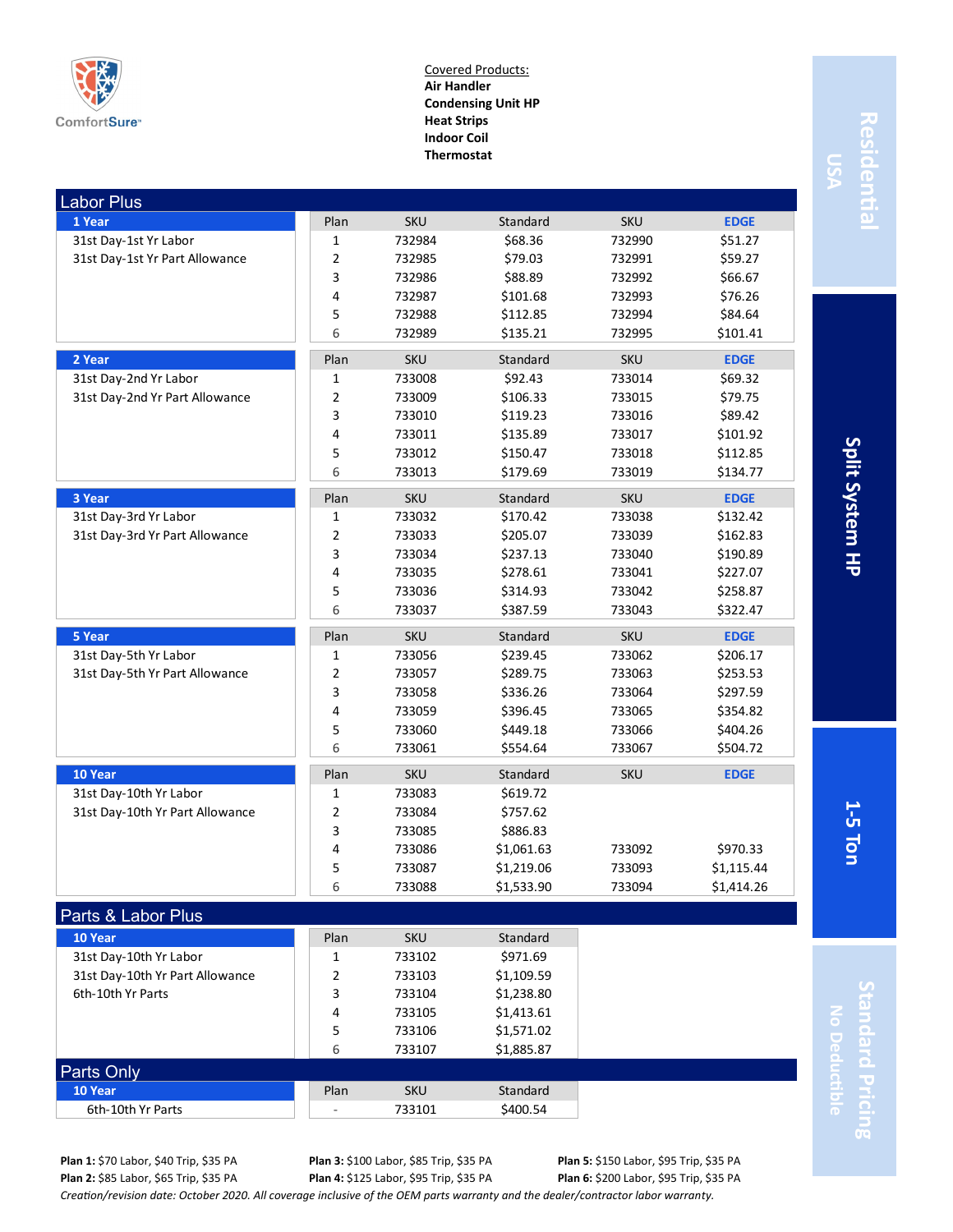

Covered Products: **Air Handler Condensing Unit AC Heat Strips Indoor Coil Thermostat**

| <b>Labor Only</b>      |                |            |            |            |             |
|------------------------|----------------|------------|------------|------------|-------------|
| 1 Year                 | Plan           | <b>SKU</b> | Standard   | <b>SKU</b> | <b>EDGE</b> |
| 31st Day-1st Yr Labor  | 1              | 732570     | \$68.38    | 732576     | \$51.29     |
|                        | 2              | 732571     | \$79.66    | 732577     | \$60.54     |
|                        | 3              | 732572     | \$89.02    | 732578     | \$71.22     |
|                        | 4              | 732573     | \$101.07   | 732579     | \$84.60     |
|                        | 5              | 732574     | \$116.08   | 732580     | \$96.93     |
|                        | 6              | 732575     | \$142.95   | 732581     | \$121.65    |
| 2 Year                 | Plan           | <b>SKU</b> | Standard   | SKU        | <b>EDGE</b> |
| 31st Day-2nd Yr Labor  | $\mathbf 1$    | 732594     | \$105.69   | 732600     | \$79.27     |
|                        | 2              | 732595     | \$124.24   | 732601     | \$94.55     |
|                        | 3              | 732596     | \$139.69   | 732602     | \$111.75    |
|                        | 4              | 732597     | \$159.64   | 732603     | \$134.10    |
|                        | 5              | 732598     | \$184.15   | 732604     | \$154.32    |
|                        | 6              | 732599     | \$228.20   | 732605     | \$195.11    |
| 3 Year                 | Plan           | <b>SKU</b> | Standard   | <b>SKU</b> | <b>EDGE</b> |
| 31st Day-3rd Yr Labor  | 1              | 732618     | \$193.93   | 732624     | \$165.00    |
|                        | 2              | 732619     | \$240.30   | 732625     | \$207.00    |
|                        | 3              | 732620     | \$283.27   | 732626     | \$247.00    |
|                        | 4              | 732621     | \$341.84   | 732627     | \$301.00    |
|                        | 5              | 732622     | \$394.29   | 732628     | \$347.00    |
|                        | 6              | 732623     | \$497.84   | 732629     | \$444.00    |
| 5 Year                 | Plan           | <b>SKU</b> | Standard   | SKU        | <b>EDGE</b> |
| 31st Day-5th Yr Labor  | 1              | 732642     | \$318.00   | 732648     | \$286.20    |
|                        | $\overline{2}$ | 732643     | \$397.00   | 732649     | \$361.27    |
|                        | 3              | 732644     | \$472.00   | 732650     | \$429.52    |
|                        | 4              | 732645     | \$570.00   | 732651     | \$524.40    |
|                        | 5              | 732646     | \$660.00   | 732652     | \$610.50    |
|                        | 6              | 732647     | \$836.00   | 732653     | \$776.64    |
| 10 Year                | Plan           | <b>SKU</b> | Standard   | <b>SKU</b> | <b>EDGE</b> |
| 31st Day-10th Yr Labor | 1              | 732669     | \$853.00   |            |             |
|                        | $\overline{2}$ | 732670     | \$1,073.00 |            |             |
|                        | 3              | 732671     | \$1,282.00 |            |             |
|                        | 4              | 732672     | \$1,556.00 | 732678     | \$1,467.31  |
|                        | 5              | 732673     | \$1,807.00 | 732679     | \$1,705.81  |
|                        | 6              | 732674     | \$2,302.00 | 732680     | \$2,179.99  |

Residentia **Residential**

Split System AC **5 Ton Split System AC**

**1-**

**Standard Pricing** tandard Pricing **No Deductible**

*Creation/revision date: October 2020. All coverage inclusive of the OEM parts warranty and the dealer/contractor labor warranty.* **Plan 1:** \$70 Labor, \$40 Trip, \$35 PA **Plan 2:** \$85 Labor, \$65 Trip, \$35 PA **Plan 3:** \$100 Labor, \$85 Trip, \$35 PA **Plan 4:** \$125 Labor, \$95 Trip, \$35 PA **Plan 5:** \$150 Labor, \$95 Trip, \$35 PA **Plan 6:** \$200 Labor, \$95 Trip, \$35 PA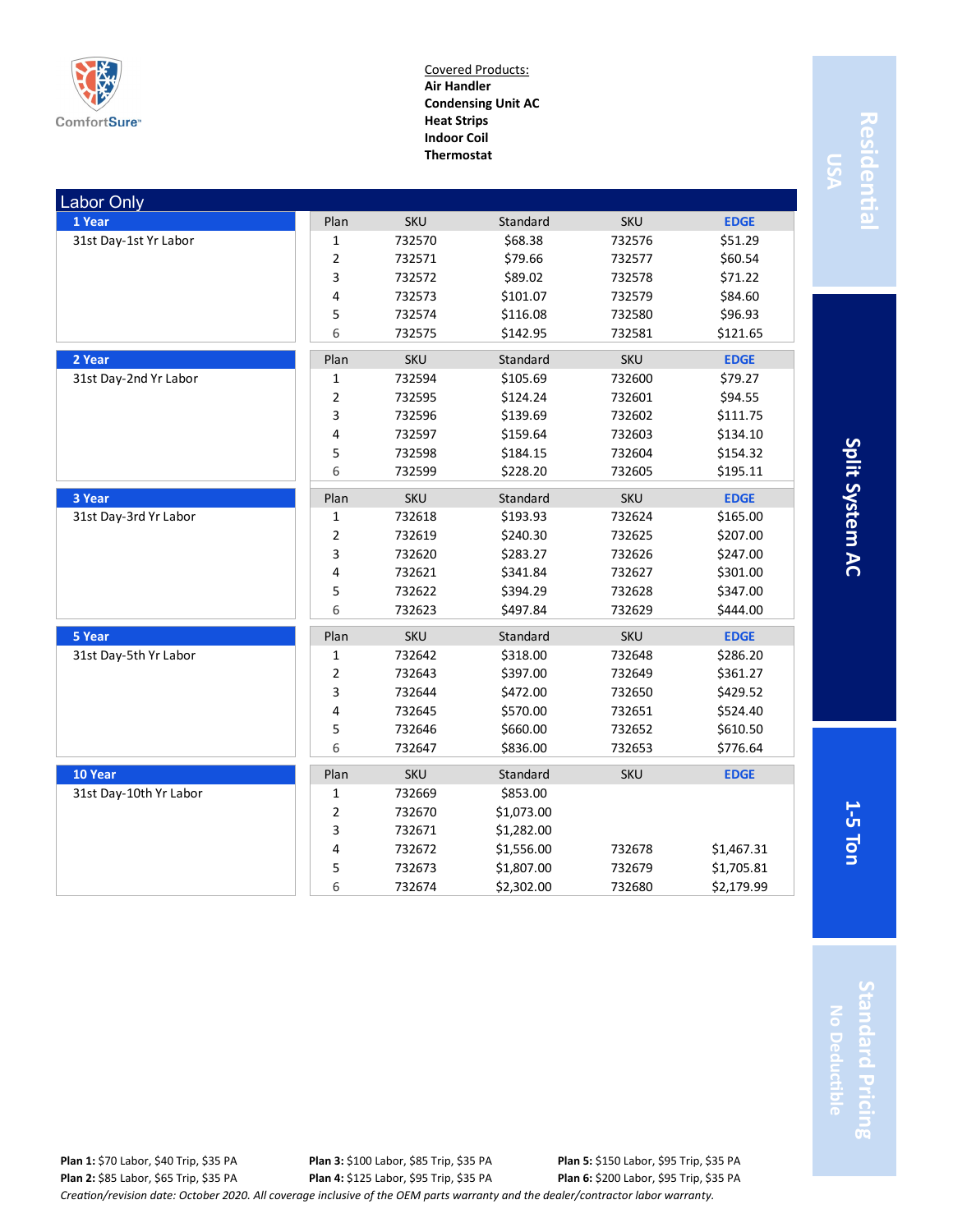

Covered Products: **Air Handler Condensing Unit AC Heat Strips Indoor Coil Thermostat**

| <b>Labor Plus</b>               |                |            |            |            |             |
|---------------------------------|----------------|------------|------------|------------|-------------|
| 1 Year                          | Plan           | <b>SKU</b> | Standard   | <b>SKU</b> | <b>EDGE</b> |
| 31st Day-1st Yr Labor           | $\mathbf{1}$   | 732582     | \$76.66    | 732588     | \$57.50     |
| 31st Day-1st Yr Part Allowance  | $\overline{2}$ | 732583     | \$86.59    | 732589     | \$65.38     |
|                                 | 3              | 732584     | \$95.72    | 732590     | \$75.81     |
|                                 | 4              | 732585     | \$107.52   | 732591     | \$89.46     |
|                                 | 5              | 732586     | \$122.19   | 732592     | \$101.91    |
|                                 | 6              | 732587     | \$148.91   | 732593     | \$126.72    |
| 2 Year                          | Plan           | <b>SKU</b> | Standard   | <b>SKU</b> | <b>EDGE</b> |
| 31st Day-2nd Yr Labor           | $\mathbf{1}$   | 732606     | \$118.49   | 732612     | \$88.87     |
| 31st Day-2nd Yr Part Allowance  | $\overline{2}$ | 732607     | \$135.04   | 732613     | \$102.77    |
|                                 | 3              | 732608     | \$150.20   | 732614     | \$119.56    |
|                                 | 4              | 732609     | \$169.83   | 732615     | \$142.15    |
|                                 | 5              | 732610     | \$193.84   | 732616     | \$162.63    |
|                                 | 6              | 732611     | \$237.71   | 732617     | \$203.24    |
| 3 Year                          | Plan           | <b>SKU</b> | Standard   | <b>SKU</b> | <b>EDGE</b> |
| 31st Day-3rd Yr Labor           | $\mathbf{1}$   | 732630     | \$216.68   | 732636     | \$185.00    |
| 31st Day-3rd Yr Part Allowance  | $\overline{2}$ | 732631     | \$262.62   | 732637     | \$226.00    |
|                                 | 3              | 732632     | \$305.58   | 732638     | \$266.00    |
|                                 | 4              | 732633     | \$363.27   | 732639     | \$320.00    |
|                                 | 5              | 732634     | \$415.04   | 732640     | \$366.00    |
|                                 | 6              | 732635     | \$518.58   | 732641     | \$462.00    |
| 5 Year                          | Plan           | <b>SKU</b> | Standard   | <b>SKU</b> | <b>EDGE</b> |
| 31st Day-5th Yr Labor           | $\mathbf{1}$   | 732654     | \$355.94   | 732660     | \$318.57    |
| 31st Day-5th Yr Part Allowance  | $\overline{2}$ | 732655     | \$434.22   | 732661     | \$393.40    |
|                                 | 3              | 732656     | \$507.44   | 732662     | \$463.29    |
|                                 | 4              | 732657     | \$605.84   | 732663     | \$557.37    |
|                                 | 5              | 732658     | \$694.07   | 732664     | \$642.01    |
|                                 | 6              | 732659     | \$870.57   | 732665     | \$809.63    |
| 10 Year                         | Plan           | <b>SKU</b> | Standard   | <b>SKU</b> | <b>EDGE</b> |
| 31st Day-10th Yr Labor          | $\mathbf 1$    | 732681     | \$952.42   |            |             |
| 31st Day-10th Yr Part Allowance | $\overline{2}$ | 732682     | \$1,172.31 |            |             |
|                                 | 3              | 732683     | \$1,377.98 |            |             |
|                                 | 4              | 732684     | \$1,654.27 | 732690     | \$1,563.29  |
|                                 | 5              | 732685     | \$1,902.08 | 732691     | \$1,801.27  |
|                                 | 6              | 732686     | \$2,397.72 | 732692     | \$2,277.83  |
| Parts & Labor Plus              |                |            |            |            |             |
| 10 Year                         | Plan           | <b>SKU</b> | Standard   |            |             |
| 31st Day-10th Yr Labor          | 1              | 732697     | \$1,265.03 |            |             |

**Residential** Residentia

**1-**

**Plan 1:** \$70 Labor, \$40 Trip, \$35 PA **Plan 2:** \$85 Labor, \$65 Trip, \$35 PA

Parts Only

**Plan 3:** \$100 Labor, \$85 Trip, \$35 PA **Plan 4:** \$125 Labor, \$95 Trip, \$35 PA

4 732700 \$1,946.45 5 732701 \$2,187.07 6 732702 \$2,668.27

> **Plan 5:** \$150 Labor, \$95 Trip, \$35 PA **Plan 6:** \$200 Labor, \$95 Trip, \$35 PA

*Creation/revision date: October 2020. All coverage inclusive of the OEM parts warranty and the dealer/contractor labor warranty.*

31st Day-10th Yr Part Allowance 2 732698 \$1,478.54 6th-10th Yr Parts **3** 732699 \$1,678.20

**10 Year** Standard **Plan** SKU Standard 6th-10th Yr Parts  $\begin{array}{|c|c|c|c|c|c|c|c|c|} \hline \text{6th-10th Yr Parts} & & \text{732696} & & \text{5387.12} \ \hline \end{array}$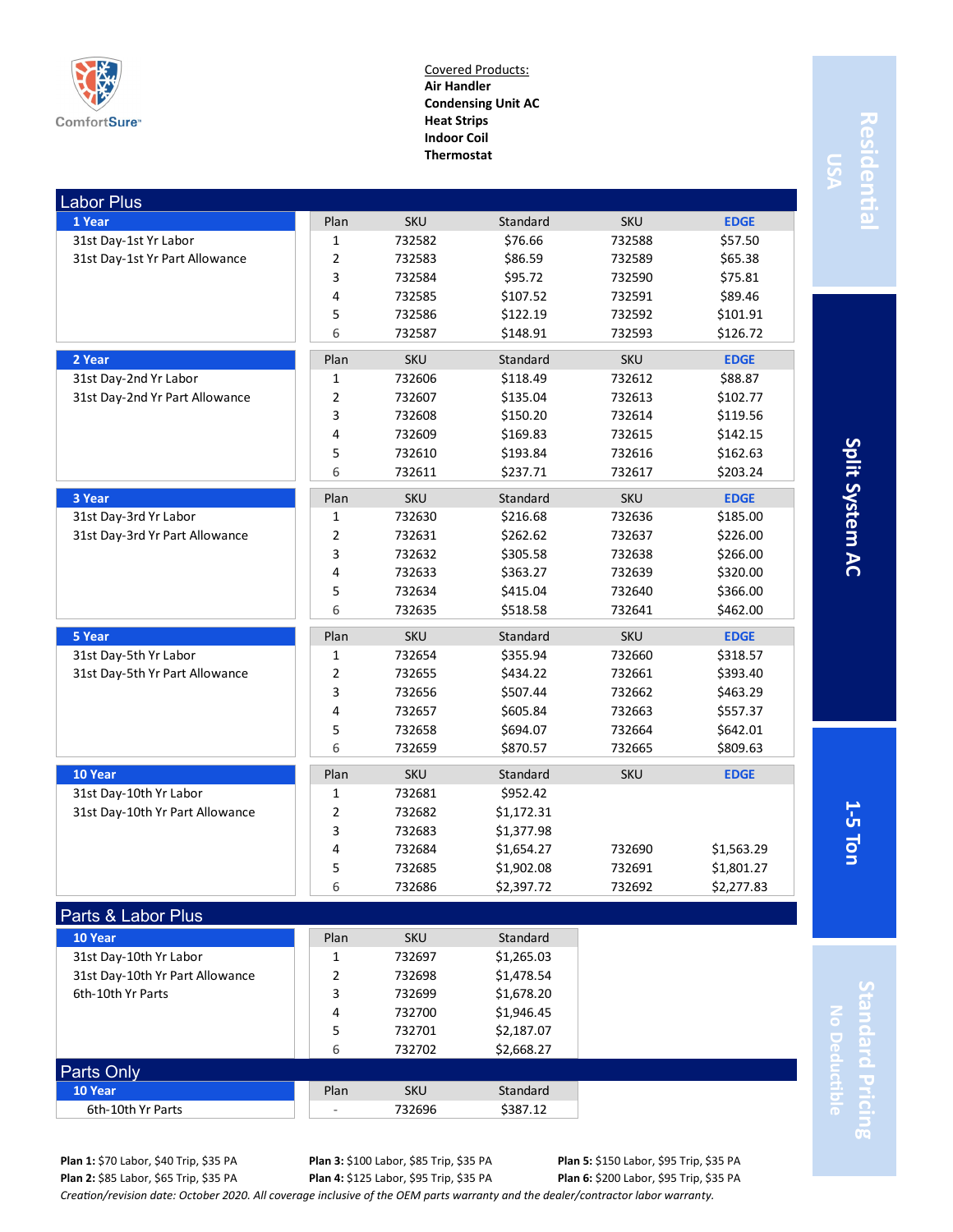

Covered Products: **Condensing Unit HP Furnace Indoor Coil Thermostat**

| <b>Labor Only</b>      |      |            |            |            |             |
|------------------------|------|------------|------------|------------|-------------|
| 1 Year                 | Plan | <b>SKU</b> | Standard   | <b>SKU</b> | <b>EDGE</b> |
| 31st Day-1st Yr Labor  | 1    | 732703     | \$60.48    | 732709     | \$45.36     |
|                        | 2    | 732704     | \$72.38    | 732710     | \$54.29     |
|                        | 3    | 732705     | \$83.08    | 732711     | \$62.31     |
|                        | 4    | 732706     | \$96.08    | 732712     | \$72.06     |
|                        | 5    | 732707     | \$107.02   | 732713     | \$80.27     |
|                        | 6    | 732708     | \$128.82   | 732714     | \$96.62     |
| 2 Year                 | Plan | <b>SKU</b> | Standard   | SKU        | <b>EDGE</b> |
| 31st Day-2nd Yr Labor  | 1    | 732727     | \$79.97    | 732733     | \$59.98     |
|                        | 2    | 732728     | \$95.68    | 732734     | \$71.76     |
|                        | 3    | 732729     | \$109.76   | 732735     | \$82.32     |
|                        | 4    | 732730     | \$126.83   | 732736     | \$95.12     |
|                        | 5    | 732731     | \$141.24   | 732737     | \$105.93    |
|                        | 6    | 732732     | \$169.95   | 732738     | \$127.46    |
| 3 Year                 | Plan | <b>SKU</b> | Standard   | <b>SKU</b> | <b>EDGE</b> |
| 31st Day-3rd Yr Labor  | 1    | 732751     | \$131.24   | 732757     | \$98.43     |
|                        | 2    | 732752     | \$158.70   | 732758     | \$119.03    |
|                        | 3    | 732753     | \$183.49   | 732759     | \$137.62    |
|                        | 4    | 732754     | \$213.57   | 732760     | \$160.18    |
|                        | 5    | 732755     | \$238.95   | 732761     | \$179.21    |
|                        | 6    | 732756     | \$289.70   | 732762     | \$217.28    |
| 5 Year                 | Plan | SKU        | Standard   | SKU        | <b>EDGE</b> |
| 31st Day-5th Yr Labor  | 1    | 732775     | \$223.00   | 732781     | \$167.25    |
|                        | 2    | 732776     | \$279.81   | 732782     | \$209.86    |
|                        | 3    | 732777     | \$331.60   | 732783     | \$250.36    |
|                        | 4    | 732778     | \$395.03   | 732784     | \$301.01    |
|                        | 5    | 732779     | \$448.80   | 732785     | \$344.68    |
|                        | 6    | 732780     | \$556.54   | 732786     | \$431.32    |
| 10 Year                | Plan | <b>SKU</b> | Standard   | SKU        | <b>EDGE</b> |
| 31st Day-10th Yr Labor | 1    | 732802     | \$517.18   |            |             |
|                        | 2    | 732803     | \$650.90   |            |             |
|                        | 3    | 732804     | \$772.92   |            |             |
|                        | 4    | 732805     | \$922.43   | 732811     | \$691.82    |
|                        | 5    | 732806     | \$1,049.16 | 732812     | \$786.87    |
|                        | 6    | 732807     | \$1,303.25 | 732813     | \$977.44    |

Residentia **Residential**

Split System Dual Fuel **5 Ton Split System Dual Fuel**

**1-**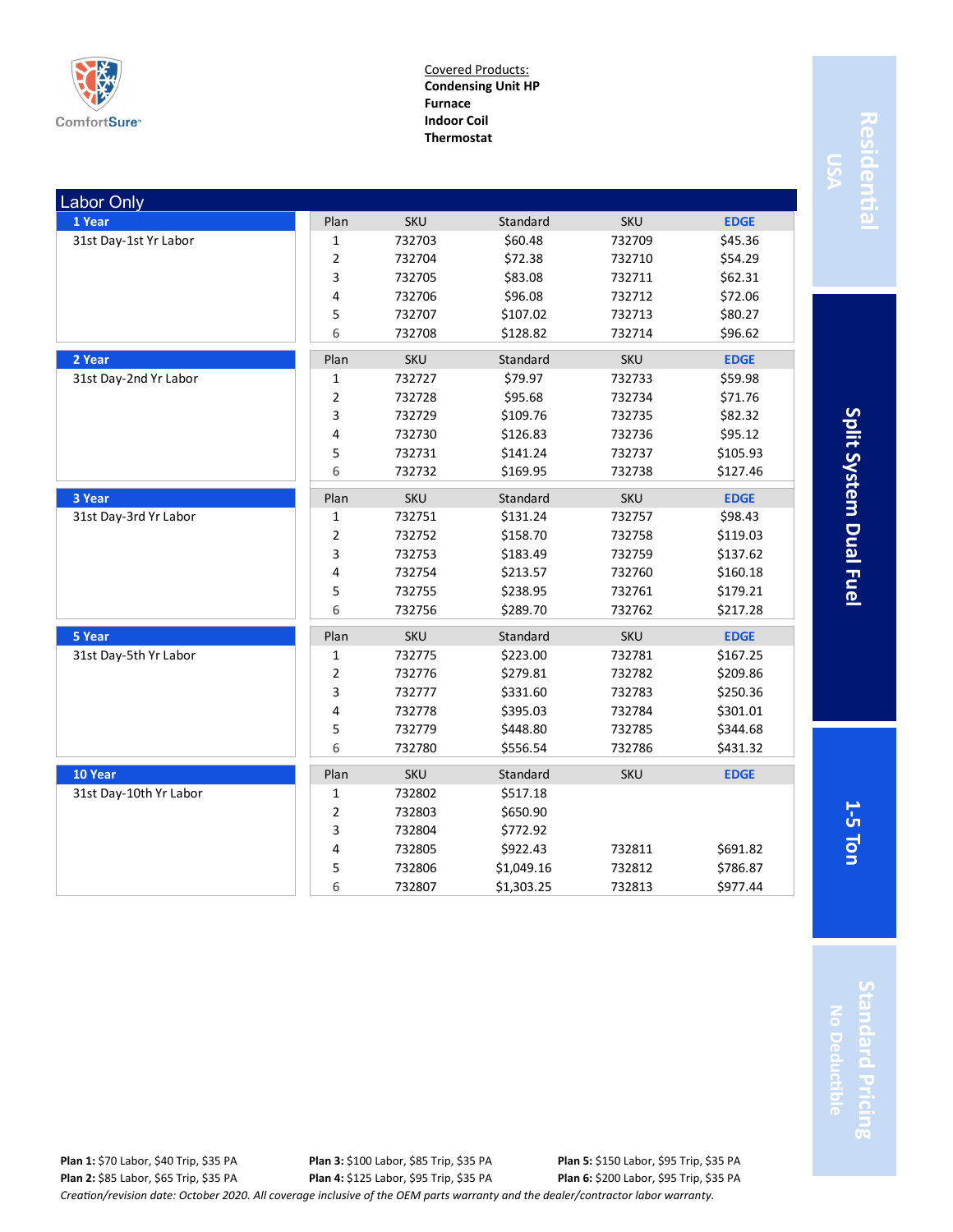

Covered Products: **Condensing Unit HP Furnace Indoor Coil Thermostat**

| <b>Labor Plus</b>               |                |            |            |            |             |
|---------------------------------|----------------|------------|------------|------------|-------------|
| 1 Year                          | Plan           | <b>SKU</b> | Standard   | <b>SKU</b> | <b>EDGE</b> |
| 31st Day-1st Yr Labor           | $\mathbf 1$    | 732715     | \$71.07    | 732721     | \$53.30     |
| 31st Day-1st Yr Part Allowance  | 2              | 732716     | \$82.16    | 732722     | \$61.62     |
|                                 | 3              | 732717     | \$92.31    | 732723     | \$69.23     |
|                                 | 4              | 732718     | \$104.89   | 732724     | \$78.67     |
|                                 | 5              | 732719     | \$115.57   | 732725     | \$86.68     |
|                                 | 6              | 732720     | \$136.90   | 732726     | \$102.68    |
| 2 Year                          | Plan           | <b>SKU</b> | Standard   | <b>SKU</b> | <b>EDGE</b> |
| 31st Day-2nd Yr Labor           | 1              | 732739     | \$93.97    | 732745     | \$70.48     |
| 31st Day-2nd Yr Part Allowance  | $\overline{2}$ | 732740     | \$108.60   | 732746     | \$81.45     |
|                                 | 3              | 732741     | \$121.96   | 732747     | \$91.47     |
|                                 | 4              | 732742     | \$138.46   | 732748     | \$103.85    |
|                                 | 5              | 732743     | \$152.53   | 732749     | \$114.40    |
|                                 | 6              | 732744     | \$180.61   | 732750     | \$135.46    |
| 3 Year                          | Plan           | <b>SKU</b> | Standard   | <b>SKU</b> | <b>EDGE</b> |
| 31st Day-3rd Yr Labor           | 1              | 732763     | \$154.22   | 732769     | \$115.67    |
| 31st Day-3rd Yr Part Allowance  | $\overline{2}$ | 732764     | \$180.14   | 732770     | \$135.11    |
|                                 | 3              | 732765     | \$203.88   | 732771     | \$152.91    |
|                                 | 4              | 732766     | \$233.16   | 732772     | \$174.87    |
|                                 | 5              | 732767     | \$258.04   | 732773     | \$193.53    |
|                                 | 6              | 732768     | \$307.86   | 732774     | \$230.90    |
| 5 Year                          | Plan           | <b>SKU</b> | Standard   | <b>SKU</b> | <b>EDGE</b> |
| 31st Day-5th Yr Labor           | 1              | 732787     | \$262.04   | 732793     | \$196.53    |
|                                 | $\overline{2}$ | 732788     | \$317.60   | 732794     | \$238.20    |
| 31st Day-5th Yr Part Allowance  | 3              | 732789     | \$368.44   | 732795     | \$276.70    |
|                                 | 4              | 732790     |            | 732796     |             |
|                                 |                |            | \$431.25   |            | \$327.75    |
|                                 | 5<br>6         | 732791     | \$484.67   | 732797     | \$371.26    |
|                                 |                | 732792     | \$591.43   | 732798     | \$458.36    |
| 10 Year                         | Plan           | <b>SKU</b> | Standard   | <b>SKU</b> | <b>EDGE</b> |
| 31st Day-10th Yr Labor          | 1              | 732814     | \$607.73   |            |             |
| 31st Day-10th Yr Part Allowance | $\overline{2}$ | 732815     | \$738.82   |            |             |
|                                 | 3              | 732816     | \$858.80   |            |             |
|                                 | 4              | 732817     | \$1,007.02 | 732823     | \$755.27    |
|                                 | 5              | 732818     | \$1,133.00 | 732824     | \$849.75    |
|                                 | 6              | 732819     | \$1,384.96 | 732825     | \$1,038.72  |
| Parts & Labor Plus              |                |            |            |            |             |
| 10 Year                         | Plan           | <b>SKU</b> | Standard   |            |             |
| 31st Day-10th Yr Labor          | 1              | 732830     | \$870.38   |            |             |

# Residentia **Residential**

Split System Dual Fuel **5 Ton Split System Dual Fuel**

**1-**

**Plan 1:** \$70 Labor, \$40 Trip, \$35 PA **Plan 2:** \$85 Labor, \$65 Trip, \$35 PA

Parts Only

**Plan 3:** \$100 Labor, \$85 Trip, \$35 PA **Plan 4:** \$125 Labor, \$95 Trip, \$35 PA

4 732833 \$1,249.30 5 732834 \$1,374.00 6 732835 \$1,615.07

> **Plan 5:** \$150 Labor, \$95 Trip, \$35 PA **Plan 6:** \$200 Labor, \$95 Trip, \$35 PA

*Creation/revision date: October 2020. All coverage inclusive of the OEM parts warranty and the dealer/contractor labor warranty.*

31st Day-10th Yr Part Allowance 2 732831 \$996.28 6th-10th Yr Parts **3** 732832 \$1,107.36

**10 Year** Standard **Plan** SKU Standard 6th-10th Yr Parts  $\begin{array}{|c|c|c|c|c|c|c|c|c|} \hline \text{6th-10th Yr Parts} & & \text{732829} & & \text{5348.96} \ \hline \end{array}$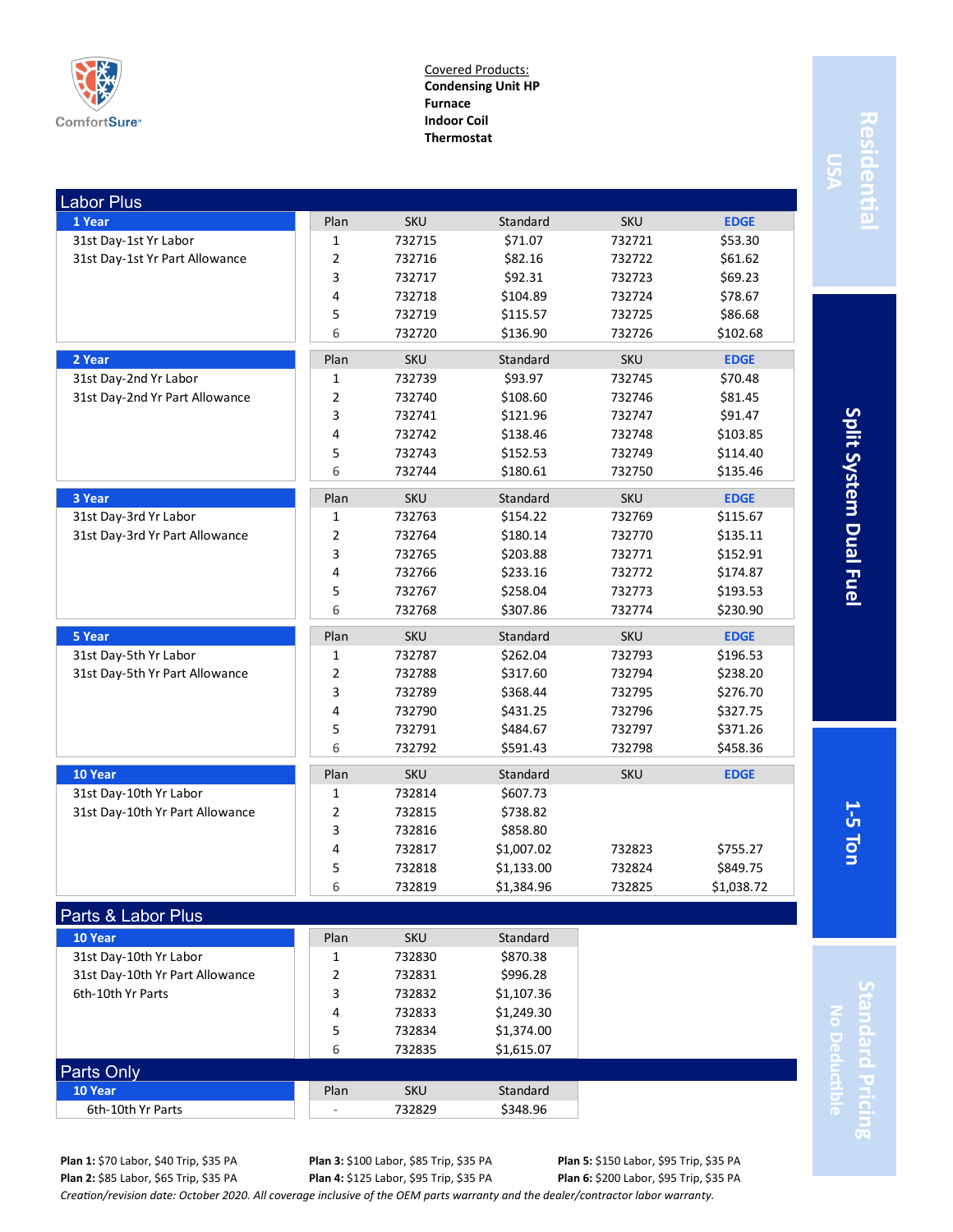

Covered Products: **Furnace Thermostat**

| <b>Labor Only</b>      |                |            |          |            |             |
|------------------------|----------------|------------|----------|------------|-------------|
| 1 Year                 | Plan           | <b>SKU</b> | Standard | <b>SKU</b> | <b>EDGE</b> |
| 31st Day-1st Yr Labor  | 1              | 731235     | \$27.51  | 731241     | \$19.26     |
|                        | 2              | 731236     | \$29.53  | 731242     | \$20.67     |
|                        | 3              | 731237     | \$31.33  | 731243     | \$21.93     |
|                        | 4              | 731238     | \$33.39  | 731244     | \$23.37     |
|                        | 5              | 731239     | \$35.03  | 731245     | \$24.52     |
|                        | 6              | 731240     | \$38.29  | 731246     | \$26.80     |
| 2 Year                 | Plan           | <b>SKU</b> | Standard | <b>SKU</b> | <b>EDGE</b> |
| 31st Day-2nd Yr Labor  | 1              | 731259     | \$40.42  | 731265     | \$23.04     |
|                        | 2              | 731260     | \$45.14  | 731266     | \$29.34     |
|                        | 3              | 731261     | \$49.80  | 731267     | \$35.86     |
|                        | 4              | 731262     | \$53.58  | 731268     | \$37.51     |
|                        | 5              | 731263     | \$56.78  | 731269     | \$42.59     |
|                        | 6              | 731264     | \$63.17  | 731270     | \$44.22     |
| 3 Year                 | Plan           | SKU        | Standard | <b>SKU</b> | <b>EDGE</b> |
| 31st Day-3rd Yr Labor  | 1              | 731283     | \$50.41  | 731289     | \$37.81     |
|                        | 2              | 731284     | \$58.96  | 731290     | \$44.22     |
|                        | 3              | 731285     | \$64.83  | 731291     | \$48.62     |
|                        | 4              | 731286     | \$73.79  | 731292     | \$55.34     |
|                        | 5              | 731287     | \$78.64  | 731293     | \$58.98     |
|                        | 6              | 731288     | \$88.28  | 731294     | \$66.21     |
| 5 Year                 | Plan           | <b>SKU</b> | Standard | <b>SKU</b> | <b>EDGE</b> |
| 31st Day-5th Yr Labor  | 1              | 731307     | \$78.18  | 731313     | \$58.64     |
|                        | 2              | 731308     | \$94.19  | 731314     | \$70.64     |
|                        | 3              | 731309     | \$109.87 | 731315     | \$82.40     |
|                        | 4              | 731310     | \$124.63 | 731316     | \$93.47     |
|                        | 5              | 731311     | \$136.92 | 731317     | \$102.69    |
|                        | 6              | 731312     | \$161.85 | 731318     | \$121.39    |
| 10 Year                | Plan           | <b>SKU</b> | Standard | <b>SKU</b> | <b>EDGE</b> |
| 31st Day-10th Yr Labor | 1              | 731334     | \$153.29 |            |             |
|                        | $\overline{2}$ | 731335     | \$177.16 |            |             |
|                        | 3              | 731336     | \$198.54 |            |             |
|                        | 4              | 731337     | \$222.75 | 731343     | \$167.06    |
|                        | 5              | 731338     | \$242.02 | 731344     | \$181.52    |
|                        | 6              | 731339     | \$280.60 | 731345     | \$210.45    |

Residentia **Residential**

**Furnace**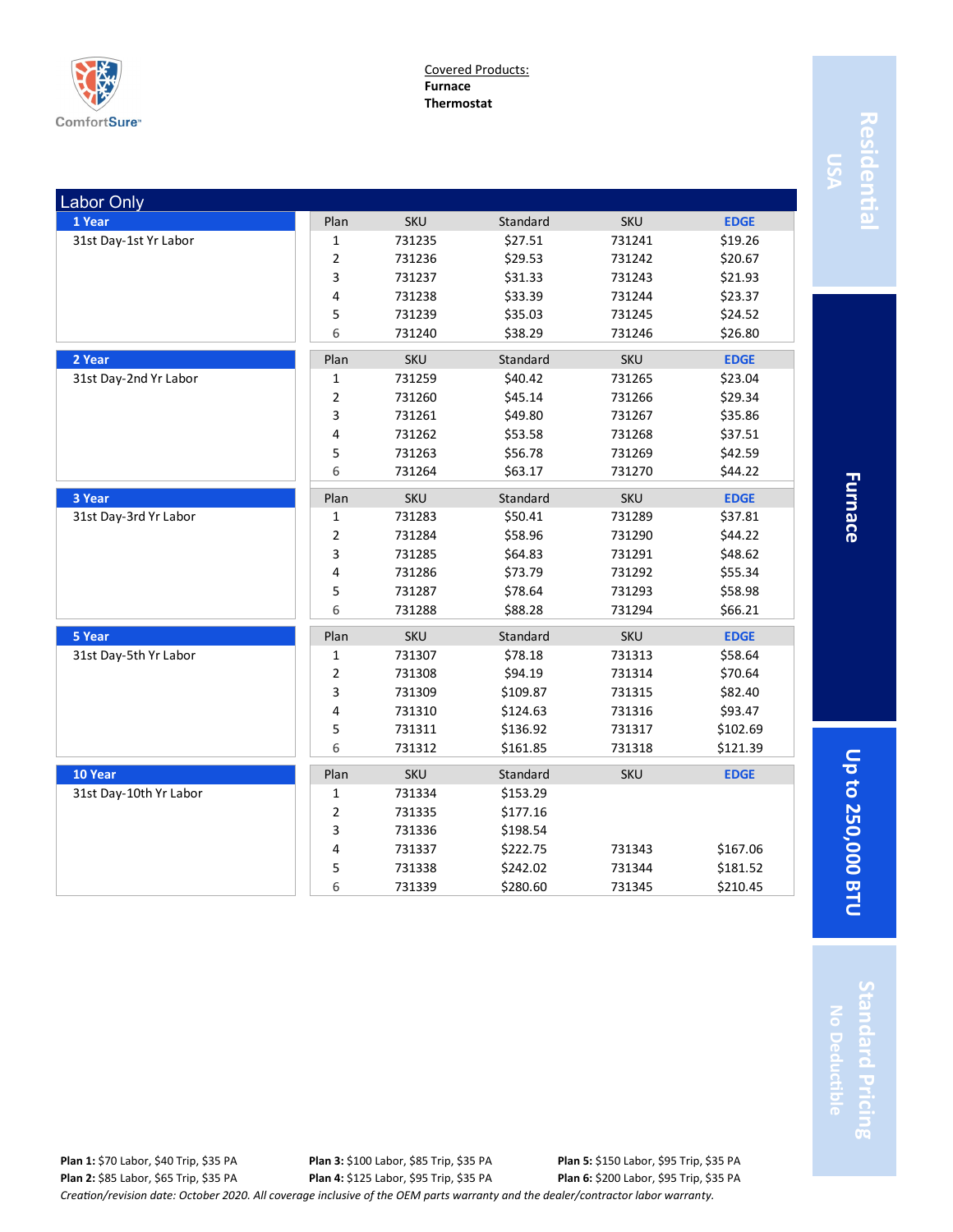

Covered Products: **Furnace Thermostat**

| <b>Labor Plus</b>               |              |            |          |            |             |
|---------------------------------|--------------|------------|----------|------------|-------------|
| 1 Year                          | Plan         | <b>SKU</b> | Standard | <b>SKU</b> | <b>EDGE</b> |
| 31st Day-1st Yr Labor           | 1            | 731247     | \$33.55  | 731253     | \$23.49     |
| 31st Day-1st Yr Part Allowance  | 2            | 731248     | \$36.01  | 731254     | \$25.21     |
|                                 | 3            | 731249     | \$38.21  | 731255     | \$26.75     |
|                                 | 4            | 731250     | \$40.72  | 731256     | \$28.50     |
|                                 | 5            | 731251     | \$42.72  | 731257     | \$29.90     |
|                                 | 6            | 731252     | \$46.69  | 731258     | \$32.68     |
| 2 Year                          | Plan         | <b>SKU</b> | Standard | <b>SKU</b> | <b>EDGE</b> |
| 31st Day-2nd Yr Labor           | 1            | 731271     | \$49.59  | 731277     | \$31.74     |
| 31st Day-2nd Yr Part Allowance  | 2            | 731272     | \$53.11  | 731278     | \$37.18     |
|                                 | 3            | 731273     | \$56.27  | 731279     | \$39.39     |
|                                 | 4            | 731274     | \$59.87  | 731280     | \$41.91     |
|                                 | 5            | 731275     | \$62.74  | 731281     | \$43.92     |
|                                 | 6            | 731276     | \$68.44  | 731282     | \$47.91     |
| 3 Year                          | Plan         | <b>SKU</b> | Standard | <b>SKU</b> | <b>EDGE</b> |
| 31st Day-3rd Yr Labor           | $\mathbf{1}$ | 731295     | \$61.85  | 731301     | \$43.30     |
| 31st Day-3rd Yr Part Allowance  | 2            | 731296     | \$69.36  | 731302     | \$48.55     |
|                                 | 3            | 731297     | \$74.09  | 731303     | \$51.86     |
|                                 | 4            | 731298     | \$82.45  | 731304     | \$57.72     |
|                                 | 5            | 731299     | \$86.89  | 731305     | \$60.82     |
|                                 | 6            | 731300     | \$95.75  | 731306     | \$67.03     |
| 5 Year                          | Plan         | <b>SKU</b> | Standard | <b>SKU</b> | <b>EDGE</b> |
| 31st Day-5th Yr Labor           | 1            | 731319     | \$95.93  | 731325     | \$71.95     |
| 31st Day-5th Yr Part Allowance  | 2            | 731320     | \$110.81 | 731326     | \$83.11     |
|                                 | 3            | 731321     | \$124.15 | 731327     | \$93.11     |
|                                 | 4            | 731322     | \$139.25 | 731328     | \$104.44    |
|                                 | 5            | 731323     | \$151.29 | 731329     | \$113.47    |
|                                 | 6            | 731324     | \$175.35 | 731330     | \$131.51    |
| 10 Year                         | Plan         | <b>SKU</b> | Standard | <b>SKU</b> | <b>EDGE</b> |
| 31st Day-10th Yr Labor          | 1            | 731346     | \$176.19 |            |             |
| 31st Day-10th Yr Part Allowance | 2            | 731347     | \$203.63 |            |             |
|                                 | 3            | 731348     | \$228.21 |            |             |
|                                 | 4            | 731349     | \$256.03 | 731355     | \$192.02    |
|                                 | 5            | 731350     | \$278.18 | 731356     | \$208.64    |
|                                 | 6            | 731351     | \$322.53 | 731357     | \$241.90    |
| Parts & Labor Plus              |              |            |          |            |             |
| 10 Year                         | Plan         | SKU        | Standard |            |             |
| 31st Day-10th Yr Labor          | 1            | 731365     | \$259.20 |            |             |
| 31st Day-10th Yr Part Allowance | 2            | 731366     | \$285.28 |            |             |
| 6th-10th Yr Parts               | 3            | 731367     | \$308.68 |            |             |
|                                 | 4            | 731368     | \$335.12 |            |             |
|                                 | 5            | 731369     | \$356.20 |            |             |
|                                 | 6            | 731370     | \$398.37 |            |             |
| <b>Parts Only</b>               |              |            |          |            |             |

**Furnace** 

**Up to 250,000 BTU Furnace** Up to 250,000 BTU

**Standard Pricing** tandard Pricing **No Deductible**

**Plan 3:** \$100 Labor, \$85 Trip, \$35 PA **Plan 4:** \$125 Labor, \$95 Trip, \$35 PA

*Creation/revision date: October 2020. All coverage inclusive of the OEM parts warranty and the dealer/contractor labor warranty.*

**10 Year** Standard **Plan** SKU Standard 6th-10th Yr Parts  $\begin{array}{|c|c|c|c|c|c|c|c|c|} \hline \text{6th-10th Yr Parts} & & \text{731364} & & \text{5159.89} \ \hline \end{array}$ 

> **Plan 5:** \$150 Labor, \$95 Trip, \$35 PA **Plan 6:** \$200 Labor, \$95 Trip, \$35 PA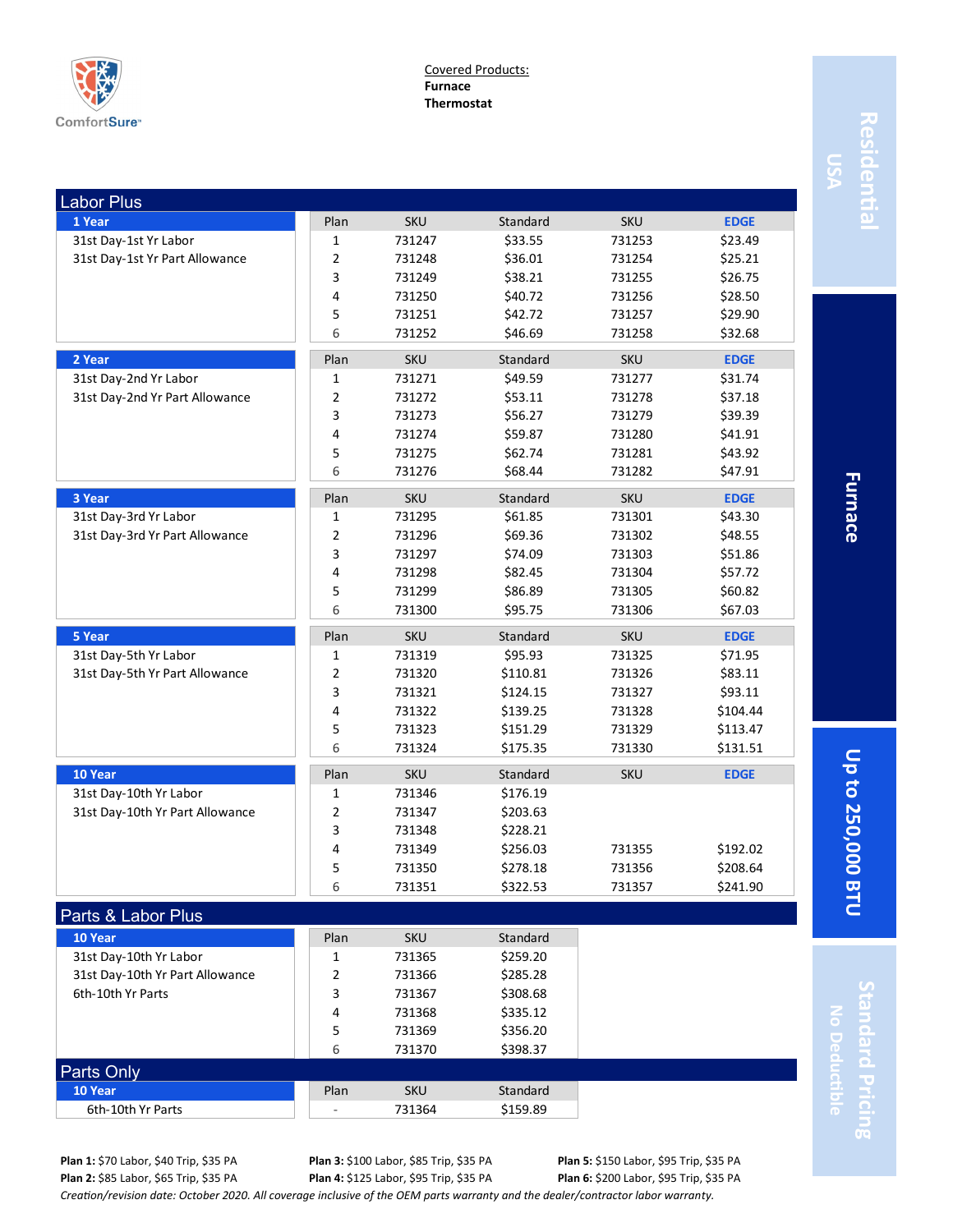

Covered Products: **Furnace Indoor Coil Thermostat**

| <b>Labor Only</b>      |                |            |          |            |             |
|------------------------|----------------|------------|----------|------------|-------------|
| 1 Year                 | Plan           | SKU        | Standard | <b>SKU</b> | <b>EDGE</b> |
| 31st Day-1st Yr Labor  | 1              | 731371     | \$42.05  | 731377     | \$31.54     |
|                        | $\mathbf 2$    | 731372     | \$49.24  | 731378     | \$36.93     |
|                        | 3              | 731373     | \$55.94  | 731379     | \$41.96     |
|                        | 4              | 731374     | \$63.93  | 731380     | \$47.95     |
|                        | 5              | 731375     | \$70.78  | 731381     | \$53.09     |
|                        | 6              | 731376     | \$84.40  | 731382     | \$63.30     |
| 2 Year                 | Plan           | <b>SKU</b> | Standard | <b>SKU</b> | <b>EDGE</b> |
| 31st Day-2nd Yr Labor  | 1              | 731395     | \$54.75  | 731401     | \$41.06     |
|                        | $\overline{2}$ | 731396     | \$63.93  | 731402     | \$47.95     |
|                        | 3              | 731397     | \$72.52  | 731403     | \$54.39     |
|                        | 4              | 731398     | \$82.78  | 731404     | \$62.09     |
|                        | 5              | 731399     | \$91.50  | 731405     | \$68.63     |
|                        | 6              | 731400     | \$108.90 | 731406     | \$81.68     |
| 3 Year                 | Plan           | <b>SKU</b> | Standard | <b>SKU</b> | <b>EDGE</b> |
| 31st Day-3rd Yr Labor  | 1              | 731419     | \$71.00  | 731425     | \$53.25     |
|                        | 2              | 731420     | \$84.87  | 731426     | \$63.65     |
|                        | 3              | 731421     | \$98.63  | 731427     | \$73.97     |
|                        | 4              | 731422     | \$117.41 | 731428     | \$88.06     |
|                        | 5              | 731423     | \$130.98 | 731429     | \$98.24     |
|                        | 6              | 731424     | \$157.74 | 731430     | \$118.31    |
| 5 Year                 | Plan           | <b>SKU</b> | Standard | SKU        | <b>EDGE</b> |
| 31st Day-5th Yr Labor  | 1              | 731443     | \$161.75 | 731449     | \$121.31    |
|                        | 2              | 731444     | \$199.53 | 731450     | \$149.65    |
|                        | 3              | 731445     | \$238.22 | 731451     | \$178.67    |
|                        | 4              | 731446     | \$289.76 | 731452     | \$217.32    |
|                        | 5              | 731447     | \$328.40 | 731453     | \$246.30    |
|                        | 6              | 731448     | \$405.80 | 731454     | \$304.35    |
| 10 Year                | Plan           | <b>SKU</b> | Standard | SKU        | <b>EDGE</b> |
| 31st Day-10th Yr Labor | 1              | 731470     | \$288.74 |            |             |
|                        | 2              | 731471     | \$357.29 |            |             |
|                        | 3              | 731472     | \$429.04 |            |             |
|                        | 4              | 731473     | \$527.52 | 731479     | \$406.19    |
|                        | 5              | 731474     | \$596.74 | 731480     | \$465.46    |
|                        | 6              | 731475     | \$741.18 | 731481     | \$584.79    |
|                        |                |            |          |            |             |

Residentia **Residential**

Furnace+Coil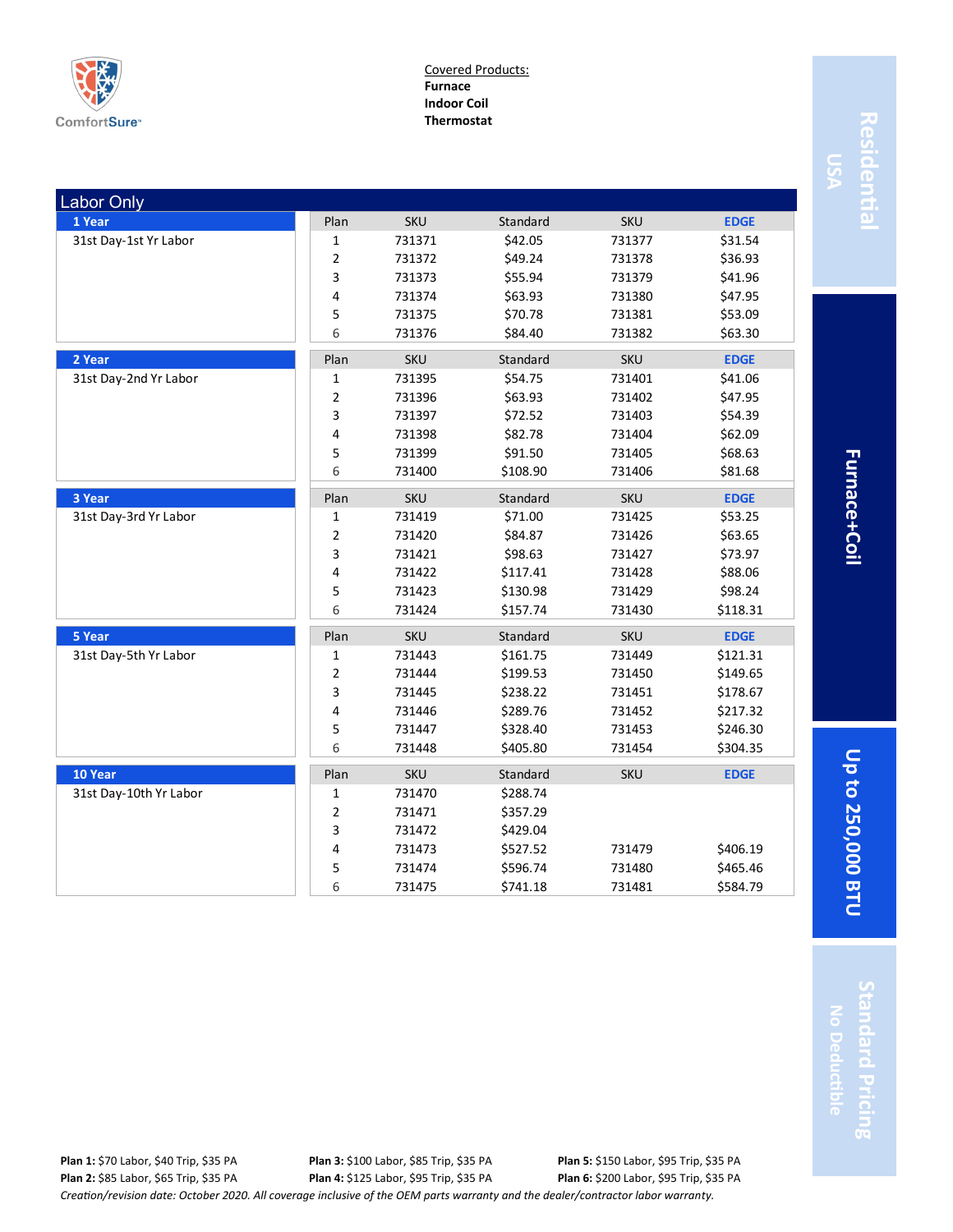

Covered Products: **Furnace Indoor Coil Thermostat**

| <b>Labor Plus</b>               |                |            |          |            |             |
|---------------------------------|----------------|------------|----------|------------|-------------|
| 1 Year                          | Plan           | <b>SKU</b> | Standard | <b>SKU</b> | <b>EDGE</b> |
| 31st Day-1st Yr Labor           | $\mathbf{1}$   | 731383     | \$48.89  | 731389     | \$36.67     |
| 31st Day-1st Yr Part Allowance  | $\overline{2}$ | 731384     | \$55.64  | 731390     | \$41.73     |
|                                 | 3              | 731385     | \$61.81  | 731391     | \$46.36     |
|                                 | $\overline{4}$ | 731386     | \$69.49  | 731392     | \$53.51     |
|                                 | 5              | 731387     | \$76.11  | 731393     | \$59.37     |
|                                 | 6              | 731388     | \$89.31  | 731394     | \$71.45     |
| 2 Year                          | Plan           | <b>SKU</b> | Standard | <b>SKU</b> | <b>EDGE</b> |
| 31st Day-2nd Yr Labor           | $\mathbf{1}$   | 731407     | \$63.66  | 731413     | \$47.75     |
| 31st Day-2nd Yr Part Allowance  | $\overline{2}$ | 731408     | \$72.24  | 731414     | \$54.18     |
|                                 | 3              | 731409     | \$80.13  | 731415     | \$60.10     |
|                                 | 4              | 731410     | \$89.98  | 731416     | \$69.28     |
|                                 | 5              | 731411     | \$98.39  | 731417     | \$76.74     |
|                                 | 6              | 731412     | \$115.24 | 731418     | \$92.19     |
| 3 Year                          | Plan           | <b>SKU</b> | Standard | <b>SKU</b> | <b>EDGE</b> |
| 31st Day-3rd Yr Labor           | 1              | 731431     | \$82.94  | 731437     | \$62.21     |
| 31st Day-3rd Yr Part Allowance  | $\overline{2}$ | 731432     | \$95.90  | 731438     | \$71.93     |
|                                 | 3              | 731433     | \$109.22 | 731439     | \$81.92     |
|                                 | $\overline{4}$ | 731434     | \$127.62 | 731440     | \$95.72     |
|                                 | 5              | 731435     | \$140.84 | 731441     | \$105.63    |
|                                 | 6              | 731436     | \$167.27 | 731442     | \$125.45    |
| 5 Year                          | Plan           | <b>SKU</b> | Standard | <b>SKU</b> | <b>EDGE</b> |
| 31st Day-5th Yr Labor           | $\mathbf{1}$   | 731455     | \$188.08 | 731461     | \$141.06    |
| 31st Day-5th Yr Part Allowance  | $\overline{2}$ | 731456     | \$225.46 | 731462     | \$169.10    |
|                                 | 3              | 731457     | \$263.23 | 731463     | \$197.42    |
|                                 | 4              | 731458     | \$314.96 | 731464     | \$236.22    |
|                                 | 5              | 731459     | \$353.12 | 731465     | \$264.84    |
|                                 | 6              | 731460     | \$429.42 | 731466     | \$322.07    |
| 10 Year                         | Plan           | <b>SKU</b> | Standard | <b>SKU</b> | <b>EDGE</b> |
| 31st Day-10th Yr Labor          | $\mathbf{1}$   | 731482     | \$331.89 |            |             |
| 31st Day-10th Yr Part Allowance | $\overline{2}$ | 731483     | \$401.45 |            |             |
|                                 | 3              | 731484     | \$471.47 |            |             |
|                                 | 4              | 731485     | \$567.23 | 731491     | \$442.44    |
|                                 | 5              | 731486     | \$638.22 | 731492     | \$501.00    |
|                                 | 6              | 731487     | \$780.19 | 731493     | \$617.91    |

Residentia **Residential**

Furnace+Coil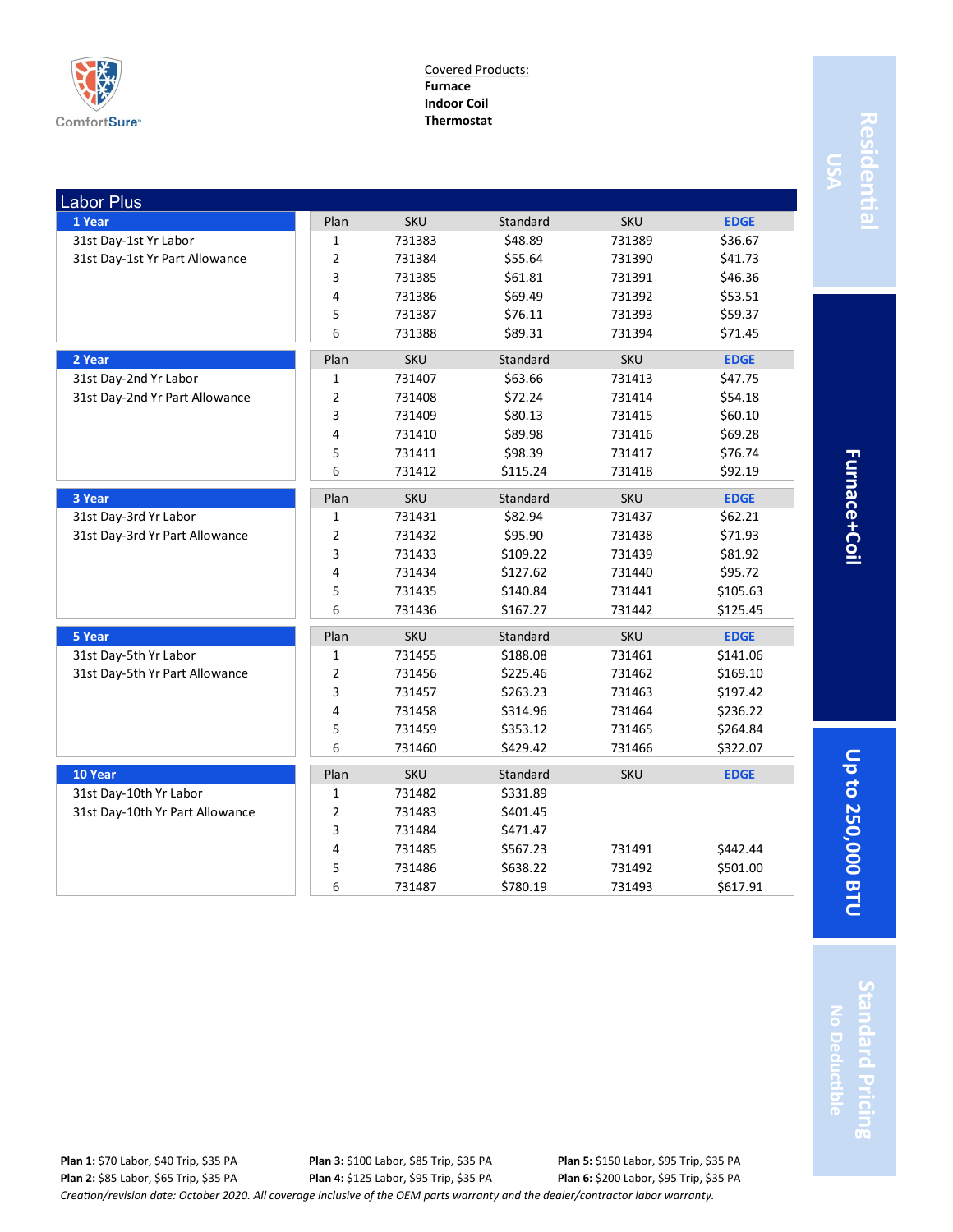

Covered Products: **Condensing Unit AC Indoor Coil Thermostat**

| <b>Labor Only</b>      |             |            |          |            |             |
|------------------------|-------------|------------|----------|------------|-------------|
| 1 Year                 | Plan        | <b>SKU</b> | Standard | <b>SKU</b> | <b>EDGE</b> |
| 31st Day-1st Yr Labor  | 1           | 730836     | \$39.11  | 730842     | \$29.33     |
|                        | 2           | 730837     | \$44.04  | 730843     | \$33.03     |
|                        | 3           | 730838     | \$48.61  | 730844     | \$36.46     |
|                        | 4           | 730839     | \$54.47  | 730845     | \$40.85     |
|                        | 5           | 730840     | \$59.94  | 730846     | \$44.96     |
|                        | 6           | 730841     | \$70.45  | 730847     | \$52.84     |
| 2 Year                 | Plan        | <b>SKU</b> | Standard | SKU        | <b>EDGE</b> |
| 31st Day-2nd Yr Labor  | 1           | 730860     | \$60.69  | 730866     | \$42.48     |
|                        | 2           | 730861     | \$69.54  | 730867     | \$49.37     |
|                        | 3           | 730862     | \$77.80  | 730868     | \$56.79     |
|                        | 4           | 730863     | \$88.54  | 730869     | \$66.41     |
|                        | 5           | 730864     | \$98.22  | 730870     | \$73.67     |
|                        | 6           | 730865     | \$117.51 | 730871     | \$88.13     |
| 3 Year                 | Plan        | <b>SKU</b> | Standard | <b>SKU</b> | <b>EDGE</b> |
| 31st Day-3rd Yr Labor  | 1           | 730884     | \$83.24  | 730890     | \$56.60     |
|                        | 2           | 730885     | \$98.40  | 730891     | \$69.37     |
|                        | з           | 730886     | \$109.42 | 730892     | \$79.99     |
|                        | 4           | 730887     | \$128.09 | 730893     | \$94.79     |
|                        | 5           | 730888     | \$144.70 | 730894     | \$109.97    |
|                        | 6           | 730889     | \$177.86 | 730895     | \$138.73    |
| 5 Year                 | Plan        | <b>SKU</b> | Standard | <b>SKU</b> | <b>EDGE</b> |
| 31st Day-5th Yr Labor  | 1           | 730908     | \$112.74 | 730914     | \$84.56     |
|                        | 2           | 730909     | \$132.97 | 730915     | \$99.73     |
|                        | 3           | 730910     | \$151.55 | 730916     | \$113.66    |
|                        | 4           | 730911     | \$177.04 | 730917     | \$132.78    |
|                        | 5           | 730912     | \$199.76 | 730918     | \$149.82    |
|                        | 6           | 730913     | \$245.06 | 730919     | \$183.80    |
| 10 Year                | Plan        | <b>SKU</b> | Standard | <b>SKU</b> | <b>EDGE</b> |
| 31st Day-10th Yr Labor | 1           | 730935     | \$279.18 |            |             |
|                        | $\mathbf 2$ | 730936     | \$348.95 |            |             |
|                        | 3           | 730937     | \$401.81 |            |             |
|                        | 4           | 730938     | \$474.48 | 730944     | \$399.04    |
|                        | 5           | 730939     | \$539.27 | 730945     | \$455.68    |
|                        | 6           | 730940     | \$668.81 | 730946     | \$567.82    |

Condensing Unit AC **5 Ton Condensing Unit AC**

**1-**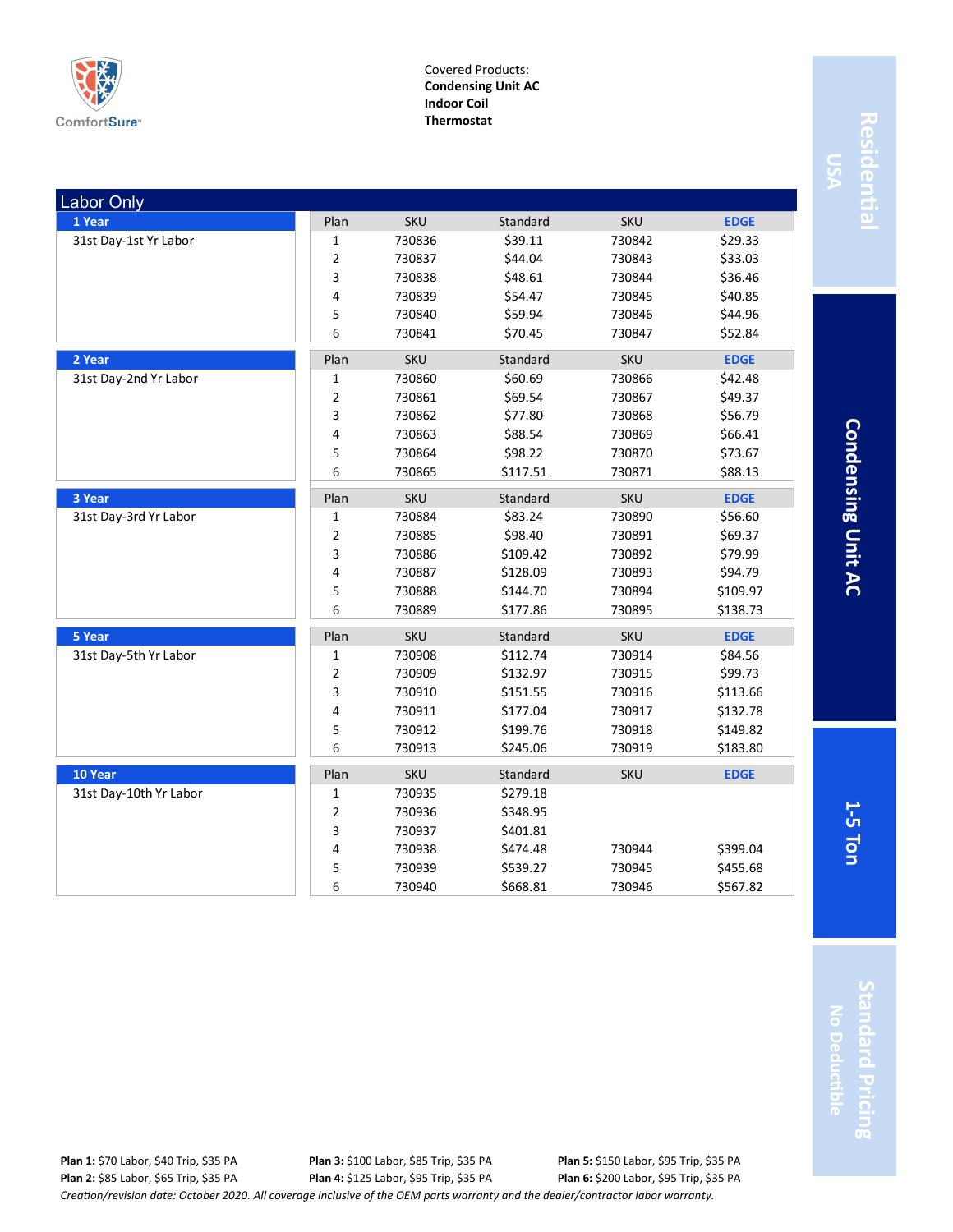

Covered Products: **Condensing Unit AC Indoor Coil Thermostat**

| <b>Labor Plus</b>               |                |            |          |            |             |
|---------------------------------|----------------|------------|----------|------------|-------------|
| 1 Year                          | Plan           | <b>SKU</b> | Standard | <b>SKU</b> | <b>EDGE</b> |
| 31st Day-1st Yr Labor           | 1              | 730848     | \$43.45  | 730854     | \$32.59     |
| 31st Day-1st Yr Part Allowance  | 2              | 730849     | \$47.87  | 730855     | \$35.90     |
|                                 | 3              | 730850     | \$51.99  | 730856     | \$38.99     |
|                                 | 4              | 730851     | \$57.64  | 730857     | \$43.23     |
|                                 | 5              | 730852     | \$62.76  | 730858     | \$47.07     |
|                                 | 6              | 730853     | \$73.01  | 730859     | \$54.76     |
| 2 Year                          | Plan           | <b>SKU</b> | Standard | <b>SKU</b> | <b>EDGE</b> |
| 31st Day-2nd Yr Labor           | $\mathbf 1$    | 730872     | \$67.43  | 730878     | \$50.57     |
| 31st Day-2nd Yr Part Allowance  | $\overline{2}$ | 730873     | \$75.59  | 730879     | \$56.69     |
|                                 | 3              | 730874     | \$83.21  | 730880     | \$62.41     |
|                                 | 4              | 730875     | \$93.69  | 730881     | \$70.27     |
|                                 | 5              | 730876     | \$103.17 | 730882     | \$77.38     |
|                                 | 6              | 730877     | \$122.15 | 730883     | \$91.61     |
| 3 Year                          | Plan           | <b>SKU</b> | Standard | <b>SKU</b> | <b>EDGE</b> |
| 31st Day-3rd Yr Labor           | 1              | 730896     | \$92.49  | 730902     | \$69.37     |
| 31st Day-3rd Yr Part Allowance  | 2              | 730897     | \$106.96 | 730903     | \$80.22     |
|                                 | 3              | 730898     | \$117.40 | 730904     | \$88.05     |
|                                 | 4              | 730899     | \$135.55 | 730905     | \$101.66    |
|                                 | 5              | 730900     | \$152.00 | 730906     | \$114.00    |
|                                 | 6              | 730901     | \$184.89 | 730907     | \$138.67    |
| <b>5 Year</b>                   | Plan           | <b>SKU</b> | Standard | <b>SKU</b> | <b>EDGE</b> |
| 31st Day-5th Yr Labor           | 1              | 730920     | \$125.27 | 730926     | \$93.95     |
| 31st Day-5th Yr Part Allowance  | 2              | 730921     | \$144.53 | 730927     | \$108.40    |
|                                 | 3              | 730922     | \$162.61 | 730928     | \$121.96    |
|                                 | 4              | 730923     | \$187.34 | 730929     | \$144.25    |
|                                 | 5              | 730924     | \$209.83 | 730930     | \$165.14    |
|                                 | 6              | 730925     | \$254.74 | 730931     | \$206.34    |
| 10 Year                         | Plan           | SKU        | Standard | <b>SKU</b> | <b>EDGE</b> |
| 31st Day-10th Yr Labor          | $\mathbf 1$    | 730947     | \$310.20 |            |             |
| 31st Day-10th Yr Part Allowance |                |            |          |            |             |
|                                 | $\overline{2}$ | 730948     | \$379.29 |            |             |
|                                 | 3              | 730949     | \$431.13 |            |             |
|                                 | 4              | 730950     | \$502.10 | 730956     | \$438.33    |
|                                 | 5              | 730951     | \$566.46 | 730957     | \$498.48    |
|                                 | 6              | 730952     | \$695.23 | 730958     | \$615.28    |
|                                 |                |            |          |            |             |
| Parts & Labor Plus<br>10 Year   | Plan           | <b>SKU</b> | Standard |            |             |

**Residential** Resident

> **Condensing Unit AC 5 Ton Condensing Unit AC**

**1-**

**Standard Pricing No Deductible** ndard Pricing

**Plan 1:** \$70 Labor, \$40 Trip, \$35 PA **Plan 2:** \$85 Labor, \$65 Trip, \$35 PA **Plan 3:** \$100 Labor, \$85 Trip, \$35 PA **Plan 4:** \$125 Labor, \$95 Trip, \$35 PA

31st Day-10th Yr Part Allowance 2 730964 \$455.92 6th-10th Yr Parts **3** 730965 \$512.63

**10 Year** Standard **Plan** SKU Standard 6th-10th Yr Parts  $\begin{array}{|c|c|c|c|c|c|}\n\hline\n\text{6th-10th Yr Parts} & & \text{730962} & \text{5114.36}\n\end{array}$ 

Parts Only

**Plan 5:** \$150 Labor, \$95 Trip, \$35 PA **Plan 6:** \$200 Labor, \$95 Trip, \$35 PA

*Creation/revision date: October 2020. All coverage inclusive of the OEM parts warranty and the dealer/contractor labor warranty.*

4 730966 \$587.18 5 730967 \$649.74 6 730968 \$774.83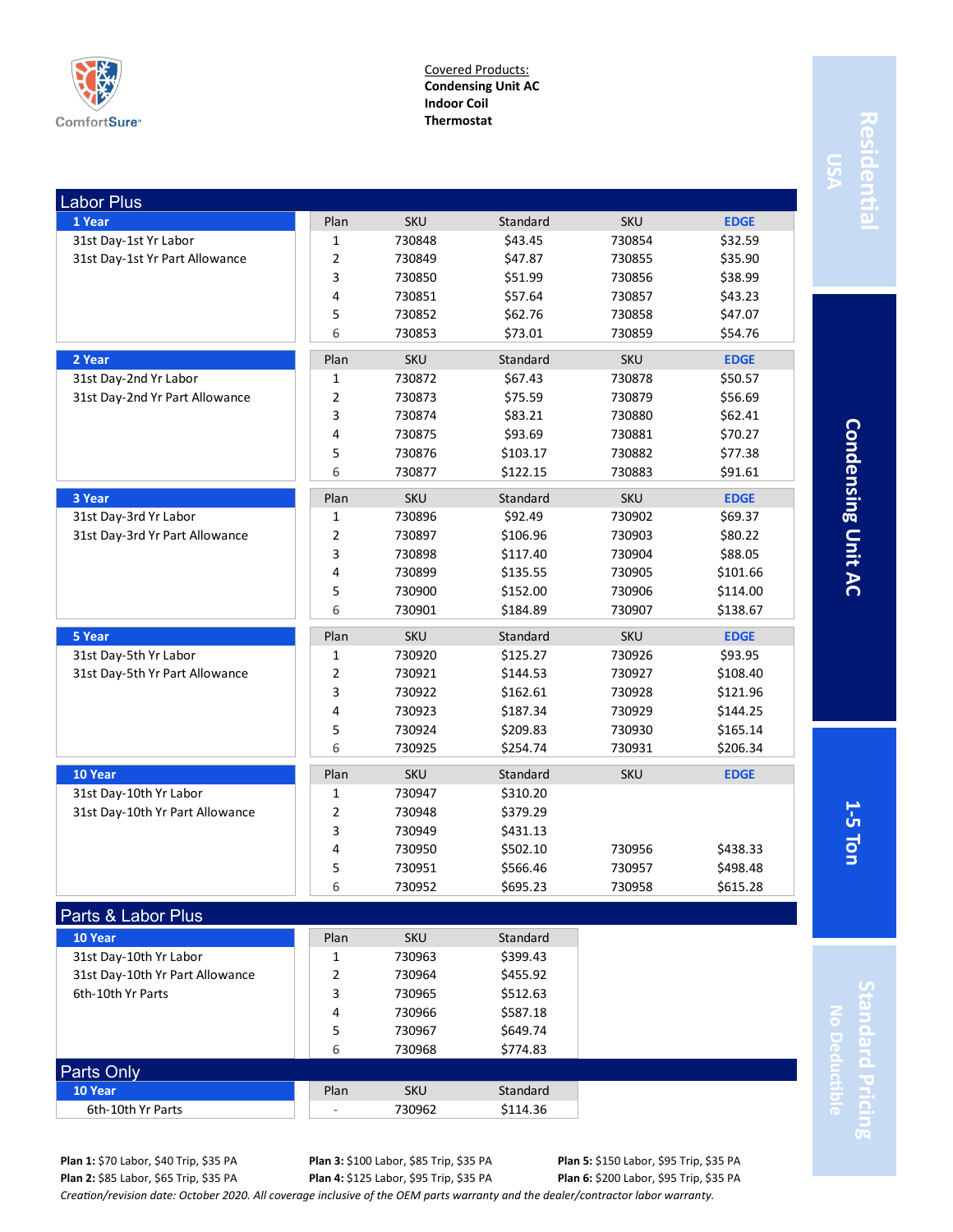

Covered Products: **Condensing Unit HP Indoor Coil Thermostat**

| <b>Labor Only</b>      |             |            |            |            |             |
|------------------------|-------------|------------|------------|------------|-------------|
| 1 Year                 | Plan        | <b>SKU</b> | Standard   | <b>SKU</b> | <b>EDGE</b> |
| 31st Day-1st Yr Labor  | 1           | 730969     | \$60.73    | 730975     | \$45.55     |
|                        | 2           | 730970     | \$71.69    | 730976     | \$53.77     |
|                        | 3           | 730971     | \$81.55    | 730977     | \$61.16     |
|                        | 4           | 730972     | \$94.31    | 730978     | \$70.73     |
|                        | 5           | 730973     | \$105.45   | 730979     | \$79.09     |
|                        | 6           | 730974     | \$127.06   | 730980     | \$95.30     |
| 2 Year                 | Plan        | <b>SKU</b> | Standard   | SKU        | <b>EDGE</b> |
| 31st Day-2nd Yr Labor  | 1           | 730993     | \$91.10    | 730999     | \$68.33     |
|                        | 2           | 730994     | \$108.81   | 731000     | \$81.61     |
|                        | з           | 730995     | \$124.84   | 731001     | \$93.63     |
|                        | 4           | 730996     | \$145.64   | 731002     | \$109.23    |
|                        | 5           | 730997     | \$163.78   | 731003     | \$122.84    |
|                        | 6           | 730998     | \$199.08   | 731004     | \$149.31    |
| 3 Year                 | Plan        | <b>SKU</b> | Standard   | <b>SKU</b> | <b>EDGE</b> |
| 31st Day-3rd Yr Labor  | 1           | 731017     | \$121.27   | 731023     | \$97.02     |
|                        | 2           | 731018     | \$148.54   | 731024     | \$118.83    |
|                        | з           | 731019     | \$173.44   | 731025     | \$138.75    |
|                        | 4           | 731020     | \$205.77   | 731026     | \$164.62    |
|                        | 5           | 731021     | \$234.15   | 731027     | \$187.32    |
|                        | 6           | 731022     | \$289.51   | 731028     | \$231.61    |
| 5 Year                 | Plan        | <b>SKU</b> | Standard   | <b>SKU</b> | <b>EDGE</b> |
| 31st Day-5th Yr Labor  | 1           | 731041     | \$165.69   | 731047     | \$125.43    |
|                        | 2           | 731042     | \$203.79   | 731048     | \$157.94    |
|                        | 3           | 731043     | \$238.59   | 731049     | \$187.29    |
|                        | 4           | 731044     | \$283.83   | 731050     | \$227.06    |
|                        | 5           | 731045     | \$323.50   | 731051     | \$260.42    |
|                        | 6           | 731046     | \$401.00   | 731052     | \$328.42    |
| 10 Year                | Plan        | <b>SKU</b> | Standard   | <b>SKU</b> | <b>EDGE</b> |
| 31st Day-10th Yr Labor | 1           | 731068     | \$443.78   |            |             |
|                        | $\mathbf 2$ | 731069     | \$556.60   |            |             |
|                        | 3           | 731070     | \$660.15   |            |             |
|                        | 4           | 731071     | \$795.08   | 731077     | \$644.01    |
|                        | 5           | 731072     | \$913.62   | 731078     | \$740.95    |
|                        | 6           | 731073     | \$1,145.65 | 731079     | \$938.29    |

**Condensing Unit HP 5 Ton Condensing Unit HP**

**1-**

**Standard Pricing** tandard Pricing **No Deductible**

*Creation/revision date: October 2020. All coverage inclusive of the OEM parts warranty and the dealer/contractor labor warranty.* **Plan 1:** \$70 Labor, \$40 Trip, \$35 PA **Plan 2:** \$85 Labor, \$65 Trip, \$35 PA **Plan 3:** \$100 Labor, \$85 Trip, \$35 PA **Plan 4:** \$125 Labor, \$95 Trip, \$35 PA **Plan 5:** \$150 Labor, \$95 Trip, \$35 PA **Plan 6:** \$200 Labor, \$95 Trip, \$35 PA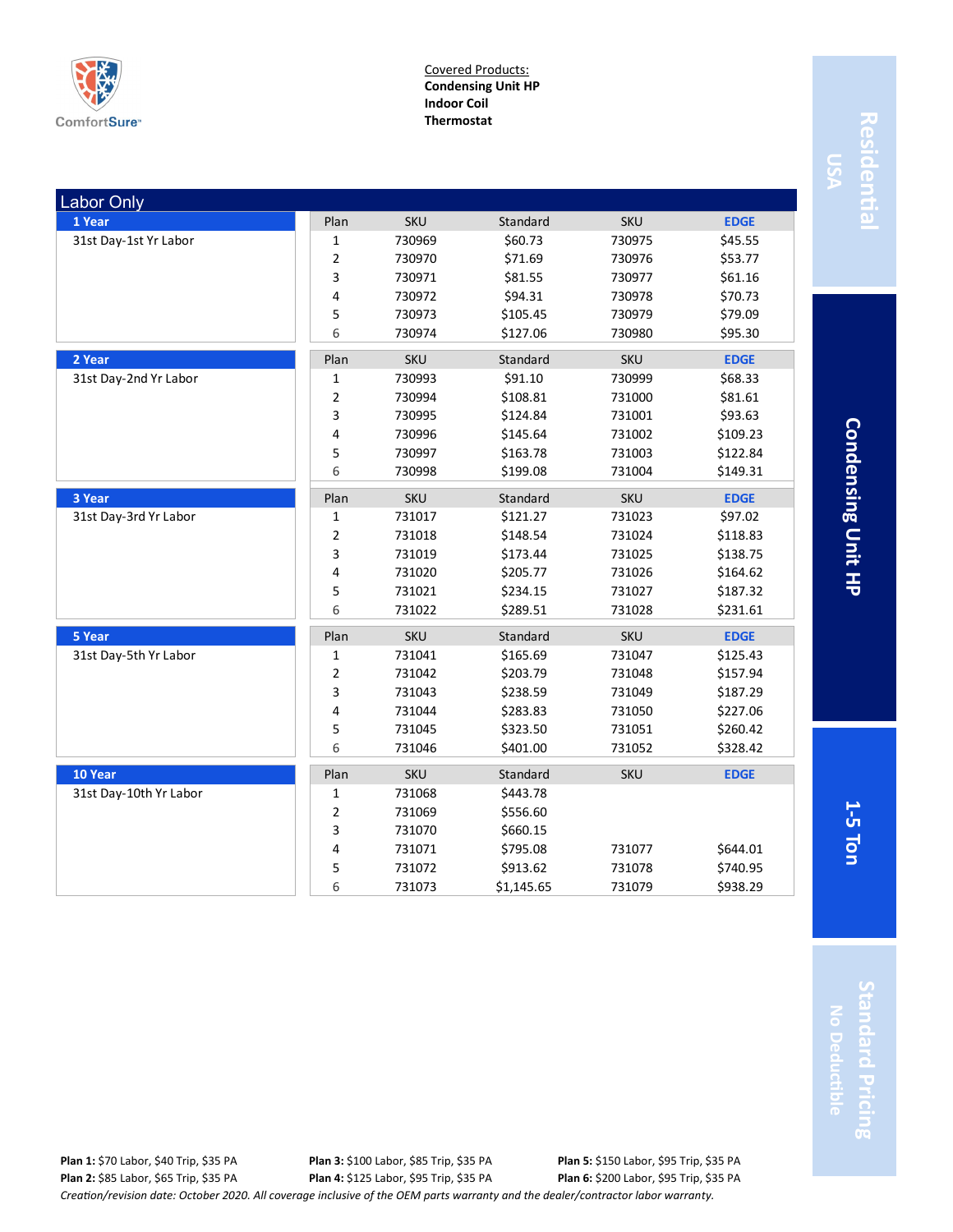

Covered Products: **Condensing Unit HP Indoor Coil Thermostat**

| _abor Plus                      |                |            |            |            |             |
|---------------------------------|----------------|------------|------------|------------|-------------|
| 1 Year                          | Plan           | <b>SKU</b> | Standard   | <b>SKU</b> | <b>EDGE</b> |
| 31st Day-1st Yr Labor           | 1              | 730981     | \$69.40    | 730987     | \$52.05     |
| 31st Day-1st Yr Part Allowance  | $\overline{2}$ | 730982     | \$79.66    | 730988     | \$59.75     |
|                                 | 3              | 730983     | \$89.13    | 730989     | \$66.85     |
|                                 | 4              | 730984     | \$101.41   | 730990     | \$76.06     |
|                                 | 5              | 730985     | \$112.18   | 730991     | \$84.14     |
|                                 | 6              | 730986     | \$133.75   | 730992     | \$100.31    |
| 2 Year                          | Plan           | <b>SKU</b> | Standard   | SKU        | <b>EDGE</b> |
| 31st Day-2nd Yr Labor           | 1              | 731005     | \$104.11   | 731011     | \$78.08     |
| 31st Day-2nd Yr Part Allowance  | $\overline{2}$ | 731006     | \$120.90   | 731012     | \$90.68     |
|                                 | 3              | 731007     | \$136.44   | 731013     | \$102.33    |
|                                 | 4              | 731008     | \$156.60   | 731014     | \$117.45    |
|                                 | 5              | 731009     | \$174.23   | 731015     | \$130.67    |
|                                 | 6              | 731010     | \$209.56   | 731016     | \$157.17    |
|                                 |                |            |            |            |             |
| 3 Year                          | Plan           | <b>SKU</b> | Standard   | <b>SKU</b> | <b>EDGE</b> |
| 31st Day-3rd Yr Labor           | $\mathbf{1}$   | 731029     | \$138.59   | 731035     | \$110.87    |
| 31st Day-3rd Yr Part Allowance  | $\mathbf 2$    | 731030     | \$165.04   | 731036     | \$132.03    |
|                                 | 3              | 731031     | \$189.55   | 731037     | \$151.64    |
|                                 | 4              | 731032     | \$221.26   | 731038     | \$177.01    |
|                                 | 5              | 731033     | \$249.10   | 731039     | \$200.53    |
|                                 | 6              | 731034     | \$304.75   | 731040     | \$248.37    |
| 5 Year                          | Plan           | <b>SKU</b> | Standard   | <b>SKU</b> | <b>EDGE</b> |
| 31st Day-5th Yr Labor           | 1              | 731053     | \$189.36   | 731059     | \$151.49    |
| 31st Day-5th Yr Part Allowance  | $\overline{2}$ | 731054     | \$226.43   | 731060     | \$181.14    |
|                                 | 3              | 731055     | \$260.75   | 731061     | \$208.60    |
|                                 | 4              | 731056     | \$305.19   | 731062     | \$244.15    |
|                                 | 5              | 731057     | \$344.15   | 731063     | \$278.76    |
|                                 | 6              | 731058     | \$422.10   | 731064     | \$346.12    |
| 10 Year                         | Plan           | <b>SKU</b> | Standard   | <b>SKU</b> | <b>EDGE</b> |
| 31st Day-10th Yr Labor          | 1              | 731080     | \$507.18   |            |             |
| 31st Day-10th Yr Part Allowance | $\overline{2}$ | 731081     | \$618.44   |            |             |
|                                 | 3              | 731082     | \$721.47   |            |             |
|                                 | 4              | 731083     | \$854.92   | 731089     | \$692.49    |
|                                 | 5              | 731084     | \$971.94   | 731090     | \$792.13    |
|                                 | 6              | 731085     | \$1,205.95 | 731091     | \$988.88    |
|                                 |                |            |            |            |             |
| <b>Parts &amp; Labor Plus</b>   |                |            |            |            |             |

| Parts & Labor Plus              |      |            |            |
|---------------------------------|------|------------|------------|
| 10 Year                         | Plan | <b>SKU</b> | Standard   |
| 31st Day-10th Yr Labor          |      | 731096     | \$618.24   |
| 31st Day-10th Yr Part Allowance | 2    | 731097     | \$714.08   |
| 6th-10th Yr Parts               | 3    | 731098     | \$802.83   |
|                                 | 4    | 731099     | \$917.77   |
|                                 | 5    | 731100     | \$1,018.54 |
|                                 | 6    | 731101     | \$1,220.09 |
| Parts Only                      |      |            |            |
| 10 Year                         | Plan | <b>SKU</b> | Standard   |
| 6th-10th Yr Parts               |      | 731095     | \$250.24   |
|                                 |      |            |            |

# Residentia **Residential**

**Condensing Unit HP 5 Ton Condensing Unit HP**

**1-**

**Standard Pricing** tandard Pricing **No Deductible**

*Creation/revision date: October 2020. All coverage inclusive of the OEM parts warranty and the dealer/contractor labor warranty.* **Plan 1:** \$70 Labor, \$40 Trip, \$35 PA **Plan 2:** \$85 Labor, \$65 Trip, \$35 PA

**Plan 3:** \$100 Labor, \$85 Trip, \$35 PA **Plan 4:** \$125 Labor, \$95 Trip, \$35 PA

**Plan 5:** \$150 Labor, \$95 Trip, \$35 PA **Plan 6:** \$200 Labor, \$95 Trip, \$35 PA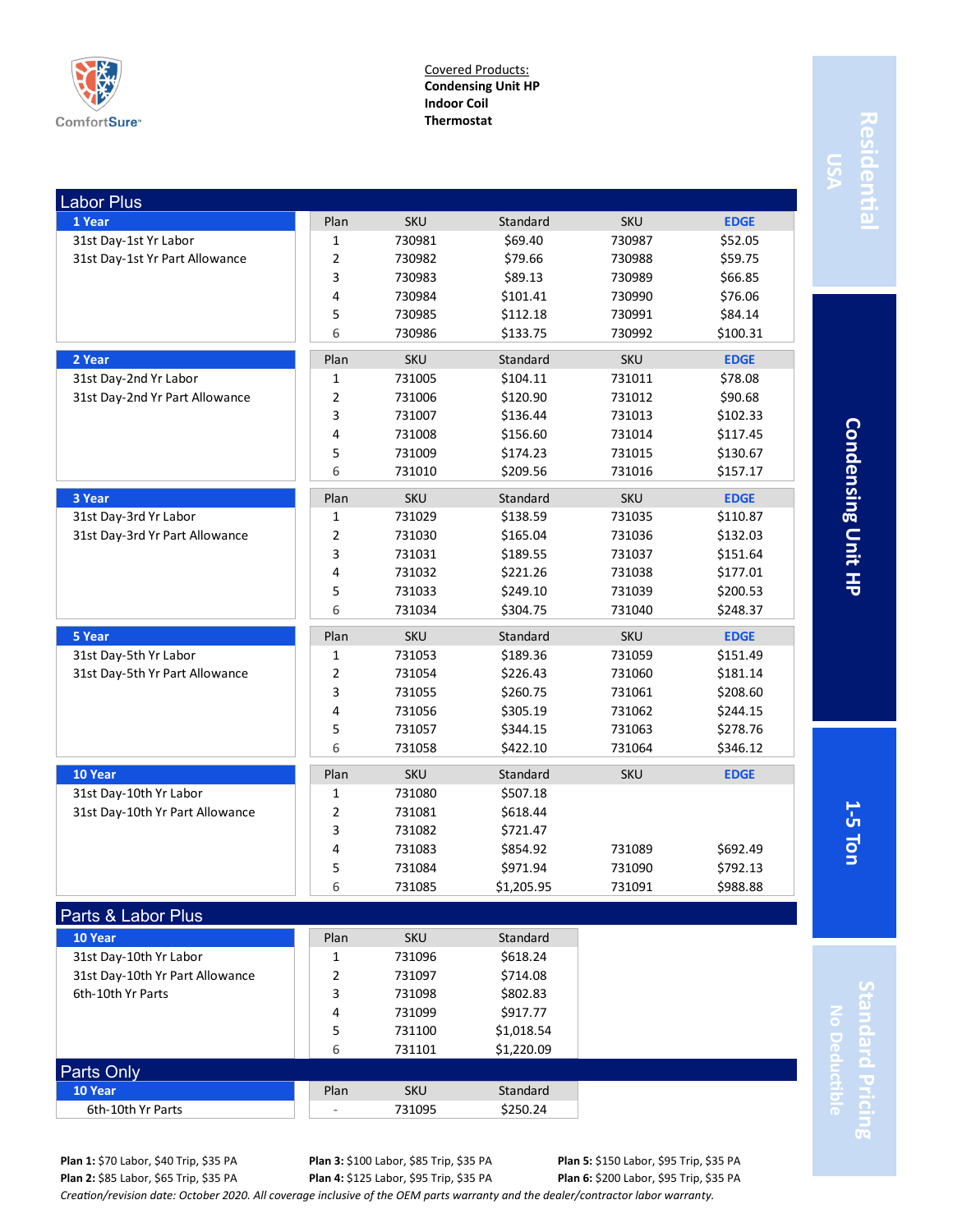

#### Covered Products: **Air Handler Heat Strips Indoor Coil Thermostat**

| <b>Labor Only</b>      |                |            |            |            |             |
|------------------------|----------------|------------|------------|------------|-------------|
| 1 Year                 | Plan           | <b>SKU</b> | Standard   | <b>SKU</b> | <b>EDGE</b> |
| 31st Day-1st Yr Labor  | $\mathbf 1$    | 730703     | \$52.24    | 730709     | \$39.18     |
|                        | $\overline{2}$ | 730704     | \$61.00    | 730710     | \$45.75     |
|                        | 3              | 730705     | \$69.27    | 730711     | \$51.95     |
|                        | 4              | 730706     | \$78.07    | 730712     | \$58.55     |
|                        | 5              | 730707     | \$89.71    | 730713     | \$67.28     |
|                        | 6              | 730708     | \$109.24   | 730714     | \$85.21     |
| 2 Year                 | Plan           | <b>SKU</b> | Standard   | SKU        | <b>EDGE</b> |
| 31st Day-2nd Yr Labor  | 1              | 730727     | \$83.89    | 730733     | \$62.92     |
|                        | 2              | 730728     | \$99.41    | 730734     | \$74.56     |
|                        | 3              | 730729     | \$114.07   | 730735     | \$85.55     |
|                        | 4              | 730730     | \$133.35   | 730736     | \$101.35    |
|                        | 5              | 730731     | \$150.53   | 730737     | \$115.91    |
|                        | 6              | 730732     | \$185.42   | 730738     | \$145.55    |
| 3 Year                 | Plan           | <b>SKU</b> | Standard   | <b>SKU</b> | <b>EDGE</b> |
| 31st Day-3rd Yr Labor  | 1              | 730751     | \$112.54   | 730757     | \$108.60    |
|                        | 2              | 730752     | \$143.24   | 730758     | \$138.23    |
|                        | 3              | 730753     | \$176.46   | 730759     | \$167.64    |
|                        | 4              | 730754     | \$215.21   | 730760     | \$206.60    |
|                        | 5              | 730755     | \$252.12   | 730761     | \$237.24    |
|                        | 6              | 730756     | \$322.35   | 730762     | \$306.23    |
| 5 Year                 | Plan           | <b>SKU</b> | Standard   | <b>SKU</b> | <b>EDGE</b> |
| 31st Day-5th Yr Labor  | 1              | 730775     | \$210.58   | 730781     | \$161.09    |
|                        | $\overline{2}$ | 730776     | \$269.40   | 730782     | \$216.87    |
|                        | 3              | 730777     | \$326.15   | 730783     | \$267.44    |
|                        | 4              | 730778     | \$398.23   | 730784     | \$337.70    |
|                        | 5              | 730779     | \$464.74   | 730785     | \$401.54    |
|                        | 6              | 730780     | \$595.13   | 730786     | \$521.93    |
| 10 Year                | Plan           | SKU        | Standard   | SKU        | <b>EDGE</b> |
| 31st Day-10th Yr Labor | $\mathbf{1}$   | 730802     | \$579.00   |            |             |
|                        | 2              | 730803     | \$730.22   |            |             |
|                        | 3              | 730804     | \$885.31   |            |             |
|                        | 4              | 730805     | \$1,090.49 | 730811     | \$1,068.68  |
|                        | 5              | 730806     | \$1,276.29 | 730812     | \$1,250.76  |
|                        | 6              | 730807     | \$1,645.90 | 730813     | \$1,612.98  |

Residentia **Residential**

> **Air Handler 5 Ton Air Handler**

**1-**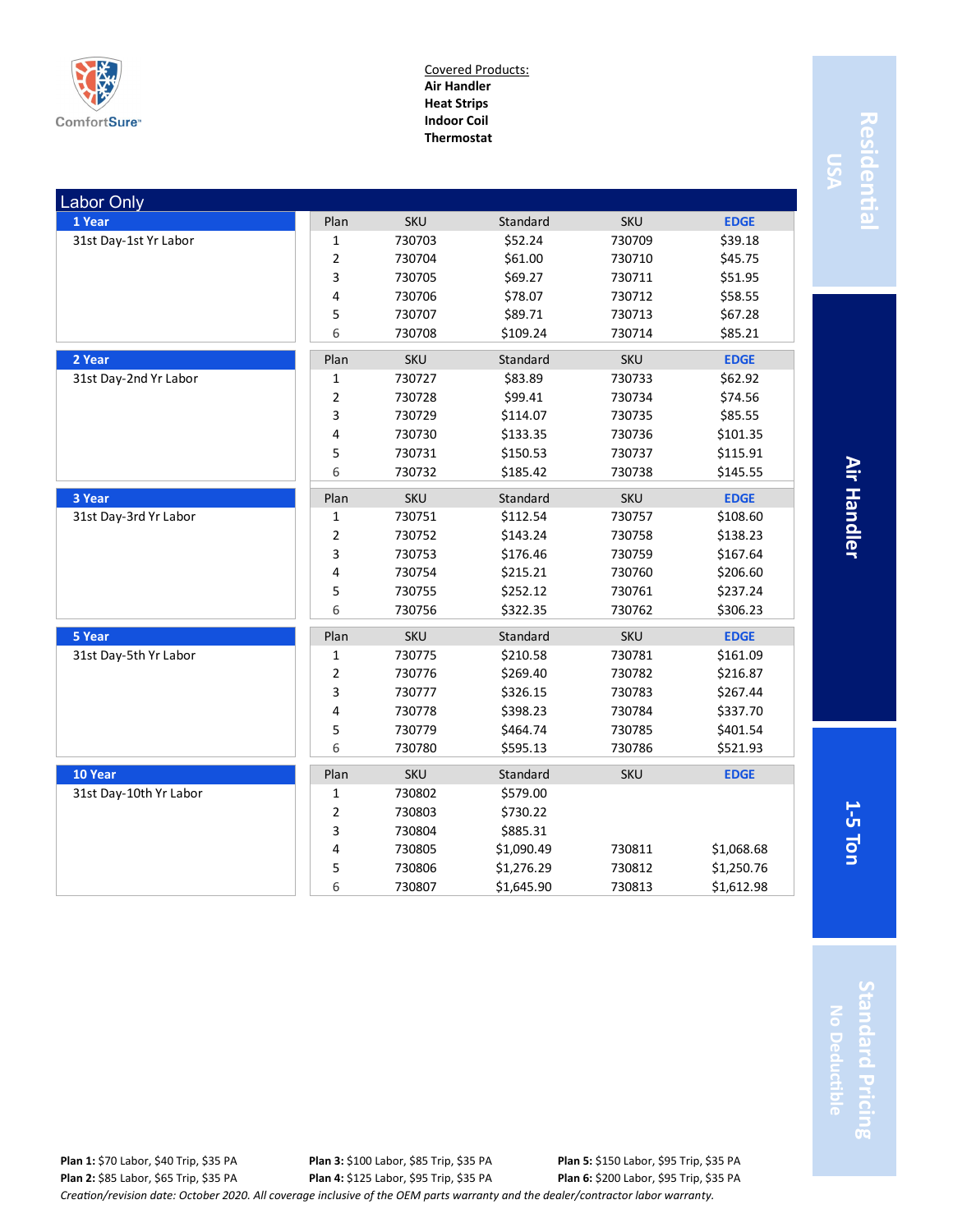

#### Covered Products: **Air Handler Heat Strips Indoor Coil Thermostat**

| Plan<br>1 Year<br><b>SKU</b><br>Standard<br><b>SKU</b><br><b>EDGE</b><br>31st Day-1st Yr Labor<br>730715<br>\$58.04<br>730721<br>\$43.53<br>1<br>$\overline{2}$<br>730716<br>\$66.30<br>730722<br>\$49.73<br>31st Day-1st Yr Part Allowance<br>3<br>730717<br>\$74.09<br>730723<br>\$55.57<br>4<br>730718<br>\$82.61<br>\$61.96<br>730724<br>5<br>730719<br>\$94.43<br>730725<br>\$70.82<br>6<br>730720<br>\$113.79<br>730726<br>\$87.62<br>2 Year<br>SKU<br>Standard<br>SKU<br><b>EDGE</b><br>Plan<br>31st Day-2nd Yr Labor<br>730739<br>\$93.21<br>730745<br>\$69.91<br>1<br>31st Day-2nd Yr Part Allowance<br>2<br>730740<br>\$108.05<br>730746<br>\$81.04<br>3<br>\$91.50<br>730741<br>\$122.00<br>730747<br>4<br>\$107.24<br>730742<br>\$141.11<br>730748<br>5<br>730743<br>\$158.45<br>730749<br>\$122.01<br>6<br>730744<br>\$193.15<br>730750<br>\$151.62<br>3 Year<br>Plan<br>SKU<br>Standard<br>SKU<br><b>EDGE</b><br>31st Day-3rd Yr Labor<br>730763<br>\$125.04<br>730769<br>\$115.66<br>1<br>$\overline{2}$<br>\$145.89<br>31st Day-3rd Yr Part Allowance<br>730764<br>\$155.70<br>730770<br>3<br>730765<br>\$188.73<br>730771<br>\$178.35<br>4<br>\$227.74<br>730766<br>730772<br>\$218.63<br>5<br>730767<br>\$264.00<br>730773<br>\$252.12<br>6<br>730768<br>\$334.04<br>730774<br>\$324.02<br>5 Year<br>Plan<br><b>SKU</b><br>Standard<br><b>SKU</b><br><b>EDGE</b><br>31st Day-5th Yr Labor<br>1<br>730787<br>\$233.98<br>730793<br>\$224.85<br>$\overline{2}$<br>\$292.83<br>\$285.22<br>31st Day-5th Yr Part Allowance<br>730788<br>730794<br>3<br>\$348.82<br>730789<br>730795<br>\$341.84<br>4<br>730790<br>\$419.19<br>730796<br>\$413.32<br>5<br>730791<br>\$486.64<br>730797<br>\$476.91<br>6<br>730792<br>\$616.72<br>730798<br>\$603.77<br>10 Year<br>Plan<br><b>SKU</b><br>Standard<br><b>SKU</b><br><b>EDGE</b><br>31st Day-10th Yr Labor<br>730814<br>1<br>\$643.33<br>$\overline{2}$<br>31st Day-10th Yr Part Allowance<br>730815<br>\$793.72<br>3<br>\$946.86<br>730816<br>4<br>730817<br>\$1,153.96<br>730823<br>\$1,125.11<br>\$1,303.02<br>5<br>730818<br>\$1,336.43<br>730824<br>6<br>730819<br>\$1,705.60<br>\$1,662.96<br>730825<br>Parts & Labor Plus<br>10 Year<br>Plan<br><b>SKU</b><br>Standard | <b>Labor Plus</b>      |   |        |          |  |
|-----------------------------------------------------------------------------------------------------------------------------------------------------------------------------------------------------------------------------------------------------------------------------------------------------------------------------------------------------------------------------------------------------------------------------------------------------------------------------------------------------------------------------------------------------------------------------------------------------------------------------------------------------------------------------------------------------------------------------------------------------------------------------------------------------------------------------------------------------------------------------------------------------------------------------------------------------------------------------------------------------------------------------------------------------------------------------------------------------------------------------------------------------------------------------------------------------------------------------------------------------------------------------------------------------------------------------------------------------------------------------------------------------------------------------------------------------------------------------------------------------------------------------------------------------------------------------------------------------------------------------------------------------------------------------------------------------------------------------------------------------------------------------------------------------------------------------------------------------------------------------------------------------------------------------------------------------------------------------------------------------------------------------------------------------------------------------------------------------------------------------------------------------------------------------------------------------------------------------------------|------------------------|---|--------|----------|--|
|                                                                                                                                                                                                                                                                                                                                                                                                                                                                                                                                                                                                                                                                                                                                                                                                                                                                                                                                                                                                                                                                                                                                                                                                                                                                                                                                                                                                                                                                                                                                                                                                                                                                                                                                                                                                                                                                                                                                                                                                                                                                                                                                                                                                                                         |                        |   |        |          |  |
|                                                                                                                                                                                                                                                                                                                                                                                                                                                                                                                                                                                                                                                                                                                                                                                                                                                                                                                                                                                                                                                                                                                                                                                                                                                                                                                                                                                                                                                                                                                                                                                                                                                                                                                                                                                                                                                                                                                                                                                                                                                                                                                                                                                                                                         |                        |   |        |          |  |
|                                                                                                                                                                                                                                                                                                                                                                                                                                                                                                                                                                                                                                                                                                                                                                                                                                                                                                                                                                                                                                                                                                                                                                                                                                                                                                                                                                                                                                                                                                                                                                                                                                                                                                                                                                                                                                                                                                                                                                                                                                                                                                                                                                                                                                         |                        |   |        |          |  |
|                                                                                                                                                                                                                                                                                                                                                                                                                                                                                                                                                                                                                                                                                                                                                                                                                                                                                                                                                                                                                                                                                                                                                                                                                                                                                                                                                                                                                                                                                                                                                                                                                                                                                                                                                                                                                                                                                                                                                                                                                                                                                                                                                                                                                                         |                        |   |        |          |  |
|                                                                                                                                                                                                                                                                                                                                                                                                                                                                                                                                                                                                                                                                                                                                                                                                                                                                                                                                                                                                                                                                                                                                                                                                                                                                                                                                                                                                                                                                                                                                                                                                                                                                                                                                                                                                                                                                                                                                                                                                                                                                                                                                                                                                                                         |                        |   |        |          |  |
|                                                                                                                                                                                                                                                                                                                                                                                                                                                                                                                                                                                                                                                                                                                                                                                                                                                                                                                                                                                                                                                                                                                                                                                                                                                                                                                                                                                                                                                                                                                                                                                                                                                                                                                                                                                                                                                                                                                                                                                                                                                                                                                                                                                                                                         |                        |   |        |          |  |
|                                                                                                                                                                                                                                                                                                                                                                                                                                                                                                                                                                                                                                                                                                                                                                                                                                                                                                                                                                                                                                                                                                                                                                                                                                                                                                                                                                                                                                                                                                                                                                                                                                                                                                                                                                                                                                                                                                                                                                                                                                                                                                                                                                                                                                         |                        |   |        |          |  |
|                                                                                                                                                                                                                                                                                                                                                                                                                                                                                                                                                                                                                                                                                                                                                                                                                                                                                                                                                                                                                                                                                                                                                                                                                                                                                                                                                                                                                                                                                                                                                                                                                                                                                                                                                                                                                                                                                                                                                                                                                                                                                                                                                                                                                                         |                        |   |        |          |  |
|                                                                                                                                                                                                                                                                                                                                                                                                                                                                                                                                                                                                                                                                                                                                                                                                                                                                                                                                                                                                                                                                                                                                                                                                                                                                                                                                                                                                                                                                                                                                                                                                                                                                                                                                                                                                                                                                                                                                                                                                                                                                                                                                                                                                                                         |                        |   |        |          |  |
|                                                                                                                                                                                                                                                                                                                                                                                                                                                                                                                                                                                                                                                                                                                                                                                                                                                                                                                                                                                                                                                                                                                                                                                                                                                                                                                                                                                                                                                                                                                                                                                                                                                                                                                                                                                                                                                                                                                                                                                                                                                                                                                                                                                                                                         |                        |   |        |          |  |
|                                                                                                                                                                                                                                                                                                                                                                                                                                                                                                                                                                                                                                                                                                                                                                                                                                                                                                                                                                                                                                                                                                                                                                                                                                                                                                                                                                                                                                                                                                                                                                                                                                                                                                                                                                                                                                                                                                                                                                                                                                                                                                                                                                                                                                         |                        |   |        |          |  |
|                                                                                                                                                                                                                                                                                                                                                                                                                                                                                                                                                                                                                                                                                                                                                                                                                                                                                                                                                                                                                                                                                                                                                                                                                                                                                                                                                                                                                                                                                                                                                                                                                                                                                                                                                                                                                                                                                                                                                                                                                                                                                                                                                                                                                                         |                        |   |        |          |  |
|                                                                                                                                                                                                                                                                                                                                                                                                                                                                                                                                                                                                                                                                                                                                                                                                                                                                                                                                                                                                                                                                                                                                                                                                                                                                                                                                                                                                                                                                                                                                                                                                                                                                                                                                                                                                                                                                                                                                                                                                                                                                                                                                                                                                                                         |                        |   |        |          |  |
|                                                                                                                                                                                                                                                                                                                                                                                                                                                                                                                                                                                                                                                                                                                                                                                                                                                                                                                                                                                                                                                                                                                                                                                                                                                                                                                                                                                                                                                                                                                                                                                                                                                                                                                                                                                                                                                                                                                                                                                                                                                                                                                                                                                                                                         |                        |   |        |          |  |
|                                                                                                                                                                                                                                                                                                                                                                                                                                                                                                                                                                                                                                                                                                                                                                                                                                                                                                                                                                                                                                                                                                                                                                                                                                                                                                                                                                                                                                                                                                                                                                                                                                                                                                                                                                                                                                                                                                                                                                                                                                                                                                                                                                                                                                         |                        |   |        |          |  |
|                                                                                                                                                                                                                                                                                                                                                                                                                                                                                                                                                                                                                                                                                                                                                                                                                                                                                                                                                                                                                                                                                                                                                                                                                                                                                                                                                                                                                                                                                                                                                                                                                                                                                                                                                                                                                                                                                                                                                                                                                                                                                                                                                                                                                                         |                        |   |        |          |  |
|                                                                                                                                                                                                                                                                                                                                                                                                                                                                                                                                                                                                                                                                                                                                                                                                                                                                                                                                                                                                                                                                                                                                                                                                                                                                                                                                                                                                                                                                                                                                                                                                                                                                                                                                                                                                                                                                                                                                                                                                                                                                                                                                                                                                                                         |                        |   |        |          |  |
|                                                                                                                                                                                                                                                                                                                                                                                                                                                                                                                                                                                                                                                                                                                                                                                                                                                                                                                                                                                                                                                                                                                                                                                                                                                                                                                                                                                                                                                                                                                                                                                                                                                                                                                                                                                                                                                                                                                                                                                                                                                                                                                                                                                                                                         |                        |   |        |          |  |
|                                                                                                                                                                                                                                                                                                                                                                                                                                                                                                                                                                                                                                                                                                                                                                                                                                                                                                                                                                                                                                                                                                                                                                                                                                                                                                                                                                                                                                                                                                                                                                                                                                                                                                                                                                                                                                                                                                                                                                                                                                                                                                                                                                                                                                         |                        |   |        |          |  |
|                                                                                                                                                                                                                                                                                                                                                                                                                                                                                                                                                                                                                                                                                                                                                                                                                                                                                                                                                                                                                                                                                                                                                                                                                                                                                                                                                                                                                                                                                                                                                                                                                                                                                                                                                                                                                                                                                                                                                                                                                                                                                                                                                                                                                                         |                        |   |        |          |  |
|                                                                                                                                                                                                                                                                                                                                                                                                                                                                                                                                                                                                                                                                                                                                                                                                                                                                                                                                                                                                                                                                                                                                                                                                                                                                                                                                                                                                                                                                                                                                                                                                                                                                                                                                                                                                                                                                                                                                                                                                                                                                                                                                                                                                                                         |                        |   |        |          |  |
|                                                                                                                                                                                                                                                                                                                                                                                                                                                                                                                                                                                                                                                                                                                                                                                                                                                                                                                                                                                                                                                                                                                                                                                                                                                                                                                                                                                                                                                                                                                                                                                                                                                                                                                                                                                                                                                                                                                                                                                                                                                                                                                                                                                                                                         |                        |   |        |          |  |
|                                                                                                                                                                                                                                                                                                                                                                                                                                                                                                                                                                                                                                                                                                                                                                                                                                                                                                                                                                                                                                                                                                                                                                                                                                                                                                                                                                                                                                                                                                                                                                                                                                                                                                                                                                                                                                                                                                                                                                                                                                                                                                                                                                                                                                         |                        |   |        |          |  |
|                                                                                                                                                                                                                                                                                                                                                                                                                                                                                                                                                                                                                                                                                                                                                                                                                                                                                                                                                                                                                                                                                                                                                                                                                                                                                                                                                                                                                                                                                                                                                                                                                                                                                                                                                                                                                                                                                                                                                                                                                                                                                                                                                                                                                                         |                        |   |        |          |  |
|                                                                                                                                                                                                                                                                                                                                                                                                                                                                                                                                                                                                                                                                                                                                                                                                                                                                                                                                                                                                                                                                                                                                                                                                                                                                                                                                                                                                                                                                                                                                                                                                                                                                                                                                                                                                                                                                                                                                                                                                                                                                                                                                                                                                                                         |                        |   |        |          |  |
|                                                                                                                                                                                                                                                                                                                                                                                                                                                                                                                                                                                                                                                                                                                                                                                                                                                                                                                                                                                                                                                                                                                                                                                                                                                                                                                                                                                                                                                                                                                                                                                                                                                                                                                                                                                                                                                                                                                                                                                                                                                                                                                                                                                                                                         |                        |   |        |          |  |
|                                                                                                                                                                                                                                                                                                                                                                                                                                                                                                                                                                                                                                                                                                                                                                                                                                                                                                                                                                                                                                                                                                                                                                                                                                                                                                                                                                                                                                                                                                                                                                                                                                                                                                                                                                                                                                                                                                                                                                                                                                                                                                                                                                                                                                         |                        |   |        |          |  |
|                                                                                                                                                                                                                                                                                                                                                                                                                                                                                                                                                                                                                                                                                                                                                                                                                                                                                                                                                                                                                                                                                                                                                                                                                                                                                                                                                                                                                                                                                                                                                                                                                                                                                                                                                                                                                                                                                                                                                                                                                                                                                                                                                                                                                                         |                        |   |        |          |  |
|                                                                                                                                                                                                                                                                                                                                                                                                                                                                                                                                                                                                                                                                                                                                                                                                                                                                                                                                                                                                                                                                                                                                                                                                                                                                                                                                                                                                                                                                                                                                                                                                                                                                                                                                                                                                                                                                                                                                                                                                                                                                                                                                                                                                                                         |                        |   |        |          |  |
|                                                                                                                                                                                                                                                                                                                                                                                                                                                                                                                                                                                                                                                                                                                                                                                                                                                                                                                                                                                                                                                                                                                                                                                                                                                                                                                                                                                                                                                                                                                                                                                                                                                                                                                                                                                                                                                                                                                                                                                                                                                                                                                                                                                                                                         |                        |   |        |          |  |
|                                                                                                                                                                                                                                                                                                                                                                                                                                                                                                                                                                                                                                                                                                                                                                                                                                                                                                                                                                                                                                                                                                                                                                                                                                                                                                                                                                                                                                                                                                                                                                                                                                                                                                                                                                                                                                                                                                                                                                                                                                                                                                                                                                                                                                         |                        |   |        |          |  |
|                                                                                                                                                                                                                                                                                                                                                                                                                                                                                                                                                                                                                                                                                                                                                                                                                                                                                                                                                                                                                                                                                                                                                                                                                                                                                                                                                                                                                                                                                                                                                                                                                                                                                                                                                                                                                                                                                                                                                                                                                                                                                                                                                                                                                                         |                        |   |        |          |  |
|                                                                                                                                                                                                                                                                                                                                                                                                                                                                                                                                                                                                                                                                                                                                                                                                                                                                                                                                                                                                                                                                                                                                                                                                                                                                                                                                                                                                                                                                                                                                                                                                                                                                                                                                                                                                                                                                                                                                                                                                                                                                                                                                                                                                                                         |                        |   |        |          |  |
|                                                                                                                                                                                                                                                                                                                                                                                                                                                                                                                                                                                                                                                                                                                                                                                                                                                                                                                                                                                                                                                                                                                                                                                                                                                                                                                                                                                                                                                                                                                                                                                                                                                                                                                                                                                                                                                                                                                                                                                                                                                                                                                                                                                                                                         |                        |   |        |          |  |
|                                                                                                                                                                                                                                                                                                                                                                                                                                                                                                                                                                                                                                                                                                                                                                                                                                                                                                                                                                                                                                                                                                                                                                                                                                                                                                                                                                                                                                                                                                                                                                                                                                                                                                                                                                                                                                                                                                                                                                                                                                                                                                                                                                                                                                         |                        |   |        |          |  |
|                                                                                                                                                                                                                                                                                                                                                                                                                                                                                                                                                                                                                                                                                                                                                                                                                                                                                                                                                                                                                                                                                                                                                                                                                                                                                                                                                                                                                                                                                                                                                                                                                                                                                                                                                                                                                                                                                                                                                                                                                                                                                                                                                                                                                                         |                        |   |        |          |  |
|                                                                                                                                                                                                                                                                                                                                                                                                                                                                                                                                                                                                                                                                                                                                                                                                                                                                                                                                                                                                                                                                                                                                                                                                                                                                                                                                                                                                                                                                                                                                                                                                                                                                                                                                                                                                                                                                                                                                                                                                                                                                                                                                                                                                                                         |                        |   |        |          |  |
|                                                                                                                                                                                                                                                                                                                                                                                                                                                                                                                                                                                                                                                                                                                                                                                                                                                                                                                                                                                                                                                                                                                                                                                                                                                                                                                                                                                                                                                                                                                                                                                                                                                                                                                                                                                                                                                                                                                                                                                                                                                                                                                                                                                                                                         | 31st Day-10th Yr Labor | 1 | 730830 | \$865.96 |  |

Residentia **Residential**

> **Air Handler 5 Ton Air Handler**

**1-**

**Standard Pricing No Deductible Indard Pricing** 

**Plan 1:** \$70 Labor, \$40 Trip, \$35 PA **Plan 2:** \$85 Labor, \$65 Trip, \$35 PA

Parts Only

**Plan 3:** \$100 Labor, \$85 Trip, \$35 PA **Plan 4:** \$125 Labor, \$95 Trip, \$35 PA

4 730833 \$1,360.79 5 730834 \$1,538.06 6 730835 \$1,895.91

> **Plan 5:** \$150 Labor, \$95 Trip, \$35 PA **Plan 6:** \$200 Labor, \$95 Trip, \$35 PA

*Creation/revision date: October 2020. All coverage inclusive of the OEM parts warranty and the dealer/contractor labor warranty.*

31st Day-10th Yr Part Allowance 2 730831 \$1,022.80 6th-10th Yr Parts **3** 730832 \$1,166.82

**10 Year** Standard **Plan** SKU Standard 6th-10th Yr Parts  $\begin{array}{|c|c|c|c|c|c|c|c|c|} \hline \text{6th-10th Yr Parts} & & \text{730829} & & \text{5329.21} \end{array}$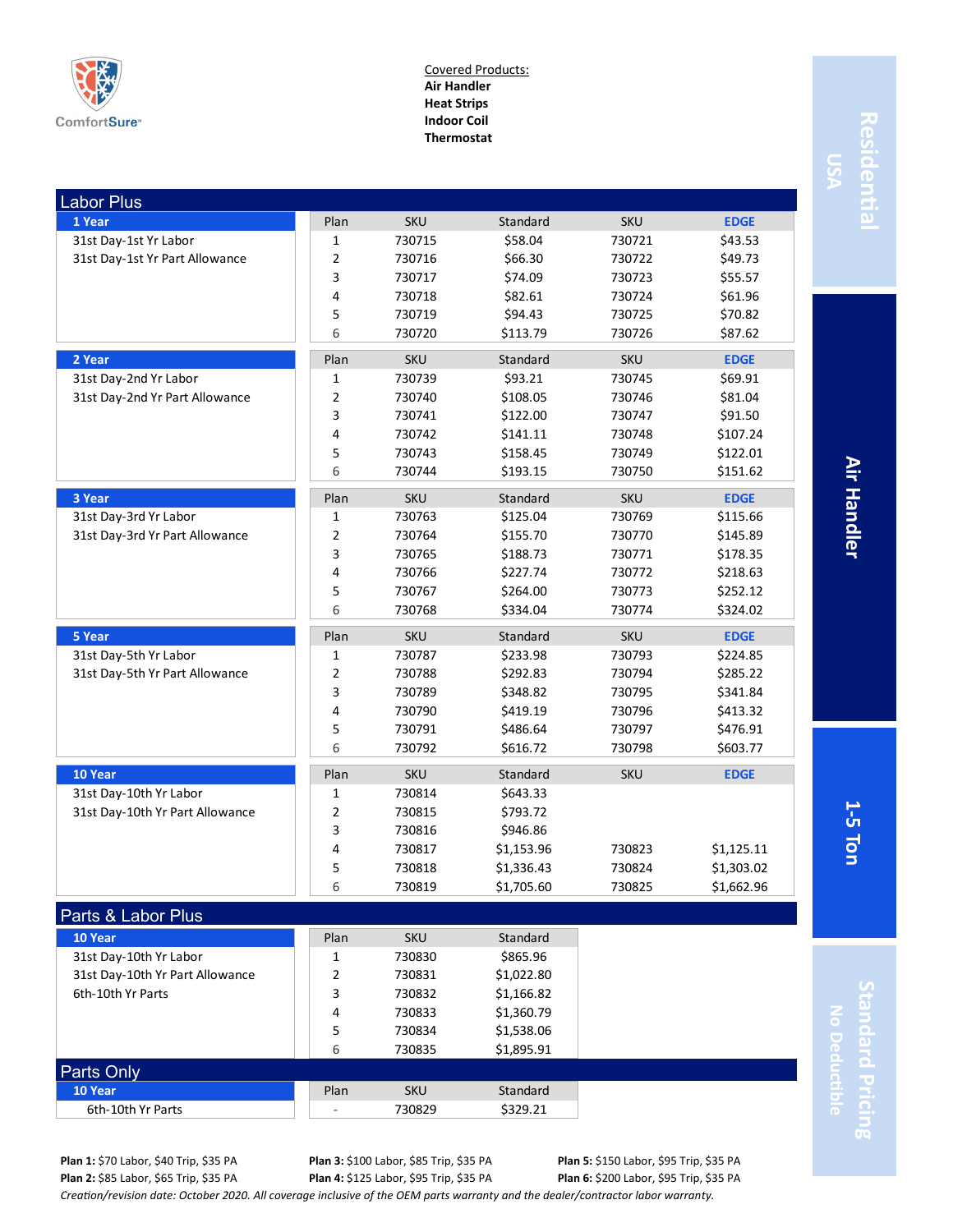

| ٠ |
|---|
|   |
|   |
|   |
|   |
|   |
|   |
|   |

**Evaporator Coil 5 Ton Evaporator Coil**

| <b>Labor Only</b>      |                |            |          |            |             |
|------------------------|----------------|------------|----------|------------|-------------|
| 1 Year                 | Plan           | <b>SKU</b> | Standard | <b>SKU</b> | <b>EDGE</b> |
| 31st Day-1st Yr Labor  | $\mathbf{1}$   | 731102     | \$51.04  | 731108     | \$38.28     |
|                        | $\overline{2}$ | 731103     | \$58.83  | 731109     | \$44.12     |
|                        | $\mathsf{3}$   | 731104     | \$66.15  | 731110     | \$49.61     |
|                        | 4              | 731105     | \$76.59  | 731111     | \$57.44     |
|                        | 5              | 731106     | \$86.11  | 731112     | \$64.58     |
|                        | 6              | 731107     | \$105.11 | 731113     | \$78.83     |
| 2 Year                 | Plan           | <b>SKU</b> | Standard | <b>SKU</b> | <b>EDGE</b> |
| 31st Day-2nd Yr Labor  | $\mathbf{1}$   | 731126     | \$66.26  | 731132     | \$49.70     |
|                        | $\overline{2}$ | 731127     | \$76.17  | 731133     | \$57.13     |
|                        | $\mathsf{3}$   | 731128     | \$85.49  | 731134     | \$64.12     |
|                        | 4              | 731129     | \$98.78  | 731135     | \$74.09     |
|                        | 5              | 731130     | \$110.91 | 731136     | \$83.18     |
|                        | 6              | 731131     | \$135.09 | 731137     | \$101.32    |
| 3 Year                 | Plan           | <b>SKU</b> | Standard | <b>SKU</b> | <b>EDGE</b> |
| 31st Day-3rd Yr Labor  | $\mathbf 1$    | 731150     | \$86.96  | 731156     | \$65.22     |
|                        | $\overline{2}$ | 731151     | \$102.13 | 731157     | \$76.60     |
|                        | 3              | 731152     | \$116.48 | 731158     | \$87.36     |
|                        | 4              | 731153     | \$136.98 | 731159     | \$103.42    |
|                        | 5              | 731154     | \$155.74 | 731160     | \$119.14    |
|                        | 6              | 731155     | \$193.28 | 731161     | \$151.72    |
| 5 Year                 | Plan           | <b>SKU</b> | Standard | <b>SKU</b> | <b>EDGE</b> |
| 31st Day-5th Yr Labor  | $\mathbf{1}$   | 731174     | \$167.99 | 731180     | \$125.99    |
|                        | $\overline{2}$ | 731175     | \$202.00 | 731181     | \$151.50    |
|                        | 3              | 731176     | \$234.30 | 731182     | \$175.73    |
|                        | 4              | 731177     | \$280.57 | 731183     | \$210.43    |
|                        | 5              | 731178     | \$323.12 | 731184     | \$242.34    |
|                        | 6              | 731179     | \$408.20 | 731185     | \$306.15    |
| 10 Year                | Plan           | <b>SKU</b> | Standard | <b>SKU</b> | <b>EDGE</b> |
| 31st Day-10th Yr Labor | 1              | 731201     | \$333.10 |            |             |
|                        | $\overline{2}$ | 731202     | \$406.29 |            |             |
|                        | $\mathsf{3}$   | 731203     | \$475.93 |            |             |
|                        | 4              | 731204     | \$575.94 | 731210     | \$489.55    |
|                        | 5              | 731205     | \$667.93 | 731211     | \$567.74    |
|                        | 6              | 731206     | \$852.11 | 731212     | \$724.29    |
|                        |                |            |          |            |             |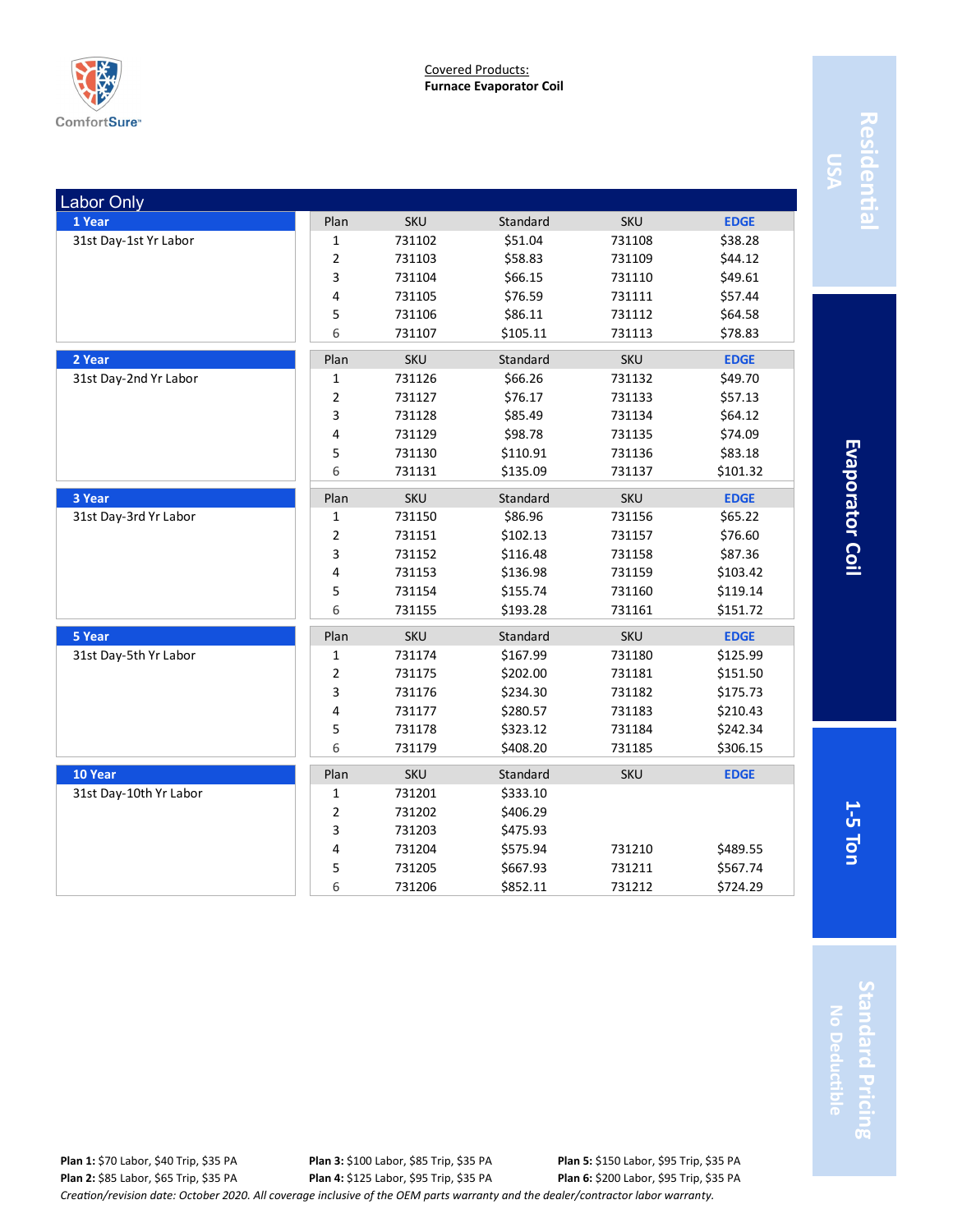

| <b>Labor Plus</b>               |                |            |            |            |             |
|---------------------------------|----------------|------------|------------|------------|-------------|
| 1 Year                          | Plan           | <b>SKU</b> | Standard   | <b>SKU</b> | <b>EDGE</b> |
| 31st Day-1st Yr Labor           | 1              | 731114     | \$55.18    | 731120     | \$41.39     |
| 31st Day-1st Yr Part Allowance  | 2              | 731115     | \$62.59    | 731121     | \$46.94     |
|                                 | 3              | 731116     | \$69.63    | 731122     | \$52.22     |
|                                 | 4              | 731117     | \$79.78    | 731123     | \$59.84     |
|                                 | 5              | 731118     | \$89.23    | 731124     | \$66.92     |
|                                 | 6              | 731119     | \$108.14   | 731125     | \$83.27     |
| 2 Year                          | Plan           | <b>SKU</b> | Standard   | SKU        | <b>EDGE</b> |
| 31st Day-2nd Yr Labor           | 1              | 731138     | \$71.63    | 731144     | \$53.72     |
| 31st Day-2nd Yr Part Allowance  | 2              | 731139     | \$81.03    | 731145     | \$60.77     |
|                                 | 3              | 731140     | \$89.99    | 731146     | \$67.49     |
|                                 | 4              | 731141     | \$102.90   | 731147     | \$77.18     |
|                                 | 5              | 731142     | \$114.93   | 731148     | \$86.20     |
|                                 | 6              | 731143     | \$138.98   | 731149     | \$104.24    |
| 3 Year                          | Plan           | <b>SKU</b> | Standard   | <b>SKU</b> | <b>EDGE</b> |
| 31st Day-3rd Yr Labor           | 1              | 731162     | \$94.01    | 731168     | \$70.51     |
| 31st Day-3rd Yr Part Allowance  | $\overline{2}$ | 731163     | \$108.65   | 731169     | \$81.49     |
|                                 | 3              | 731164     | \$122.61   | 731170     | \$91.96     |
|                                 | 4              | 731165     | \$142.69   | 731171     | \$107.73    |
|                                 | 5              | 731166     | \$161.39   | 731172     | \$123.46    |
|                                 | 6              | 731167     | \$198.85   | 731173     | \$156.10    |
| 5 Year                          | Plan           | <b>SKU</b> | Standard   | <b>SKU</b> | <b>EDGE</b> |
| 31st Day-5th Yr Labor           | 1              | 731186     | \$181.61   | 731192     | \$136.21    |
| 31st Day-5th Yr Part Allowance  | 2              | 731187     | \$214.89   | 731193     | \$165.47    |
|                                 | 3              | 731188     | \$246.63   | 731194     | \$192.37    |
|                                 | $\sqrt{4}$     | 731189     | \$292.26   | 731195     | \$231.47    |
|                                 | 5              | 731190     | \$334.84   | 731196     | \$269.55    |
|                                 | 6              | 731191     | \$419.96   | 731197     | \$344.37    |
| 10 Year                         | Plan           | <b>SKU</b> | Standard   | <b>SKU</b> | <b>EDGE</b> |
| 31st Day-10th Yr Labor          | 1              | 731213     | \$360.11   |            |             |
| 31st Day-10th Yr Part Allowance | 2              | 731214     | \$432.22   |            |             |
|                                 | 3              | 731215     | \$500.98   |            |             |
|                                 | 4              | 731216     | \$599.94   | 731222     | \$500.95    |
|                                 | 5              | 731217     | \$692.16   | 731223     | \$581.41    |
|                                 | 6              | 731218     | \$876.66   | 731224     | \$745.16    |
| Parts & Labor Plus              |                |            |            |            |             |
| 10 Year                         | Plan           | <b>SKU</b> | Standard   |            |             |
| 31st Day-10th Yr Labor          | $\mathbf 1$    | 731229     | \$515.02   |            |             |
| 31st Day-10th Yr Part Allowance | 2              | 731230     | \$587.13   |            |             |
| 6th-10th Yr Parts               | 3              | 731231     | \$655.89   |            |             |
|                                 | 4              | 731232     | \$754.84   |            |             |
|                                 | 5              | 731233     | \$847.07   |            |             |
|                                 | 6              | 731234     | \$1,031.55 |            |             |
| Parts Only                      |                |            |            |            |             |
| 10 Year                         | Plan           | <b>SKU</b> | Standard   |            |             |

**Evaporator Coil 5 Ton Evaporator Coil**

**1-**

**Standard Pricing Standard Pricing No Deductible**

*Creation/revision date: October 2020. All coverage inclusive of the OEM parts warranty and the dealer/contractor labor warranty.* **Plan 3:** \$100 Labor, \$85 Trip, \$35 PA **Plan 4:** \$125 Labor, \$95 Trip, \$35 PA

6th-10th Yr Parts - 731228 \$219.94

**Plan 5:** \$150 Labor, \$95 Trip, \$35 PA **Plan 6:** \$200 Labor, \$95 Trip, \$35 PA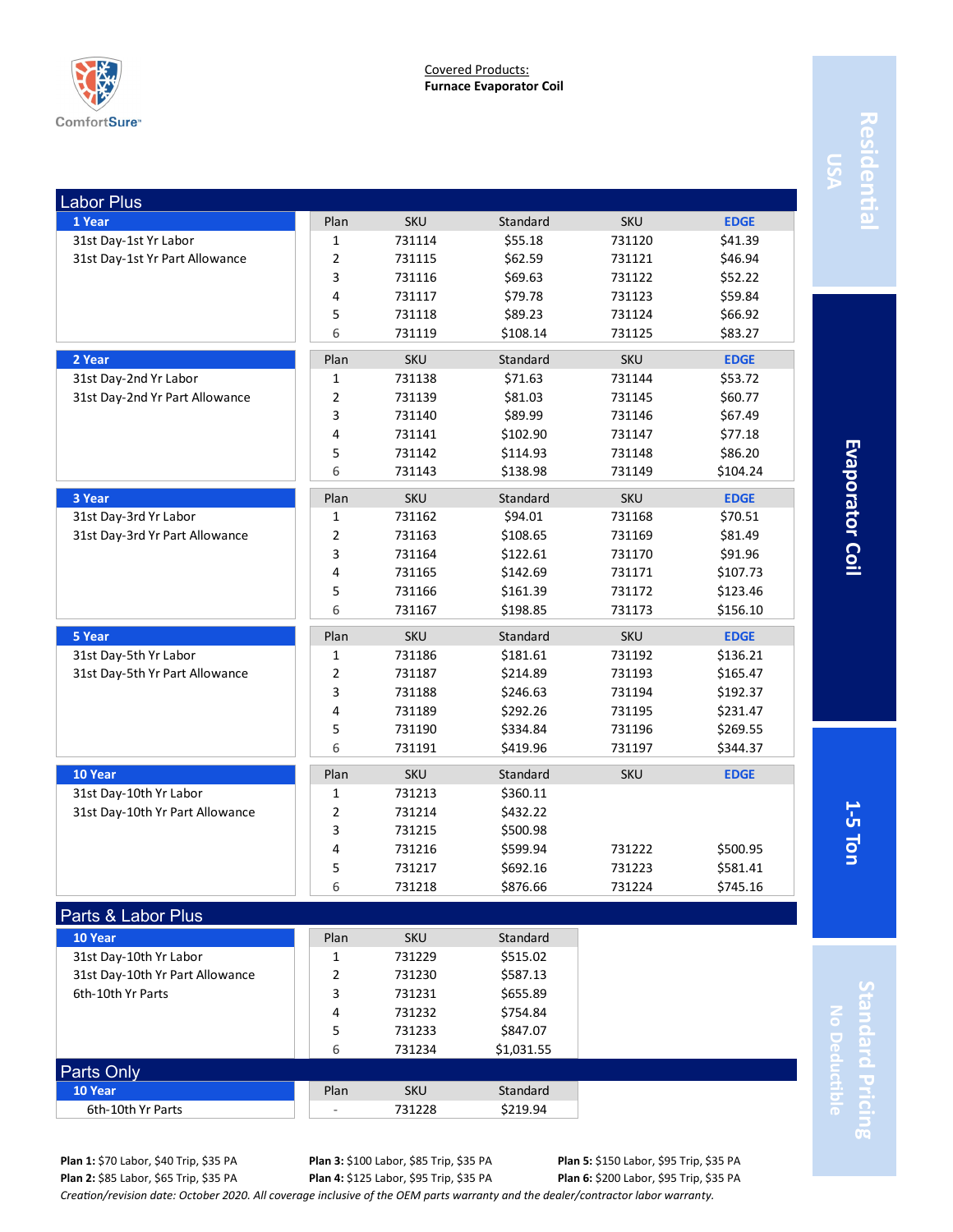

Covered Products: **Packaged AC Thermostat**

| <b>Labor Only</b>      |                         |            |            |            |             |
|------------------------|-------------------------|------------|------------|------------|-------------|
| 1 Year                 | Plan                    | <b>SKU</b> | Standard   | <b>SKU</b> | <b>EDGE</b> |
| 31st Day-1st Yr Labor  | 1                       | 732162     | \$59.50    | 732168     | \$44.63     |
|                        | 2                       | 732163     | \$71.09    | 732169     | \$53.32     |
|                        | 3                       | 732164     | \$81.84    | 732170     | \$61.38     |
|                        | 4                       | 732165     | \$94.98    | 732171     | \$71.24     |
|                        | 5                       | 732166     | \$105.96   | 732172     | \$79.47     |
|                        | 6                       | 732167     | \$128.25   | 732173     | \$96.19     |
| 2 Year                 | Plan                    | SKU        | Standard   | SKU        | <b>EDGE</b> |
| 31st Day-2nd Yr Labor  | 1                       | 732186     | \$95.07    | 732192     | \$71.30     |
|                        | 2                       | 732187     | \$115.06   | 732193     | \$86.30     |
|                        | 3                       | 732188     | \$133.66   | 732194     | \$100.25    |
|                        | 4                       | 732189     | \$156.48   | 732195     | \$117.36    |
|                        | 5                       | 732190     | \$175.62   | 732196     | \$131.72    |
|                        | 6                       | 732191     | \$214.48   | 732197     | \$160.86    |
| 3 Year                 | Plan                    | <b>SKU</b> | Standard   | SKU        | <b>EDGE</b> |
| 31st Day-3rd Yr Labor  | 1                       | 732210     | \$128.10   | 732216     | \$96.08     |
|                        | 2                       | 732211     | \$157.63   | 732217     | \$118.22    |
|                        | 3                       | 732212     | \$185.17   | 732218     | \$138.88    |
|                        | 4                       | 732213     | \$219.14   | 732219     | \$164.36    |
|                        | 5                       | 732214     | \$247.73   | 732220     | \$187.04    |
|                        | 6                       | 732215     | \$305.77   | 732221     | \$233.91    |
| 5 Year                 | Plan                    | <b>SKU</b> | Standard   | <b>SKU</b> | <b>EDGE</b> |
| 31st Day-5th Yr Labor  | 1                       | 732234     | \$206.20   | 732240     | \$154.65    |
|                        | $\overline{\mathbf{c}}$ | 732235     | \$256.39   | 732241     | \$192.29    |
|                        | 3                       | 732236     | \$303.33   | 732242     | \$227.50    |
|                        | 4                       | 732237     | \$361.35   | 732243     | \$272.82    |
|                        | 5                       | 732238     | \$410.24   | 732244     | \$313.83    |
|                        | 6                       | 732239     | \$509.58   | 732245     | \$394.92    |
| 10 Year                | Plan                    | SKU        | Standard   | SKU        | <b>EDGE</b> |
| 31st Day-10th Yr Labor | 1                       | 732261     | \$483.69   |            |             |
|                        | 2                       | 732262     | \$610.75   |            |             |
|                        | 3                       | 732263     | \$729.90   |            |             |
|                        | 4                       | 732264     | \$877.60   | 732270     | \$710.86    |
|                        | 5                       | 732265     | \$1,002.39 | 732271     | \$818.95    |
|                        | 6                       | 732266     | \$1,255.96 | 732272     | \$1,034.91  |

Residentia **Residential**

> Packaged AC **5 Ton Packaged AC**

**1-**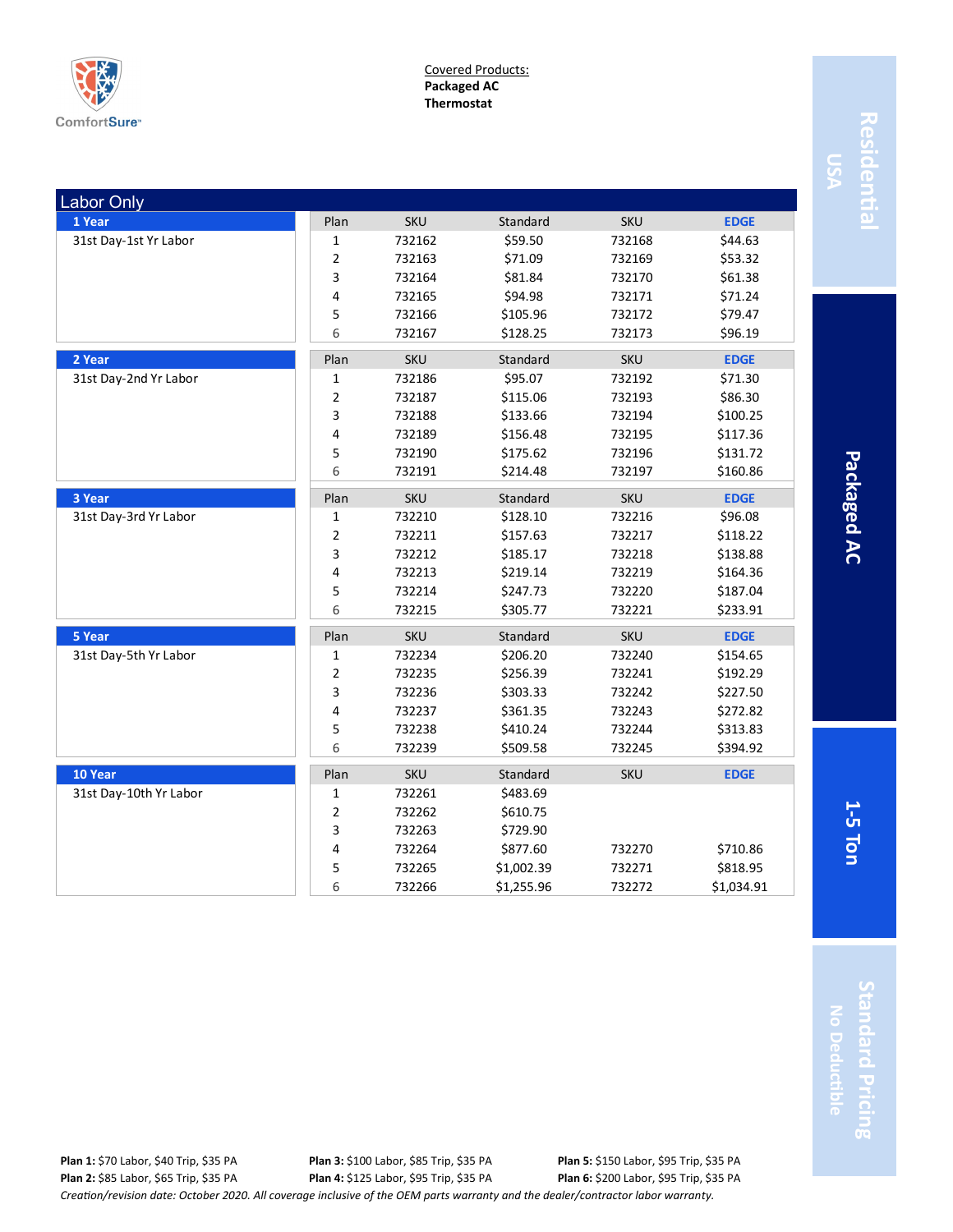

Covered Products: **Packaged AC Thermostat**

| <b>Labor Plus</b>                 |                |                      |                      |            |             |
|-----------------------------------|----------------|----------------------|----------------------|------------|-------------|
| 1 Year                            | Plan           | <b>SKU</b>           | Standard             | <b>SKU</b> | <b>EDGE</b> |
| 31st Day-1st Yr Labor             | 1              | 732174               | \$68.95              | 732180     | \$51.71     |
| 31st Day-1st Yr Part Allowance    | $\overline{2}$ | 732175               | \$79.88              | 732181     | \$59.91     |
|                                   | 3              | 732176               | \$89.93              | 732182     | \$67.45     |
|                                   | 4              | 732177               | \$102.68             | 732183     | \$77.01     |
|                                   | 5              | 732178               | \$113.69             | 732184     | \$85.27     |
|                                   | 6              | 732179               | \$135.71             | 732185     | \$101.78    |
| 2 Year                            | Plan           | <b>SKU</b>           | Standard             | <b>SKU</b> | <b>EDGE</b> |
| 31st Day-2nd Yr Labor             | $\mathbf 1$    | 732198               | \$110.16             | 732204     | \$82.62     |
| 31st Day-2nd Yr Part Allowance    | $\overline{2}$ | 732199               | \$129.28             | 732205     | \$96.96     |
|                                   | 3              | 732200               | \$146.88             | 732206     | \$110.16    |
|                                   | 4              | 732201               | \$169.17             | 732207     | \$126.88    |
|                                   | 5              | 732202               | \$188.43             | 732208     | \$141.32    |
|                                   | 6              | 732203               | \$226.96             | 732209     | \$170.22    |
| 3 Year                            | Plan           | <b>SKU</b>           | Standard             | <b>SKU</b> | <b>EDGE</b> |
| 31st Day-3rd Yr Labor             | 1              | 732222               | \$148.43             | 732228     | \$111.32    |
| 31st Day-3rd Yr Part Allowance    | $\overline{2}$ | 732223               | \$177.11             | 732229     | \$132.83    |
|                                   | 3              | 732224               | \$203.48             | 732230     | \$152.61    |
|                                   | 4              | 732225               | \$236.91             | 732231     | \$177.68    |
|                                   | 5              | 732226               | \$265.81             | 732232     | \$199.36    |
|                                   | 6              | 732227               | \$323.57             | 732233     | \$245.91    |
| 5 Year                            | Plan           | <b>SKU</b>           | Standard             | <b>SKU</b> | <b>EDGE</b> |
| 31st Day-5th Yr Labor             | $\mathbf 1$    | 732246               | \$238.93             | 732252     | \$179.20    |
| 31st Day-5th Yr Part Allowance    | $\overline{2}$ | 732247               | \$288.08             | 732253     | \$216.06    |
|                                   | 3              | 732248               | \$333.33             | 732254     | \$250.00    |
|                                   | 4              | 732249               | \$390.65             | 732255     | \$294.94    |
|                                   | 5              | 732250               | \$440.17             | 732256     | \$336.73    |
|                                   | 6              | 732251               | \$539.24             | 732257     | \$415.75    |
| 10 Year                           | Plan           | <b>SKU</b>           | Standard             | <b>SKU</b> | <b>EDGE</b> |
| 31st Day-10th Yr Labor            | $\mathbf{1}$   | 732273               | \$560.47             |            |             |
| 31st Day-10th Yr Part Allowance   | $\overline{2}$ | 732274               | \$686.24             |            |             |
|                                   | 3              | 732275               | \$802.09             |            |             |
|                                   | 4              | 732276               | \$948.76             | 732282     | \$768.50    |
|                                   | 5              | 732277               | \$1,075.53           | 732283     | \$878.71    |
|                                   | 6              | 732278               | \$1,329.06           | 732284     | \$1,095.15  |
| Parts & Labor Plus                |                |                      |                      |            |             |
|                                   |                |                      |                      |            |             |
|                                   |                |                      |                      |            |             |
| 10 Year<br>31st Day-10th Yr Labor | Plan<br>1      | <b>SKU</b><br>732292 | Standard<br>\$815.54 |            |             |

**Residential** Residenti

Packaged AC **5 Ton Packaged AC**

**1-**

**Standard Pricing** tandard Pricing **No Deductible**

Parts Only

*Creation/revision date: October 2020. All coverage inclusive of the OEM parts warranty and the dealer/contractor labor warranty.* **Plan 3:** \$100 Labor, \$85 Trip, \$35 PA **Plan 4:** \$125 Labor, \$95 Trip, \$35 PA

4 732295 \$1,170.45 5 732296 \$1,286.33 6 732297 \$1,518.11

6th-10th Yr Parts **3** 732294 \$1,036.39

**10 Year** Standard **Plan** SKU Standard 6th-10th Yr Parts  $\begin{array}{|c|c|c|c|c|c|c|c|c|} \hline \text{6th-10th Yr Parts} & & \text{732291} & & \text{5354.74} \ \hline \end{array}$ 

> **Plan 5:** \$150 Labor, \$95 Trip, \$35 PA **Plan 6:** \$200 Labor, \$95 Trip, \$35 PA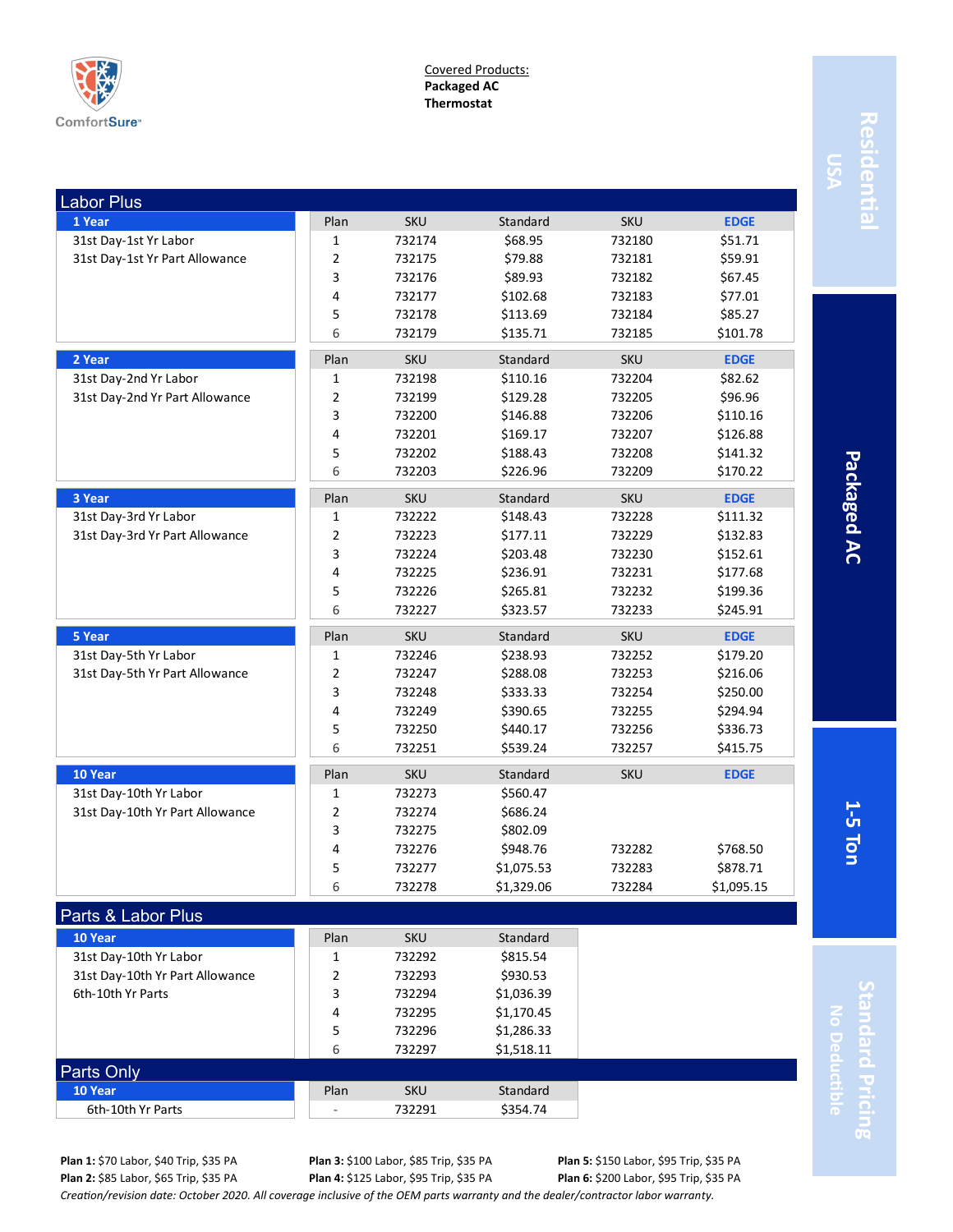

Covered Products: **Packaged GE Thermostat**

| <b>Labor Only</b>      |                         |            |          |            |             |
|------------------------|-------------------------|------------|----------|------------|-------------|
| 1 Year                 | Plan                    | <b>SKU</b> | Standard | <b>SKU</b> | <b>EDGE</b> |
| 31st Day-1st Yr Labor  | 1                       | 732298     | \$47.96  | 732304     | \$35.97     |
|                        | 2                       | 732299     | \$56.15  | 732305     | \$42.11     |
|                        | 3                       | 732300     | \$63.34  | 732306     | \$47.51     |
|                        | 4                       | 732301     | \$72.38  | 732307     | \$54.29     |
|                        | 5                       | 732302     | \$79.78  | 732308     | \$59.84     |
|                        | 6                       | 732303     | \$94.11  | 732309     | \$70.58     |
| 2 Year                 | Plan                    | <b>SKU</b> | Standard | SKU        | <b>EDGE</b> |
| 31st Day-2nd Yr Labor  | 1                       | 732322     | \$76.48  | 732328     | \$57.36     |
|                        | $\overline{\mathbf{c}}$ | 732323     | \$91.07  | 732329     | \$68.30     |
|                        | 3                       | 732324     | \$104.09 | 732330     | \$78.07     |
|                        | 4                       | 732325     | \$120.37 | 732331     | \$90.28     |
|                        | 5                       | 732326     | \$133.84 | 732332     | \$100.38    |
|                        | 6                       | 732327     | \$160.01 | 732333     | \$120.01    |
| 3 Year                 | Plan                    | SKU        | Standard | SKU        | <b>EDGE</b> |
| 31st Day-3rd Yr Labor  | $\mathbf 1$             | 732346     | \$97.13  | 732352     | \$72.85     |
|                        | 2                       | 732347     | \$117.85 | 732353     | \$88.39     |
|                        | 3                       | 732348     | \$136.42 | 732354     | \$102.32    |
|                        | 4                       | 732349     | \$159.80 | 732355     | \$119.85    |
|                        | 5                       | 732350     | \$179.18 | 732356     | \$134.39    |
|                        | 6                       | 732351     | \$216.79 | 732357     | \$162.59    |
| 5 Year                 | Plan                    | <b>SKU</b> | Standard | <b>SKU</b> | <b>EDGE</b> |
| 31st Day-5th Yr Labor  | 1                       | 732370     | \$148.56 | 732376     | \$111.42    |
|                        | 2                       | 732371     | \$183.81 | 732377     | \$141.53    |
|                        | 3                       | 732372     | \$215.62 | 732378     | \$168.18    |
|                        | 4                       | 732373     | \$254.88 | 732379     | \$201.86    |
|                        | 5                       | 732374     | \$288.19 | 732380     | \$230.55    |
|                        | 6                       | 732375     | \$354.50 | 732381     | \$288.21    |
| 10 Year                | Plan                    | <b>SKU</b> | Standard | SKU        | <b>EDGE</b> |
| 31st Day-10th Yr Labor | 1                       | 732397     | \$338.70 |            |             |
|                        | $\overline{\mathbf{c}}$ | 732398     | \$425.88 |            |             |
|                        | 3                       | 732399     | \$504.95 |            |             |
|                        | 4                       | 732400     | \$602.72 | 732406     | \$461.08    |
|                        | 5                       | 732401     | \$685.82 | 732407     | \$528.08    |
|                        | 6                       | 732402     | \$851.52 | 732408     | \$664.19    |

Residentia **Residential**

> Packaged GE **5 Ton Packaged GE**

**1-**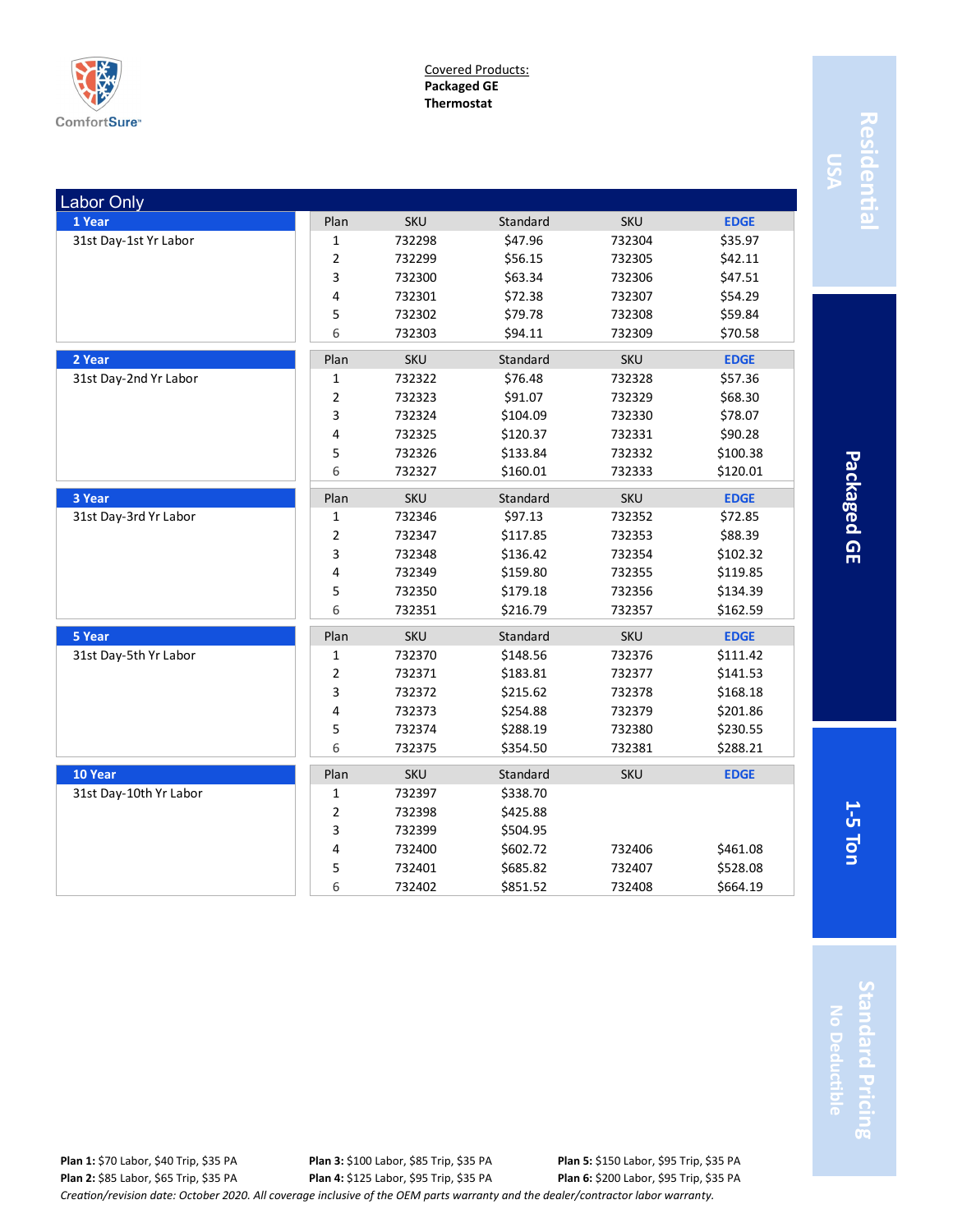

Covered Products: **Packaged GE Thermostat**

| <b>Labor Plus</b>               |                |            |          |            |             |
|---------------------------------|----------------|------------|----------|------------|-------------|
| 1 Year                          | Plan           | <b>SKU</b> | Standard | <b>SKU</b> | <b>EDGE</b> |
| 31st Day-1st Yr Labor           | $\mathbf{1}$   | 732310     | \$56.23  | 732316     | \$42.17     |
| 31st Day-1st Yr Part Allowance  | $\overline{2}$ | 732311     | \$63.59  | 732317     | \$47.69     |
|                                 | 3              | 732312     | \$70.30  | 732318     | \$52.73     |
|                                 | 4              | 732313     | \$78.67  | 732319     | \$59.00     |
|                                 | 5              | 732314     | \$85.79  | 732320     | \$64.34     |
|                                 | 6              | 732315     | \$100.01 | 732321     | \$75.01     |
| 2 Year                          | Plan           | <b>SKU</b> | Standard | <b>SKU</b> | <b>EDGE</b> |
| 31st Day-2nd Yr Labor           | $\mathbf{1}$   | 732334     | \$89.66  | 732340     | \$67.25     |
| 31st Day-2nd Yr Part Allowance  | $\mathbf 2$    | 732335     | \$103.14 | 732341     | \$77.36     |
|                                 | 3              | 732336     | \$115.53 | 732342     | \$86.65     |
|                                 | 4              | 732337     | \$130.84 | 732343     | \$98.13     |
|                                 | 5              | 732338     | \$143.91 | 732344     | \$107.93    |
|                                 | 6              | 732339     | \$170.04 | 732345     | \$127.53    |
| 3 Year                          | Plan           | <b>SKU</b> | Standard | <b>SKU</b> | <b>EDGE</b> |
| 31st Day-3rd Yr Labor           | $\mathbf{1}$   | 732358     | \$113.87 | 732364     | \$85.40     |
| 31st Day-3rd Yr Part Allowance  | $\overline{2}$ | 732359     | \$133.46 | 732365     | \$100.10    |
|                                 | 3              | 732360     | \$151.41 | 732366     | \$113.56    |
|                                 | 4              | 732361     | \$173.70 | 732367     | \$130.28    |
|                                 | 5              | 732362     | \$192.67 | 732368     | \$144.50    |
|                                 | 6              | 732363     | \$230.63 | 732369     | \$172.97    |
| 5 Year                          | Plan           | <b>SKU</b> | Standard | <b>SKU</b> | <b>EDGE</b> |
| 31st Day-5th Yr Labor           | 1              | 732382     | \$174.16 | 732388     | \$130.62    |
| 31st Day-5th Yr Part Allowance  | $\overline{2}$ | 732383     | \$208.16 | 732389     | \$160.28    |
|                                 | 3              | 732384     | \$239.31 | 732390     | \$186.66    |
|                                 | 4              | 732385     | \$277.95 | 732391     | \$220.14    |
|                                 | 5              | 732386     | \$310.88 | 732392     | \$248.70    |
|                                 | 6              | 732387     | \$376.73 | 732393     | \$306.28    |
| 10 Year                         | Plan           | <b>SKU</b> | Standard | <b>SKU</b> | <b>EDGE</b> |
| 31st Day-10th Yr Labor          | $\mathbf{1}$   | 732409     | \$397.07 |            |             |
| 31st Day-10th Yr Part Allowance | $\overline{2}$ | 732410     | \$482.31 |            |             |
|                                 | 3              | 732411     | \$560.43 |            |             |
|                                 | 4              | 732412     | \$657.27 | 732418     | \$502.81    |
|                                 | 5              | 732413     | \$739.83 | 732419     | \$569.67    |
|                                 | 6              | 732414     | \$904.91 | 732420     | \$705.83    |
| Parts & Labor Plus              |                |            |          |            |             |
| 10 Year                         | Plan           | <b>SKU</b> | Standard |            |             |
| 31st Day-10th Yr Labor          | 1              | 732428     | \$702.11 |            |             |

Residenti **Residential**

> Packaged GE **5 Ton Packaged GE**

**1-**

**Standard Pricing** tandard Pricing **No Deductible**

Parts Only

**Plan 3:** \$100 Labor, \$85 Trip, \$35 PA **Plan 4:** \$125 Labor, \$95 Trip, \$35 PA

4 732431 \$962.31 5 732432 \$1,044.87 6 732433 \$1,209.96

31st Day-10th Yr Part Allowance 2 2 732429 \$787.36 6th-10th Yr Parts **3 732430** \$865.48

**10 Year** Standard **Plan** SKU Standard 6th-10th Yr Parts  $\begin{array}{|c|c|c|c|c|c|c|c|c|} \hline \text{6th-10th Yr Parts} & & \text{732427} & & \text{5340.03} \ \hline \end{array}$ 

> **Plan 5:** \$150 Labor, \$95 Trip, \$35 PA **Plan 6:** \$200 Labor, \$95 Trip, \$35 PA

*Creation/revision date: October 2020. All coverage inclusive of the OEM parts warranty and the dealer/contractor labor warranty.*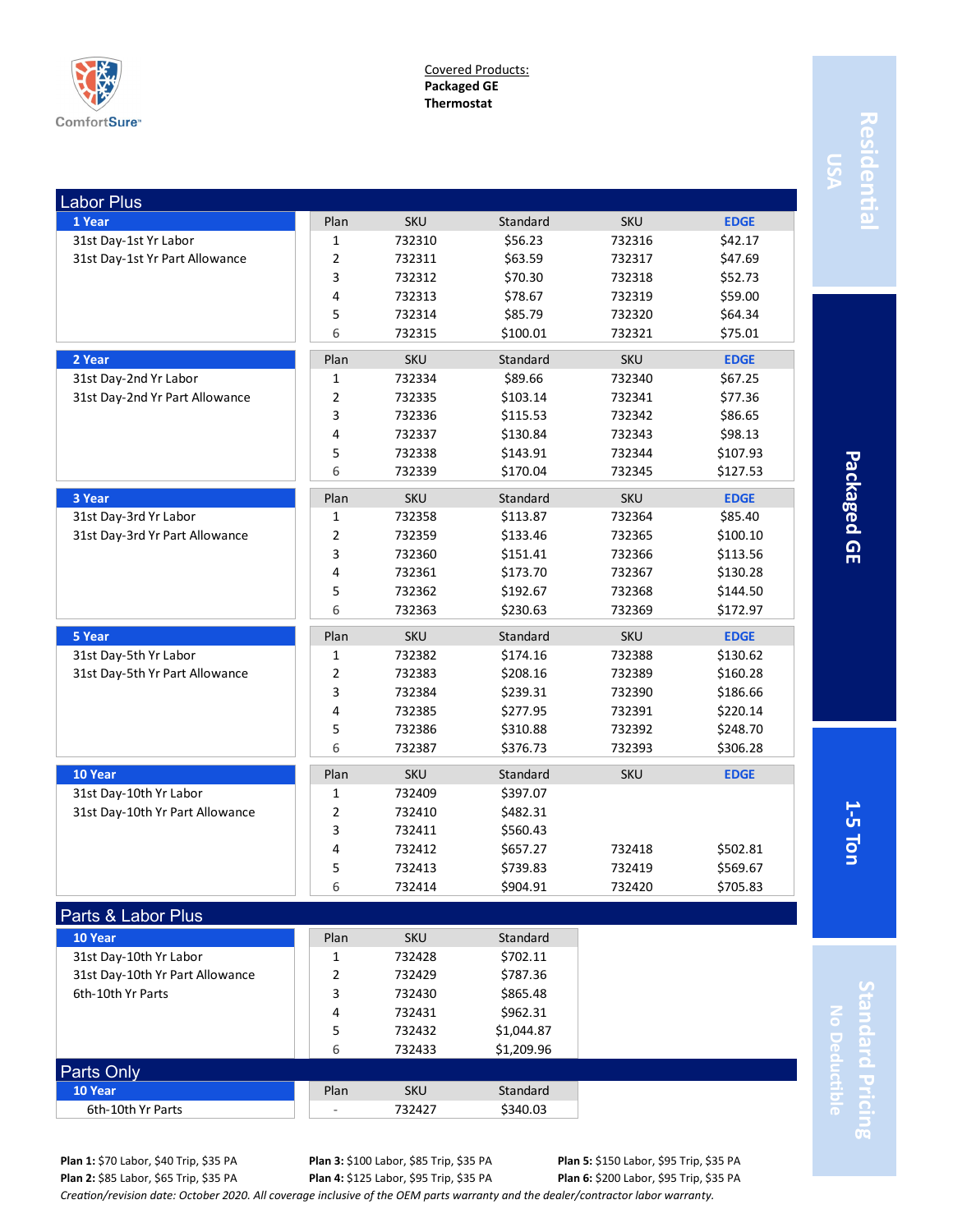

Covered Products: **Packaged HP Thermostat**

| <b>Labor Only</b>      |                |            |            |            |             |
|------------------------|----------------|------------|------------|------------|-------------|
| 1 Year                 | Plan           | <b>SKU</b> | Standard   | <b>SKU</b> | <b>EDGE</b> |
| 31st Day-1st Yr Labor  | 1              | 732434     | \$70.53    | 732440     | \$52.90     |
|                        | $\overline{2}$ | 732435     | \$84.94    | 732441     | \$63.71     |
|                        | 3              | 732436     | \$98.18    | 732442     | \$73.64     |
|                        | 4              | 732437     | \$114.28   | 732443     | \$85.71     |
|                        | 5              | 732438     | \$128.63   | 732444     | \$96.47     |
|                        | 6              | 732439     | \$156.85   | 732445     | \$117.64    |
| 2 Year                 | Plan           | <b>SKU</b> | Standard   | <b>SKU</b> | <b>EDGE</b> |
| 31st Day-2nd Yr Labor  | $\mathbf 1$    | 732458     | \$117.83   | 732464     | \$88.37     |
|                        | $\overline{2}$ | 732459     | \$143.95   | 732465     | \$107.96    |
|                        | 3              | 732460     | \$168.01   | 732466     | \$126.01    |
|                        | 4              | 732461     | \$197.40   | 732467     | \$148.05    |
|                        | 5              | 732462     | \$223.62   | 732468     | \$167.72    |
|                        | 6              | 732463     | \$275.31   | 732469     | \$206.48    |
| 3 Year                 | Plan           | <b>SKU</b> | Standard   | SKU        | <b>EDGE</b> |
| 31st Day-3rd Yr Labor  | 1              | 732482     | \$135.91   | 732488     | \$101.93    |
|                        | $\overline{2}$ | 732483     | \$167.32   | 732489     | \$125.49    |
|                        | 3              | 732484     | \$196.28   | 732490     | \$147.21    |
|                        | 4              | 732485     | \$231.70   | 732491     | \$173.78    |
|                        | 5              | 732486     | \$262.76   | 732492     | \$197.07    |
|                        | 6              | 732487     | \$325.69   | 732493     | \$244.27    |
| 5 Year                 | Plan           | <b>SKU</b> | Standard   | <b>SKU</b> | <b>EDGE</b> |
| 31st Day-5th Yr Labor  | 1              | 732506     | \$238.54   | 732512     | \$178.91    |
|                        | $\overline{2}$ | 732507     | \$298.38   | 732513     | \$223.79    |
|                        | 3              | 732508     | \$353.74   | 732514     | \$267.07    |
|                        | 4              | 732509     | \$421.84   | 732515     | \$322.71    |
|                        | 5              | 732510     | \$482.57   | 732516     | \$371.58    |
|                        | 6              | 732511     | \$602.59   | 732517     | \$467.01    |
| 10 Year                | Plan           | <b>SKU</b> | Standard   | <b>SKU</b> | <b>EDGE</b> |
| 31st Day-10th Yr Labor | $\mathbf 1$    | 732533     | \$576.65   |            |             |
|                        | $\overline{2}$ | 732534     | \$728.68   |            |             |
|                        | 3              | 732535     | \$867.78   |            |             |
|                        | 4              | 732536     | \$1,042.28 | 732542     | \$875.52    |
|                        | 5              | 732537     | \$1,193.67 | 732543     | \$1,008.65  |
|                        | 6              | 732538     | \$1,502.12 | 732544     | \$1,269.29  |

Residentia **Residential**

> Packaged HP/Dual Fuel **5 Ton Packaged HP/Dual Fuel**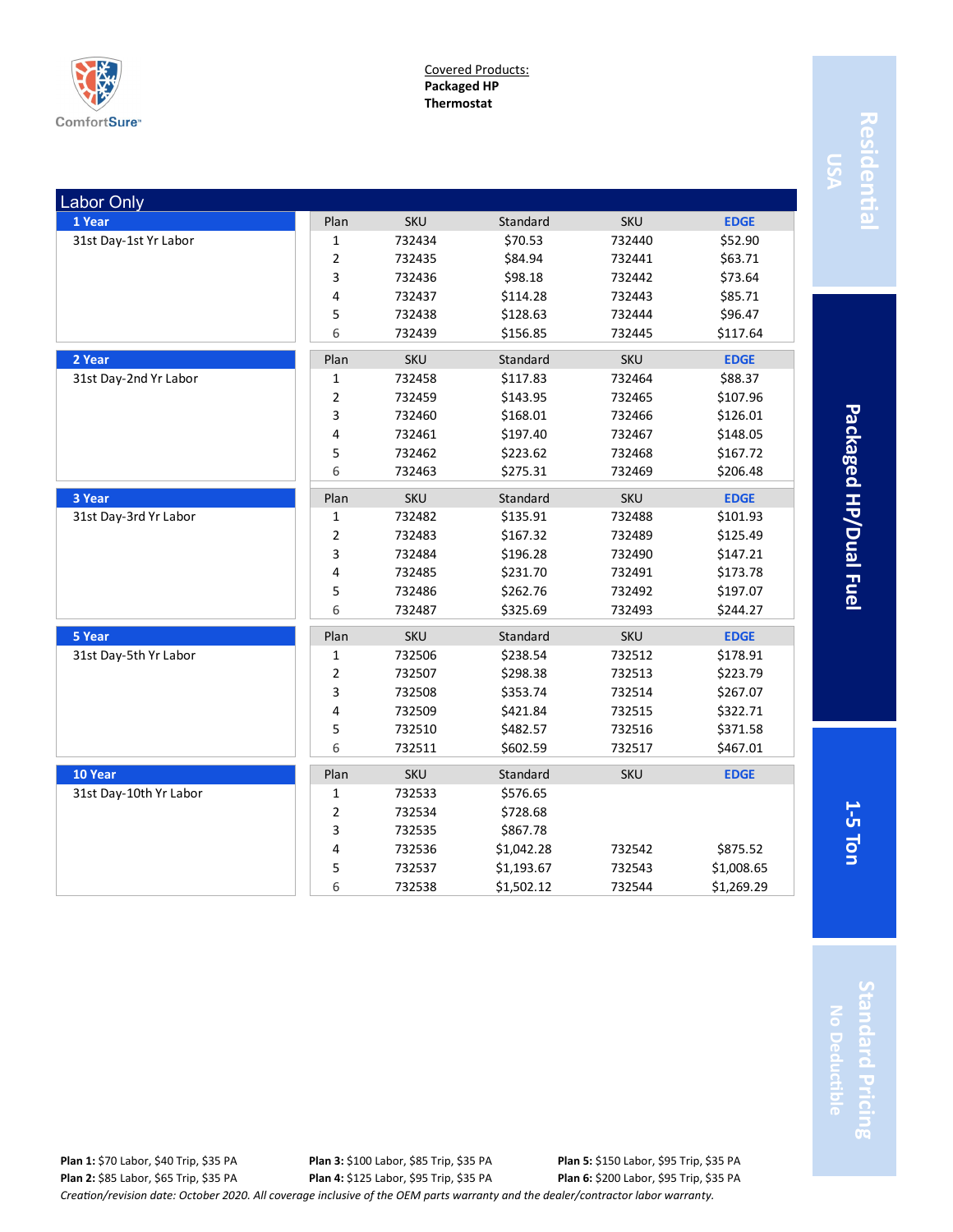

Covered Products: **Packaged HP Thermostat**

| <b>Labor Plus</b>               |                |            |            |            |             |
|---------------------------------|----------------|------------|------------|------------|-------------|
| 1 Year                          | Plan           | <b>SKU</b> | Standard   | <b>SKU</b> | <b>EDGE</b> |
| 31st Day-1st Yr Labor           | 1              | 732446     | \$81.73    | 732452     | \$61.30     |
| 31st Day-1st Yr Part Allowance  | 2              | 732447     | \$95.33    | 732453     | \$71.50     |
|                                 | 3              | 732448     | \$107.89   | 732454     | \$80.92     |
|                                 | 4              | 732449     | \$123.81   | 732455     | \$92.86     |
|                                 | 5              | 732450     | \$137.57   | 732456     | \$103.18    |
|                                 | 6              | 732451     | \$165.11   | 732457     | \$123.83    |
| 2 Year                          | Plan           | <b>SKU</b> | Standard   | <b>SKU</b> | <b>EDGE</b> |
| 31st Day-2nd Yr Labor           | 1              | 732470     | \$136.53   | 732476     | \$102.40    |
| 31st Day-2nd Yr Part Allowance  | $\overline{2}$ | 732471     | \$161.56   | 732477     | \$121.17    |
|                                 | 3              | 732472     | \$184.63   | 732478     | \$138.47    |
|                                 | 4              | 732473     | \$213.87   | 732479     | \$160.40    |
|                                 | 5              | 732474     | \$239.17   | 732480     | \$179.38    |
|                                 | 6              | 732475     | \$289.80   | 732481     | \$217.35    |
| 3 Year                          | Plan           | <b>SKU</b> | Standard   | SKU        | <b>EDGE</b> |
| 31st Day-3rd Yr Labor           | 1              | 732494     | \$157.49   | 732500     | \$118.12    |
| 31st Day-3rd Yr Part Allowance  | 2              | 732495     | \$187.79   | 732501     | \$140.84    |
|                                 | 3              | 732496     | \$215.69   | 732502     | \$161.77    |
|                                 | 4              | 732497     | \$251.03   | 732503     | \$188.27    |
|                                 | 5              | 732498     | \$281.63   | 732504     | \$211.22    |
|                                 | 6              | 732499     | \$342.83   | 732505     | \$257.12    |
| 5 Year                          | Plan           | SKU        | Standard   | SKU        | <b>EDGE</b> |
| 31st Day-5th Yr Labor           | 1              | 732518     | \$276.41   | 732524     | \$207.31    |
| 31st Day-5th Yr Part Allowance  | 2              | 732519     | \$334.88   | 732525     | \$251.16    |
|                                 | 3              | 732520     | \$388.73   | 732526     | \$293.49    |
|                                 | 4              | 732521     | \$457.03   | 732527     | \$349.63    |
|                                 | 5              | 732522     | \$516.12   | 732528     | \$397.41    |
|                                 | 6              | 732523     | \$634.31   | 732529     | \$492.86    |
| 10 Year                         | Plan           | <b>SKU</b> | Standard   | <b>SKU</b> | <b>EDGE</b> |
| 31st Day-10th Yr Labor          | 1              | 732545     | \$659.03   |            |             |
| 31st Day-10th Yr Part Allowance | 2              | 732546     | \$809.64   |            |             |
|                                 | 3              | 732547     | \$948.39   |            |             |
|                                 | 4              | 732548     | \$1,124.36 | 732554     | \$944.46    |
|                                 | 5              | 732549     | \$1,276.65 | 732555     | \$1,078.77  |
|                                 | 6              | 732550     | \$1,581.18 | 732556     | \$1,339.26  |
| Parts & Labor Plus              |                |            |            |            |             |
| 10 Year                         | Plan           | <b>SKU</b> | Standard   |            |             |
| 31st Day-10th Yr Labor          | 1              | 732564     | \$1,014.35 |            |             |
| 31st Day-10th Yr Part Allowance | 2              | 732565     | \$1,161.13 |            |             |
| 6th-10th Yr Parts               | 3              | 732566     | \$1,296.37 |            |             |
|                                 | 4              | 732567     | \$1,467.85 |            |             |

**Residential** Residenti

Packaged HP/Dual Fuel **5 Ton Packaged HP/Dual Fuel**

**1-**

**Standard Pricing** tandard Pricing **No Deductible**

**10 Year** Standard **Plan** SKU Standard 6th-10th Yr Parts  $\begin{array}{|c|c|c|c|c|c|c|c|c|} \hline \text{6th-10th Yr Parts} & & \text{732563} & & \text{5436.78} \ \hline \end{array}$ 

Parts Only

**Plan 3:** \$100 Labor, \$85 Trip, \$35 PA **Plan 4:** \$125 Labor, \$95 Trip, \$35 PA

5 732568 \$1,616.23 6 732569 \$1,913.04

> **Plan 5:** \$150 Labor, \$95 Trip, \$35 PA **Plan 6:** \$200 Labor, \$95 Trip, \$35 PA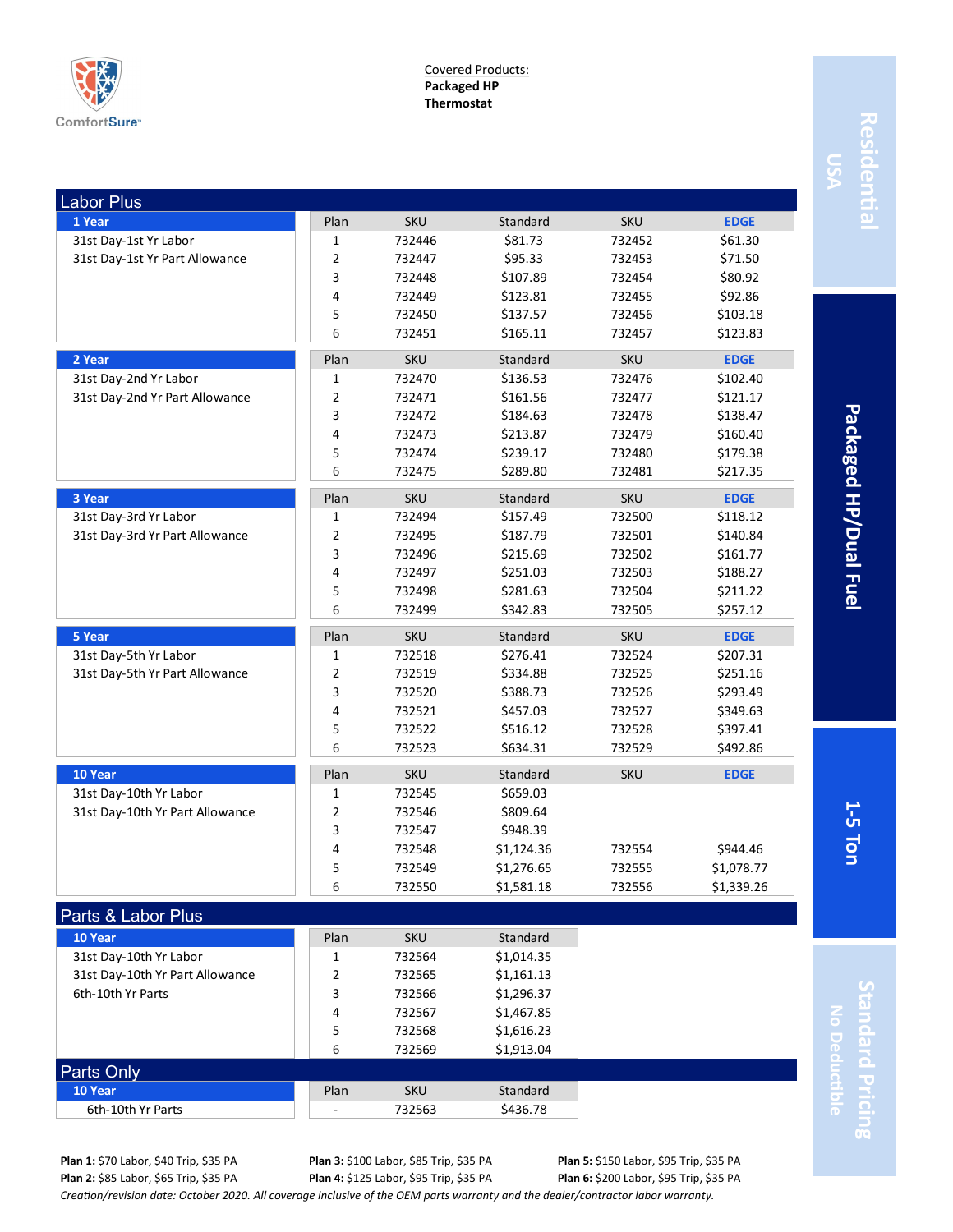

Covered Products: **Mini-Split Air Handler (Up to 2) Mini-Split Cond Unit ac Thermostat** *Remote controls are not covered.*

| <b>Labor Only</b>      |                |            |          |            |             |
|------------------------|----------------|------------|----------|------------|-------------|
| 1 Year                 | Plan           | <b>SKU</b> | Standard | <b>SKU</b> | <b>EDGE</b> |
| 31st Day-1st Yr Labor  | 1              | 731497     | \$40.00  | 731503     | \$30.00     |
|                        | $\overline{2}$ | 731498     | \$43.00  | 731504     | \$32.25     |
|                        | 3              | 731499     | \$46.00  | 731505     | \$34.50     |
|                        | 4              | 731500     | \$49.00  | 731506     | \$36.75     |
|                        | 5              | 731501     | \$53.00  | 731507     | \$39.75     |
|                        | 6              | 731502     | \$61.00  | 731508     | \$45.75     |
| 2 Year                 | Plan           | <b>SKU</b> | Standard | <b>SKU</b> | <b>EDGE</b> |
| 31st Day-2nd Yr Labor  | $\mathbf{1}$   | 731521     | \$52.00  | 731527     | \$39.00     |
|                        | $\mathbf 2$    | 731522     | \$58.00  | 731528     | \$43.50     |
|                        | 3              | 731523     | \$63.00  | 731529     | \$47.25     |
|                        | 4              | 731524     | \$70.00  | 731530     | \$52.50     |
|                        | 5              | 731525     | \$76.00  | 731531     | \$57.00     |
|                        | 6              | 731526     | \$89.00  | 731532     | \$66.75     |
| 3 Year                 | Plan           | <b>SKU</b> | Standard | <b>SKU</b> | <b>EDGE</b> |
| 31st Day-3rd Yr Labor  | 1              | 731545     | \$65.17  | 731551     | \$45.62     |
|                        | $\mathbf 2$    | 731546     | \$74.77  | 731552     | \$55.33     |
|                        | 3              | 731547     | \$82.41  | 731553     | \$64.69     |
|                        | 4              | 731548     | \$92.32  | 731554     | \$76.63     |
|                        | 5              | 731549     | \$104.09 | 731555     | \$87.44     |
|                        | 6              | 731550     | \$125.91 | 731556     | \$108.91    |
| 5 Year                 | Plan           | <b>SKU</b> | Standard | <b>SKU</b> | <b>EDGE</b> |
| 31st Day-5th Yr Labor  | $\mathbf{1}$   | 731569     | \$88.00  | 731575     | \$79.20     |
|                        | $\overline{2}$ | 731570     | \$102.00 | 731576     | \$92.82     |
|                        | 3              | 731571     | \$116.00 | 731577     | \$105.56    |
|                        | 4              | 731572     | \$131.00 | 731578     | \$121.83    |
|                        | 5              | 731573     | \$146.00 | 731579     | \$135.78    |
|                        | 6              | 731574     | \$175.00 | 731580     | \$164.50    |
| 10 Year                | Plan           | <b>SKU</b> | Standard | <b>SKU</b> | <b>EDGE</b> |
| 31st Day-10th Yr Labor | 1              | 731596     | \$297.00 |            |             |
|                        | $\overline{2}$ | 731597     | \$359.00 |            |             |
|                        | 3              | 731598     | \$416.00 |            |             |
|                        | 4              | 731599     | \$492.00 | 731605     | \$452.64    |
|                        | 5              | 731600     | \$559.00 | 731606     | \$514.28    |
|                        | 6              | 731601     | \$693.00 | 731607     | \$651.42    |

Residentia **Residential**

Up to 2 Air Handlers **Up to 2 Air Handlers Mini-Split AC**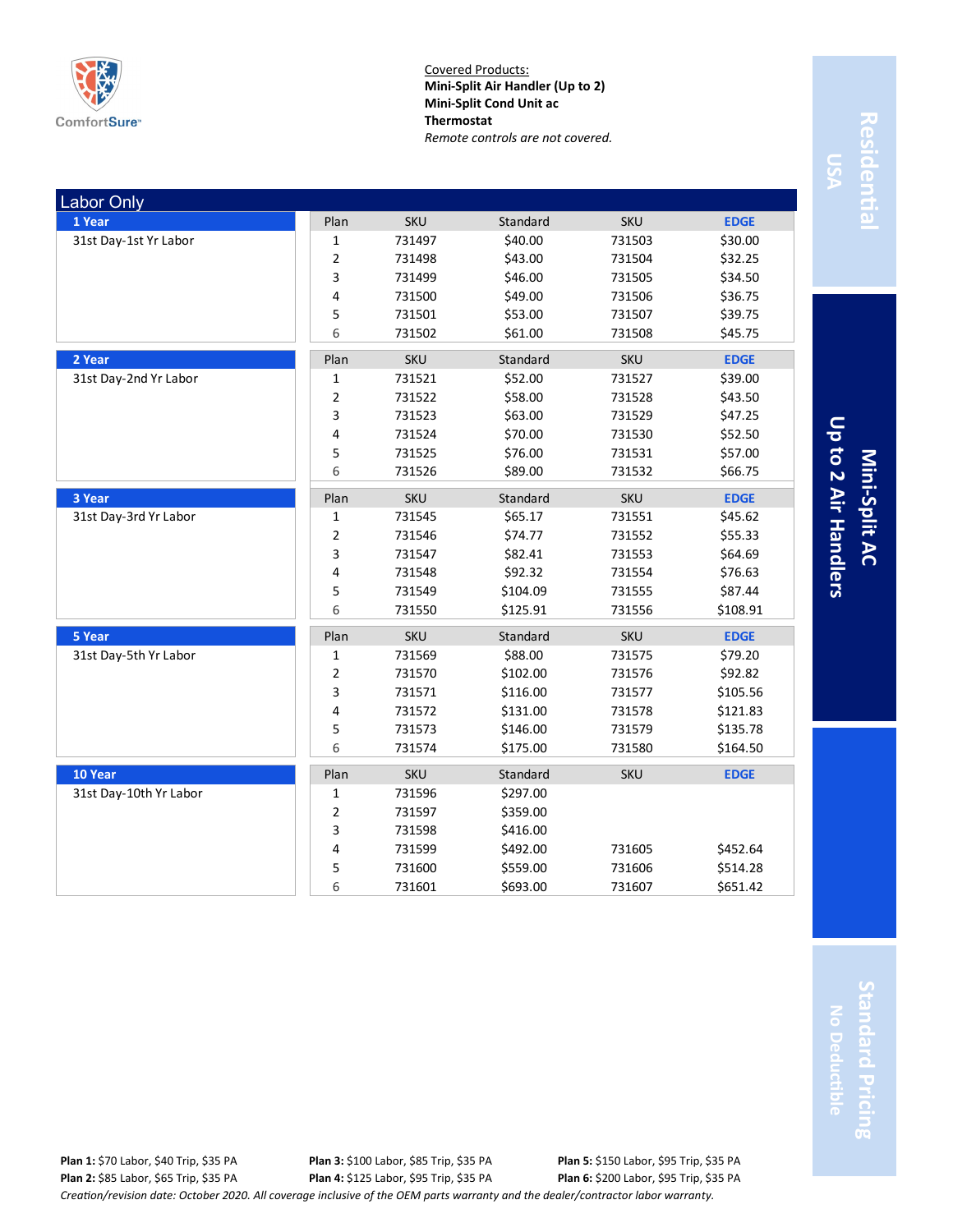

Covered Products: **Mini-Split Air Handler (Up to 2) Mini-Split Cond Unit ac Thermostat** *Remote controls are not covered.*

| <b>Labor Plus</b>               |                         |            |          |            |             |
|---------------------------------|-------------------------|------------|----------|------------|-------------|
| 1 Year                          | Plan                    | <b>SKU</b> | Standard | <b>SKU</b> | <b>EDGE</b> |
| 31st Day-1st Yr Labor           | $\mathbf 1$             | 731509     | \$45.05  | 731515     | \$33.79     |
| 31st Day-1st Yr Part Allowance  | $\overline{\mathbf{c}}$ | 731510     | \$47.47  | 731516     | \$35.60     |
|                                 | 3                       | 731511     | \$49.91  | 731517     | \$37.43     |
|                                 | 4                       | 731512     | \$52.53  | 731518     | \$39.40     |
|                                 | 5                       | 731513     | \$56.43  | 731519     | \$42.32     |
|                                 | 6                       | 731514     | \$64.25  | 731520     | \$48.19     |
| 2 Year                          | Plan                    | <b>SKU</b> | Standard | <b>SKU</b> | <b>EDGE</b> |
| 31st Day-2nd Yr Labor           | 1                       | 731533     | \$59.31  | 731539     | \$44.48     |
| 31st Day-2nd Yr Part Allowance  | 2                       | 731534     | \$63.84  | 731540     | \$47.88     |
|                                 | 3                       | 731535     | \$68.62  | 731541     | \$51.47     |
|                                 | 4                       | 731536     | \$74.48  | 731542     | \$55.86     |
|                                 | 5                       | 731537     | \$80.89  | 731543     | \$60.67     |
|                                 | 6                       | 731538     | \$93.71  | 731544     | \$70.28     |
| 3 Year                          | Plan                    | <b>SKU</b> | Standard | <b>SKU</b> | <b>EDGE</b> |
| 31st Day-3rd Yr Labor           | 1                       | 731557     | \$72.41  | 731563     | \$54.31     |
| 31st Day-3rd Yr Part Allowance  | $\overline{2}$          | 731558     | \$81.27  | 731564     | \$60.95     |
|                                 | 3                       | 731559     | \$88.61  | 731565     | \$70.00     |
|                                 | 4                       | 731560     | \$97.18  | 731566     | \$82.60     |
|                                 | 5                       | 731561     | \$108.99 | 731567     | \$92.64     |
|                                 | 6                       | 731562     | \$130.48 | 731568     | \$113.52    |
| 5 Year                          | Plan                    | <b>SKU</b> | Standard | <b>SKU</b> | <b>EDGE</b> |
| 31st Day-5th Yr Labor           | $\mathbf{1}$            | 731581     | \$95.63  | 731587     | \$75.55     |
| 31st Day-5th Yr Part Allowance  | $\overline{2}$          | 731582     | \$108.56 | 731588     | \$85.22     |
|                                 | 3                       | 731583     | \$120.45 | 731589     | \$98.77     |
|                                 | 4                       | 731584     | \$135.23 | 731590     | \$116.30    |
|                                 | 5                       | 731585     | \$150.44 | 731591     | \$132.39    |
|                                 | 6                       | 731586     | \$180.87 | 731592     | \$162.78    |
| 10 Year                         | Plan                    | <b>SKU</b> | Standard | <b>SKU</b> | <b>EDGE</b> |
| 31st Day-10th Yr Labor          | 1                       | 731608     | \$312.20 |            |             |
| 31st Day-10th Yr Part Allowance | 2                       | 731609     | \$377.48 |            |             |
|                                 | 3                       | 731610     | \$438.17 |            |             |
|                                 | 4                       | 731611     | \$517.84 | 731617     | \$486.77    |
|                                 | 5                       | 731612     | \$588.26 | 731618     | \$552.96    |
|                                 | 6                       | 731613     | \$729.16 | 731619     | \$689.06    |
| Parts & Labor Plus              |                         |            |          |            |             |
| 10 Year                         | Plan                    | <b>SKU</b> | Standard |            |             |
| 31st Day-10th Yr Labor          | 1                       | 731624     | \$488.26 |            |             |
| 31st Day-10th Yr Part Allowance | $\overline{2}$          | 731625     | \$550.83 |            |             |
| 6th-10th Yr Parts               | 3                       | 731626     | \$608.96 |            |             |

Residentia **Residential**

Up to 2 Air Handlers **Up to 2 Air Handlers Mini-Split AC**

> **Standard Pricing** tandard Pricing **No Deductible**

**Plan 1:** \$70 Labor, \$40 Trip, \$35 PA **Plan 2:** \$85 Labor, \$65 Trip, \$35 PA

Parts Only

*Creation/revision date: October 2020. All coverage inclusive of the OEM parts warranty and the dealer/contractor labor warranty.* **Plan 4:** \$125 Labor, \$95 Trip, \$35 PA

**10 Year** Standard **Plan** SKU Standard 6th-10th Yr Parts  $\begin{array}{|c|c|c|c|c|c|c|c|c|} \hline \text{6th-10th Yr Parts} & & \text{731623} & & \text{5233.12} \ \hline \end{array}$ 

**Plan 3:** \$100 Labor, \$85 Trip, \$35 PA

4 731627 \$685.27 5 731628 \$752.78 6 731629 \$887.77

**Plan 6:** \$200 Labor, \$95 Trip, \$35 PA

**Plan 5:** \$150 Labor, \$95 Trip, \$35 PA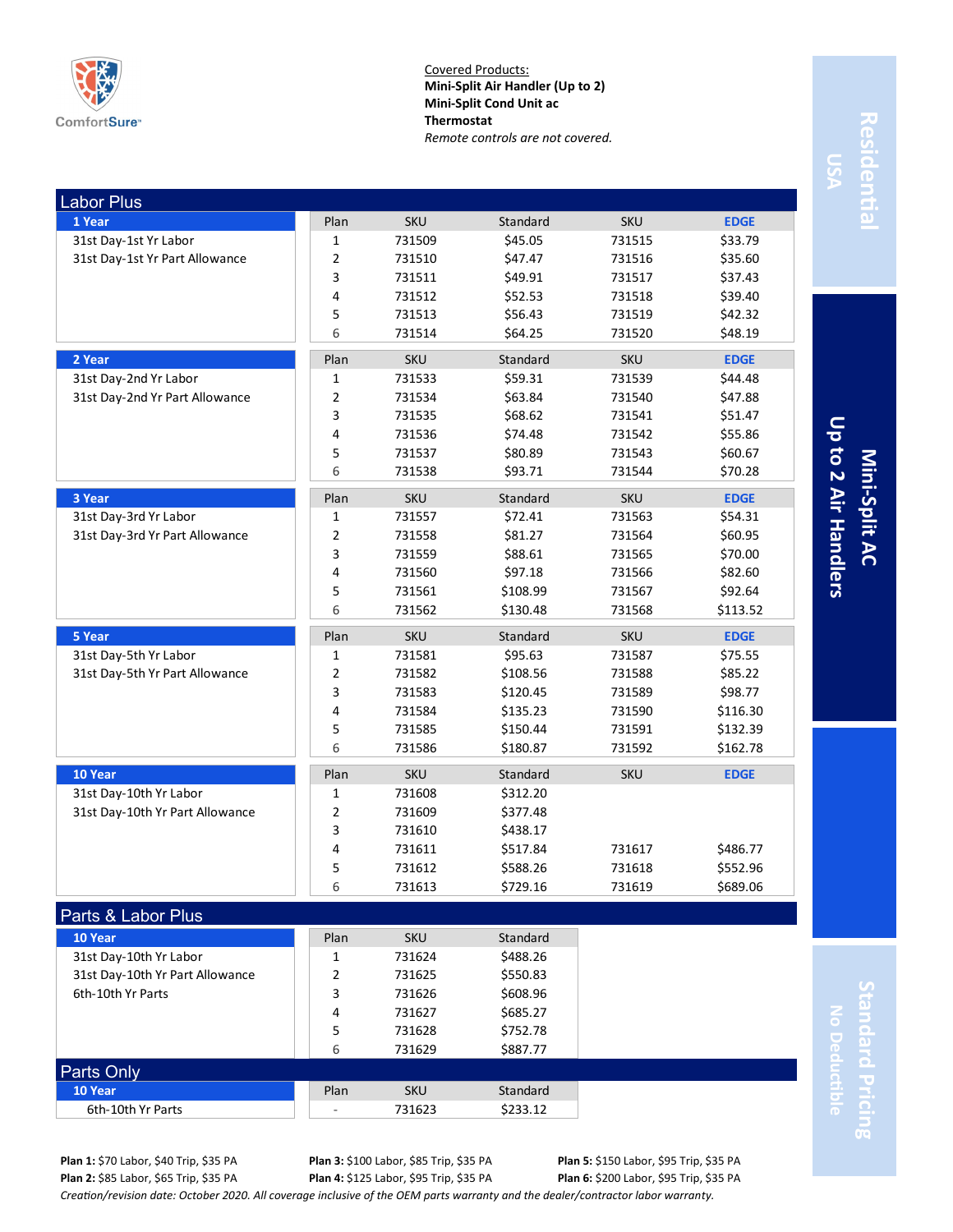

Covered Products: **Mini-Split Air Handler (Up to 4) Mini-Split Cond Unit AC Thermostat** *Remote controls are not covered.*

| <b>Labor Only</b>      |                |            |            |            |             |
|------------------------|----------------|------------|------------|------------|-------------|
| 1 Year                 | Plan           | <b>SKU</b> | Standard   | <b>SKU</b> | <b>EDGE</b> |
| 31st Day-1st Yr Labor  | 1              | 731630     | \$39.00    | 731636     | \$29.25     |
|                        | $\overline{2}$ | 731631     | \$44.00    | 731637     | \$33.00     |
|                        | 3              | 731632     | \$49.00    | 731638     | \$36.75     |
|                        | 4              | 731633     | \$56.00    | 731639     | \$42.00     |
|                        | 5              | 731634     | \$61.00    | 731640     | \$45.75     |
|                        | 6              | 731635     | \$72.00    | 731641     | \$54.00     |
| 2 Year                 | Plan           | SKU        | Standard   | <b>SKU</b> | <b>EDGE</b> |
| 31st Day-2nd Yr Labor  | $\mathbf{1}$   | 731654     | \$61.00    | 731660     | \$42.70     |
|                        | $\overline{2}$ | 731655     | \$71.00    | 731661     | \$50.41     |
|                        | 3              | 731656     | \$80.00    | 731662     | \$58.80     |
|                        | 4              | 731657     | \$92.00    | 731663     | \$69.00     |
|                        | 5              | 731658     | \$102.00   | 731664     | \$78.54     |
|                        | 6              | 731659     | \$123.00   | 731665     | \$97.29     |
| 3 Year                 | Plan           | <b>SKU</b> | Standard   | <b>SKU</b> | <b>EDGE</b> |
| 31st Day-3rd Yr Labor  | 1              | 731678     | \$86.54    | 731684     | \$60.58     |
|                        | $\overline{2}$ | 731679     | \$101.36   | 731685     | \$75.01     |
|                        | 3              | 731680     | \$116.49   | 731686     | \$91.44     |
|                        | 4              | 731681     | \$137.81   | 731687     | \$114.38    |
|                        | 5              | 731682     | \$155.26   | 731688     | \$130.42    |
|                        | 6              | 731683     | \$190.67   | 731689     | \$164.93    |
| 5 Year                 | Plan           | SKU        | Standard   | <b>SKU</b> | <b>EDGE</b> |
| 31st Day-5th Yr Labor  | $\mathbf{1}$   | 731702     | \$124.00   | 731708     | \$111.60    |
|                        | $\overline{2}$ | 731703     | \$150.00   | 731709     | \$136.50    |
|                        | 3              | 731704     | \$174.00   | 731710     | \$158.34    |
|                        | 4              | 731705     | \$201.00   | 731711     | \$186.93    |
|                        | 5              | 731706     | \$226.00   | 731712     | \$210.18    |
|                        | 6              | 731707     | \$276.00   | 731713     | \$259.44    |
| 10 Year                | Plan           | <b>SKU</b> | Standard   | <b>SKU</b> | <b>EDGE</b> |
| 31st Day-10th Yr Labor | 1              | 731729     | \$516.00   |            |             |
|                        | $\overline{2}$ | 731730     | \$632.00   |            |             |
|                        | 3              | 731731     | \$739.00   |            |             |
|                        | 4              | 731732     | \$880.00   | 731738     | \$809.60    |
|                        | 5              | 731733     | \$1,005.00 | 731739     | \$939.68    |
|                        | 6              | 731734     | \$1,255.00 | 731740     | \$1,192.25  |

Residentia **Residential**

Up to 4 Air Handlers **Up to 4 Air Handlers Mini-Split AC**

**Standard Pricing tandard Pricing No Deductible**

*Creation/revision date: October 2020. All coverage inclusive of the OEM parts warranty and the dealer/contractor labor warranty.* **Plan 1:** \$70 Labor, \$40 Trip, \$35 PA **Plan 2:** \$85 Labor, \$65 Trip, \$35 PA **Plan 3:** \$100 Labor, \$85 Trip, \$35 PA **Plan 4:** \$125 Labor, \$95 Trip, \$35 PA **Plan 5:** \$150 Labor, \$95 Trip, \$35 PA **Plan 6:** \$200 Labor, \$95 Trip, \$35 PA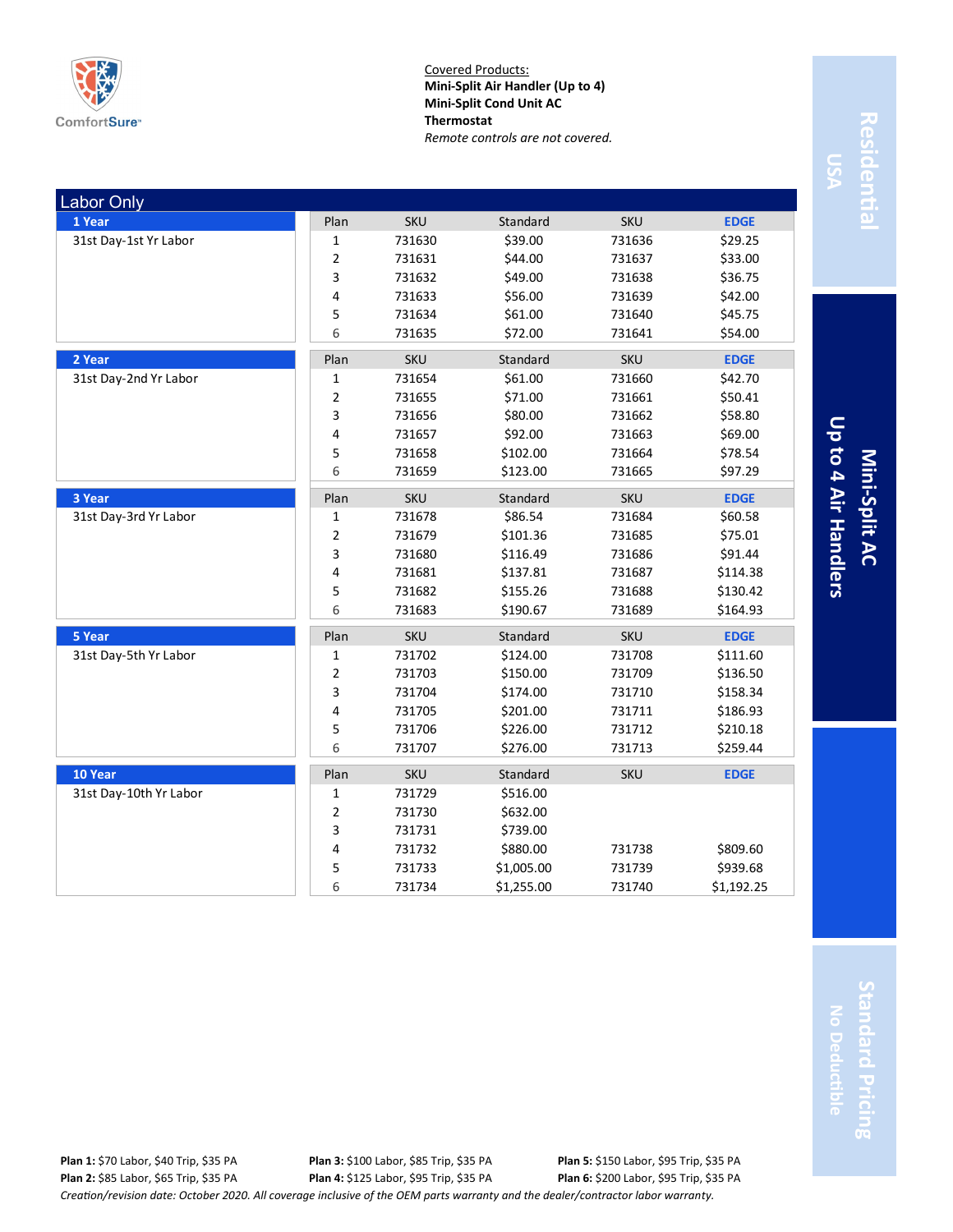

Covered Products: **Mini-Split Air Handler (Up to 4) Mini-Split Cond Unit AC Thermostat** *Remote controls are not covered.*

| <b>Labor Plus</b>               |                |            |            |            |             |
|---------------------------------|----------------|------------|------------|------------|-------------|
| 1 Year                          | Plan           | <b>SKU</b> | Standard   | <b>SKU</b> | <b>EDGE</b> |
| 31st Day-1st Yr Labor           | $\mathbf 1$    | 731642     | \$43.95    | 731648     | \$32.96     |
| 31st Day-1st Yr Part Allowance  | 2              | 731643     | \$48.95    | 731649     | \$36.71     |
|                                 | 3              | 731644     | \$53.61    | 731650     | \$40.21     |
|                                 | 4              | 731645     | \$59.73    | 731651     | \$44.80     |
|                                 | 5              | 731646     | \$65.11    | 731652     | \$48.83     |
|                                 | 6              | 731647     | \$75.91    | 731653     | \$56.93     |
| 2 Year                          | Plan           | <b>SKU</b> | Standard   | <b>SKU</b> | <b>EDGE</b> |
| 31st Day-2nd Yr Labor           | $\mathbf{1}$   | 731666     | \$67.88    | 731672     | \$47.52     |
| 31st Day-2nd Yr Part Allowance  | $\overline{2}$ | 731667     | \$77.29    | 731673     | \$54.88     |
|                                 | 3              | 731668     | \$86.06    | 731674     | \$63.25     |
|                                 | 4              | 731669     | \$97.56    | 731675     | \$73.17     |
|                                 | 5              | 731670     | \$107.73   | 731676     | \$82.95     |
|                                 | 6              | 731671     | \$128.05   | 731677     | \$101.29    |
| 3 Year                          | Plan           | <b>SKU</b> | Standard   | SKU        | <b>EDGE</b> |
| 31st Day-3rd Yr Labor           | $\mathbf{1}$   | 731690     | \$96.16    | 731696     | \$72.12     |
| 31st Day-3rd Yr Part Allowance  | 2              | 731691     | \$110.17   | 731697     | \$87.59     |
|                                 | 3              | 731692     | \$125.26   | 731698     | \$101.46    |
|                                 | 4              | 731693     | \$145.06   | 731699     | \$120.40    |
|                                 | 5              | 731694     | \$162.58   | 731700     | \$136.57    |
|                                 | 6              | 731695     | \$197.59   | 731701     | \$169.93    |
| 5 Year                          | Plan           | <b>SKU</b> | Standard   | <b>SKU</b> | <b>EDGE</b> |
| 31st Day-5th Yr Labor           | 1              | 731714     | \$134.96   | 731720     | \$107.29    |
| 31st Day-5th Yr Part Allowance  | 2              | 731715     | \$159.64   | 731721     | \$130.90    |
|                                 | 3              | 731716     | \$181.12   | 731722     | \$153.05    |
|                                 | 4              | 731717     | \$206.78   | 731723     | \$181.97    |
|                                 | 5              | 731718     | \$232.67   | 731724     | \$207.08    |
|                                 | 6              | 731719     | \$284.44   | 731725     | \$258.84    |
| 10 Year                         | Plan           | <b>SKU</b> | Standard   | <b>SKU</b> | <b>EDGE</b> |
| 31st Day-10th Yr Labor          | $\mathbf{1}$   | 731741     | \$542.98   |            |             |
| 31st Day-10th Yr Part Allowance | $\overline{2}$ | 731742     | \$664.85   |            |             |
|                                 | 3              | 731743     | \$778.12   |            |             |
|                                 | 4              | 731744     | \$926.80   | 731750     | \$871.19    |
|                                 | 5              | 731745     | \$1,058.27 | 731751     | \$994.77    |
|                                 | 6              | 731746     | \$1,321.25 | 731752     | \$1,248.58  |
| Parts & Labor Plus              |                |            |            |            |             |
| 10 Year                         | Plan           | <b>SKU</b> | Standard   |            |             |
| 31st Day-10th Yr Labor          | 1              | 731757     | \$946.44   |            |             |
| 31st Day-10th Yr Part Allowance | 2              | 731758     | \$1,063.21 |            |             |

# **Residential** Residentia

Up to 4 Air Handlers **Up to 4 Air Handlers Mini-Split AC**

> **Standard Pricing** tandard Pricing **No Deductible**

**Plan 1:** \$70 Labor, \$40 Trip, \$35 PA **Plan 2:** \$85 Labor, \$65 Trip, \$35 PA

Parts Only

**Plan 3:** \$100 Labor, \$85 Trip, \$35 PA **Plan 4:** \$125 Labor, \$95 Trip, \$35 PA

4 731760 \$1,314.18 5 731761 \$1,440.16 6 731762 \$1,692.12

> **Plan 5:** \$150 Labor, \$95 Trip, \$35 PA **Plan 6:** \$200 Labor, \$95 Trip, \$35 PA

*Creation/revision date: October 2020. All coverage inclusive of the OEM parts warranty and the dealer/contractor labor warranty.*

6th-10th Yr Parts **3** 731759 \$1,171.75

**10 Year** Standard **Plan** SKU Standard 6th-10th Yr Parts - 731756 \$470.19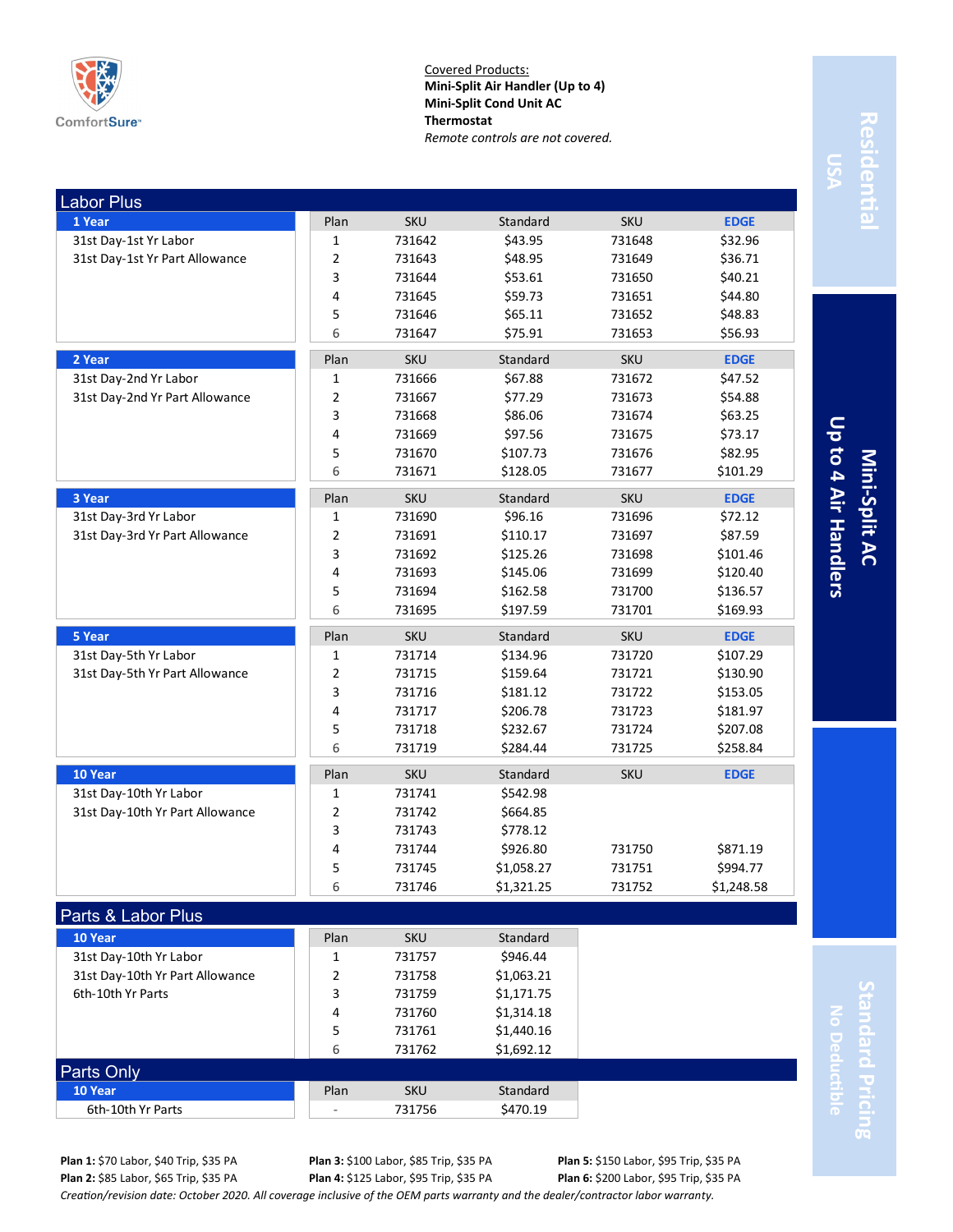

Covered Products: **Mini-Split Air Handler (Up to 2) Mini-Split Cond Unit HP Thermostat** *Remote controls are not covered.*

| <b>Labor Only</b>      |                         |            |          |            |             |
|------------------------|-------------------------|------------|----------|------------|-------------|
| 1 Year                 | Plan                    | <b>SKU</b> | Standard | <b>SKU</b> | <b>EDGE</b> |
| 31st Day-1st Yr Labor  | 1                       | 731896     | \$46.14  | 731902     | \$34.61     |
|                        | $\overline{\mathbf{c}}$ | 731897     | \$52.62  | 731903     | \$39.47     |
|                        | 3                       | 731898     | \$58.11  | 731904     | \$43.58     |
|                        | 4                       | 731899     | \$64.57  | 731905     | \$48.43     |
|                        | 5                       | 731900     | \$70.74  | 731906     | \$53.06     |
|                        | 6                       | 731901     | \$83.90  | 731907     | \$62.93     |
| 2 Year                 | Plan                    | <b>SKU</b> | Standard | SKU        | <b>EDGE</b> |
| 31st Day-2nd Yr Labor  | 1                       | 731920     | \$54.56  | 731926     | \$29.46     |
|                        | 2                       | 731921     | \$62.55  | 731927     | \$36.28     |
|                        | 3                       | 731922     | \$69.60  | 731928     | \$43.15     |
|                        | 4                       | 731923     | \$78.43  | 731929     | \$52.16     |
|                        | 5                       | 731924     | \$85.96  | 731930     | \$60.17     |
|                        | 6                       | 731925     | \$100.39 | 731931     | \$75.29     |
| 3 Year                 | Plan                    | <b>SKU</b> | Standard | <b>SKU</b> | <b>EDGE</b> |
| 31st Day-3rd Yr Labor  | 1                       | 731944     | \$64.93  | 731950     | \$42.85     |
|                        | 2                       | 731945     | \$76.65  | 731951     | \$53.66     |
|                        | 3                       | 731946     | \$87.20  | 731952     | \$62.78     |
|                        | 4                       | 731947     | \$99.32  | 731953     | \$74.49     |
|                        | 5                       | 731948     | \$110.46 | 731954     | \$87.26     |
|                        | 6                       | 731949     | \$133.60 | 731955     | \$105.54    |
| 5 Year                 | Plan                    | <b>SKU</b> | Standard | SKU        | <b>EDGE</b> |
| 31st Day-5th Yr Labor  | 1                       | 731968     | \$87.67  | 731974     | \$67.51     |
|                        | $\overline{\mathbf{c}}$ | 731969     | \$105.63 | 731975     | \$83.45     |
|                        | 3                       | 731970     | \$122.00 | 731976     | \$98.82     |
|                        | 4                       | 731971     | \$140.49 | 731977     | \$118.01    |
|                        | 5                       | 731972     | \$158.34 | 731978     | \$133.80    |
|                        | 6                       | 731973     | \$192.18 | 731979     | \$166.24    |
| 10 Year                | Plan                    | <b>SKU</b> | Standard | <b>SKU</b> | <b>EDGE</b> |
| 31st Day-10th Yr Labor | 1                       | 731995     | \$305.45 |            |             |
|                        | 2                       | 731996     | \$380.45 |            |             |
|                        | 3                       | 731997     | \$450.45 |            |             |
|                        | 4                       | 731998     | \$539.74 | 732004     | \$488.46    |
|                        | 5                       | 731999     | \$616.38 | 732005     | \$560.91    |
|                        | 6                       | 732000     | \$769.32 | 732006     | \$703.93    |

Residentia **Residential**

Up to 2 Air Handlers **Up to 2 Air Handlers Mini-Split HP**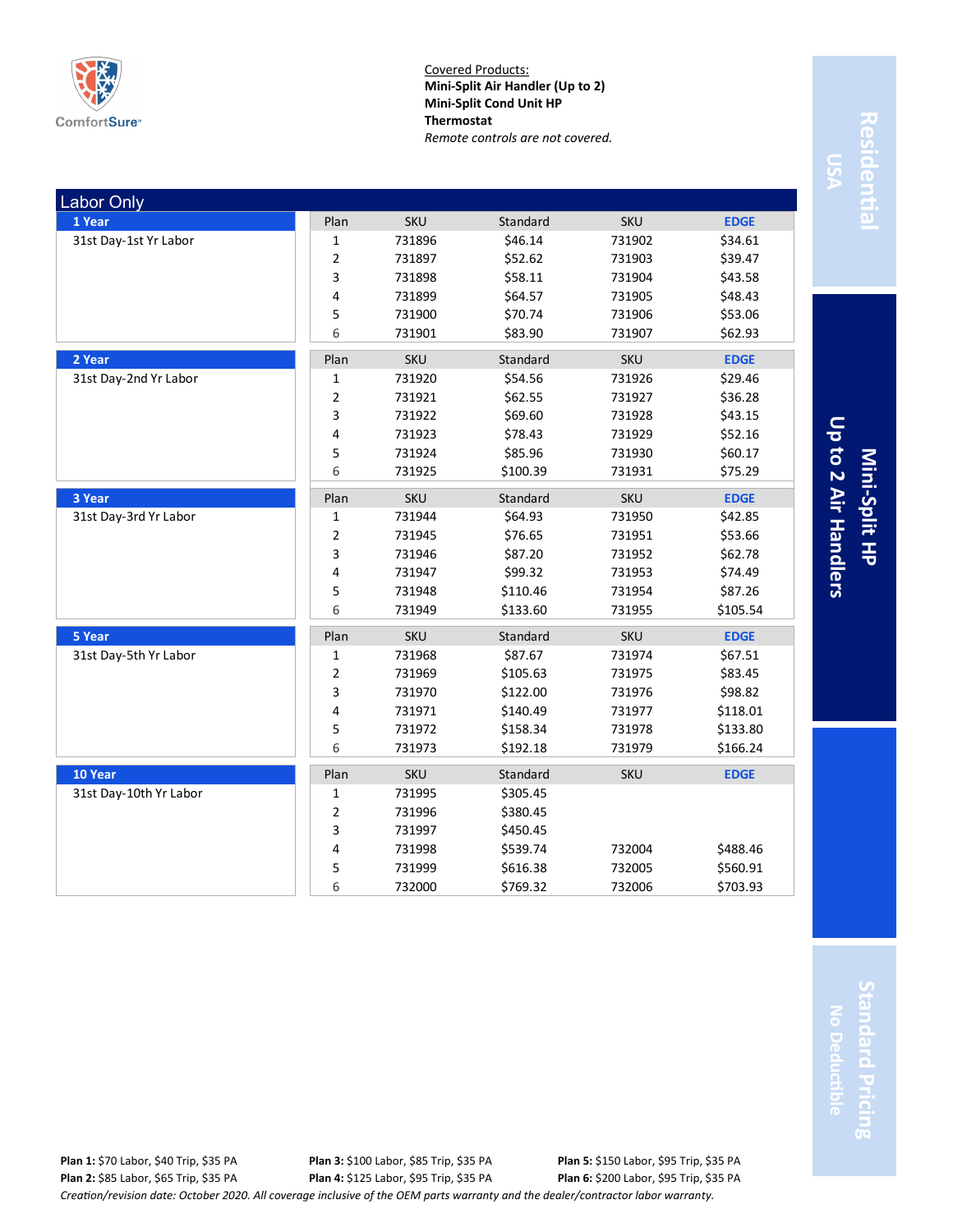

Covered Products: **Mini-Split Air Handler (Up to 2) Mini-Split Cond Unit HP Thermostat** *Remote controls are not covered.*

| <b>Labor Plus</b>               |                      |                  |                      |            |                      |
|---------------------------------|----------------------|------------------|----------------------|------------|----------------------|
| 1 Year                          | Plan                 | <b>SKU</b>       | Standard             | <b>SKU</b> | <b>EDGE</b>          |
| 31st Day-1st Yr Labor           | 1                    | 731908           | \$52.43              | 731914     | \$39.32              |
| 31st Day-1st Yr Part Allowance  | 2                    | 731909           | \$58.14              | 731915     | \$43.61              |
|                                 | 3                    | 731910           | \$63.16              | 731916     | \$47.37              |
|                                 | 4                    | 731911           | \$69.06              | 731917     | \$51.80              |
|                                 | 5                    | 731912           | \$75.25              | 731918     | \$56.44              |
|                                 | 6                    | 731913           | \$87.67              | 731919     | \$65.75              |
| 2 Year                          | Plan                 | <b>SKU</b>       | Standard             | <b>SKU</b> | <b>EDGE</b>          |
| 31st Day-2nd Yr Labor           | 1                    | 731932           | \$62.00              | 731938     | \$37.82              |
| 31st Day-2nd Yr Part Allowance  | 2                    | 731933           | \$69.12              | 731939     | \$44.24              |
|                                 | 3                    | 731934           | \$75.65              | 731940     | \$50.31              |
|                                 | 4                    | 731935           | \$83.88              | 731941     | \$57.88              |
|                                 | 5                    | 731936           | \$90.96              | 731942     | \$64.58              |
|                                 | 6                    | 731937           | \$105.12             | 731943     | \$77.26              |
| 3 Year                          | Plan                 | <b>SKU</b>       | Standard             | <b>SKU</b> | <b>EDGE</b>          |
| 31st Day-3rd Yr Labor           | $\mathbf 1$          | 731956           | \$75.50              | 731962     | \$52.85              |
| 31st Day-3rd Yr Part Allowance  | 2                    | 731957           | \$86.12              | 731963     | \$62.87              |
|                                 | 3                    | 731958           | \$96.35              | 731964     | \$72.26              |
|                                 | 4                    | 731959           | \$107.84             | 731965     | \$84.22              |
|                                 | 5                    | 731960           | \$118.77             | 731966     | \$95.02              |
|                                 | 6                    | 731961           | \$140.63             | 731967     | \$115.32             |
| 5 Year                          | Plan                 | SKU              | Standard             | <b>SKU</b> | <b>EDGE</b>          |
| 31st Day-5th Yr Labor           | 1                    | 731980           | \$101.94             | 731986     | \$78.49              |
| 31st Day-5th Yr Part Allowance  | 2                    | 731981           | \$118.69             | 731987     | \$93.77              |
|                                 |                      |                  |                      |            |                      |
|                                 | 3                    | 731982           | \$134.07             | 731988     | \$108.60             |
|                                 | 4                    | 731983           | \$152.54             | 731989     | \$128.13             |
|                                 | 5                    | 731984           | \$170.07             | 731990     | \$143.71             |
|                                 | 6                    | 731985           | \$203.36             | 731991     | \$175.91             |
|                                 |                      |                  |                      | <b>SKU</b> | <b>EDGE</b>          |
| 10 Year                         | Plan<br>$\mathbf{1}$ | <b>SKU</b>       | Standard             |            |                      |
| 31st Day-10th Yr Labor          |                      | 732007           | \$351.09             |            |                      |
| 31st Day-10th Yr Part Allowance | 2<br>3               | 732008<br>732009 | \$427.47<br>\$497.73 |            |                      |
|                                 | 4                    | 732010           | \$586.04             | 732016     | \$530.37             |
|                                 | 5                    | 732011           | \$662.06             | 732017     |                      |
|                                 | 6                    | 732012           | \$814.09             | 732018     | \$602.47<br>\$744.89 |
|                                 |                      |                  |                      |            |                      |
| Parts & Labor Plus              |                      |                  |                      |            |                      |
| 10 Year                         | Plan                 | <b>SKU</b>       | Standard             |            |                      |
| 31st Day-10th Yr Labor          | 1                    | 732023           | \$607.93             |            |                      |
| 31st Day-10th Yr Part Allowance | $\overline{2}$       | 732024           | \$684.29             |            |                      |
| 6th-10th Yr Parts               | 3                    | 732025           | \$754.56             |            |                      |
|                                 | 4<br>5               | 732026<br>732027 | \$842.87<br>\$918.89 |            |                      |

Up to 2 Air Handlers **Up to 2 Air Handlers Mini-Split HP**

**Standard Pricing** tandard Pricing **No Deductible**

**Plan 1:** \$70 Labor, \$40 Trip, \$35 PA **Plan 2:** \$85 Labor, \$65 Trip, \$35 PA

Parts Only

**Plan 3:** \$100 Labor, \$85 Trip, \$35 PA **Plan 4:** \$125 Labor, \$95 Trip, \$35 PA

6 732028 \$1,070.93

**Plan 5:** \$150 Labor, \$95 Trip, \$35 PA **Plan 6:** \$200 Labor, \$95 Trip, \$35 PA

*Creation/revision date: October 2020. All coverage inclusive of the OEM parts warranty and the dealer/contractor labor warranty.*

**10 Year** Standard **Plan** SKU Standard 6th-10th Yr Parts  $\begin{array}{|c|c|c|c|c|c|c|c|c|}\n\hline\n\text{6th-10th Yr Parts} & & & \text{732022} & & \text{5290.05} \\
\hline\n\end{array}$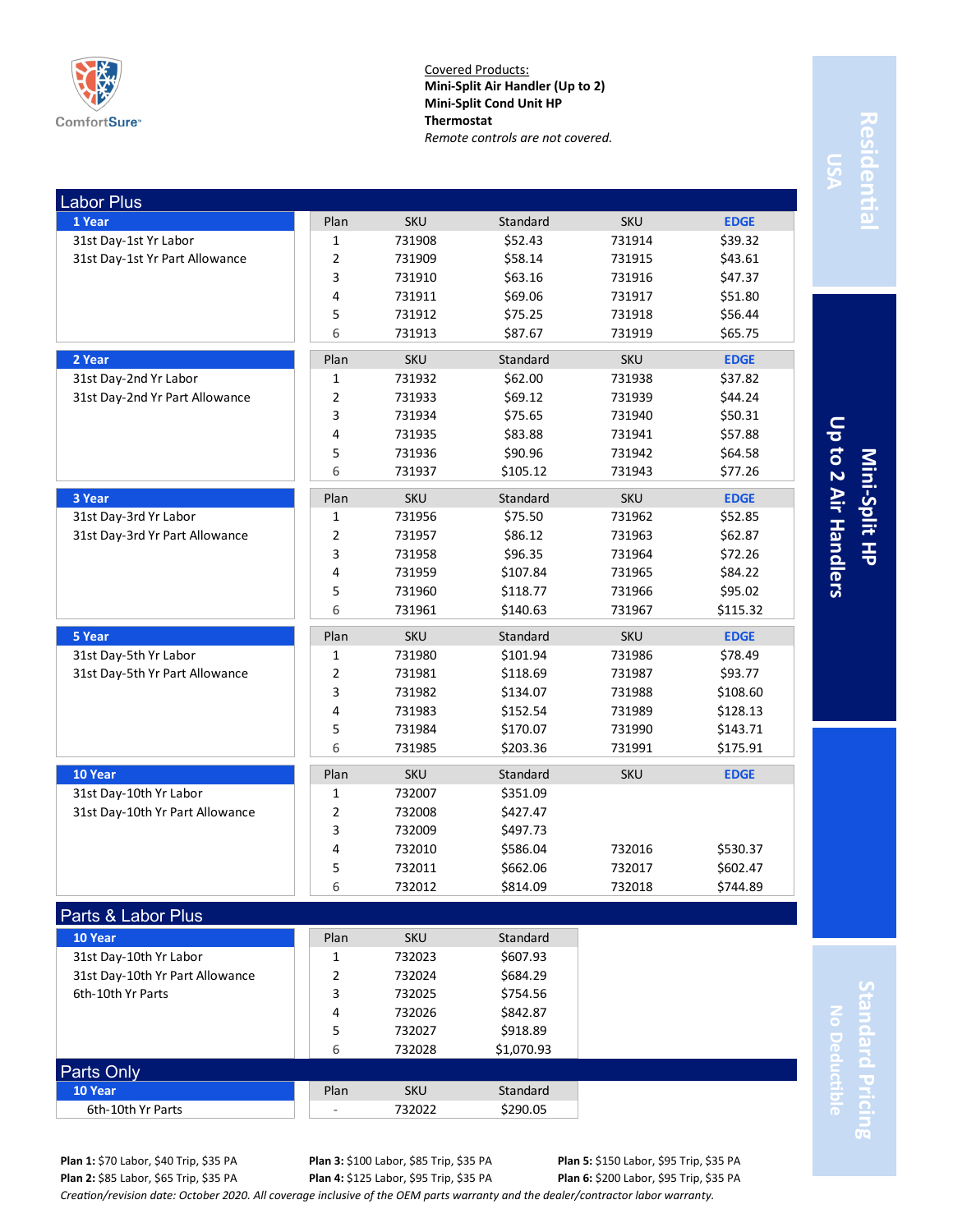

Covered Products: **Mini-Split Air Handler (Up to 4) Mini-Split Cond Unit HP Thermostat** *Remote controls are not covered.*

| <b>Labor Only</b>      |                |            |            |            |             |
|------------------------|----------------|------------|------------|------------|-------------|
| 1 Year                 | Plan           | <b>SKU</b> | Standard   | <b>SKU</b> | <b>EDGE</b> |
| 31st Day-1st Yr Labor  | $\mathbf 1$    | 732029     | \$55.63    | 732035     | \$41.72     |
|                        | $\mathbf 2$    | 732030     | \$63.57    | 732036     | \$47.68     |
|                        | 3              | 732031     | \$70.29    | 732037     | \$52.72     |
|                        | 4              | 732032     | \$77.44    | 732038     | \$60.40     |
|                        | 5              | 732033     | \$89.71    | 732039     | \$68.18     |
|                        | 6              | 732034     | \$108.04   | 732040     | \$84.27     |
| 2 Year                 | Plan           | SKU        | Standard   | <b>SKU</b> | <b>EDGE</b> |
| 31st Day-2nd Yr Labor  | 1              | 732053     | \$80.93    | 732059     | \$60.70     |
|                        | $\overline{2}$ | 732054     | \$98.33    | 732060     | \$75.22     |
|                        | 3              | 732055     | \$114.24   | 732061     | \$88.54     |
|                        | 4              | 732056     | \$134.34   | 732062     | \$105.46    |
|                        | 5              | 732057     | \$150.29   | 732063     | \$120.23    |
|                        | 6              | 732058     | \$183.64   | 732064     | \$149.67    |
| 3 Year                 | Plan           | <b>SKU</b> | Standard   | <b>SKU</b> | <b>EDGE</b> |
| 31st Day-3rd Yr Labor  | $\mathbf 1$    | 732077     | \$117.67   | 732083     | \$100.02    |
|                        | $\overline{2}$ | 732078     | \$146.40   | 732084     | \$127.37    |
|                        | 3              | 732079     | \$172.85   | 732085     | \$153.84    |
|                        | 4              | 732080     | \$204.43   | 732086     | \$185.01    |
|                        | 5              | 732081     | \$232.27   | 732087     | \$211.37    |
|                        | 6              | 732082     | \$287.85   | 732088     | \$266.26    |
| 5 Year                 | Plan           | SKU        | Standard   | <b>SKU</b> | <b>EDGE</b> |
| 31st Day-5th Yr Labor  | $\mathbf{1}$   | 732101     | \$174.51   | 732107     | \$151.82    |
|                        | $\mathbf 2$    | 732102     | \$215.91   | 732108     | \$192.16    |
|                        | $\mathsf{3}$   | 732103     | \$255.88   | 732109     | \$230.29    |
|                        | 4              | 732104     | \$303.71   | 732110     | \$277.89    |
|                        | 5              | 732105     | \$345.92   | 732111     | \$318.25    |
|                        | 6              | 732106     | \$430.11   | 732112     | \$398.71    |
| 10 Year                | Plan           | <b>SKU</b> | Standard   | <b>SKU</b> | <b>EDGE</b> |
| 31st Day-10th Yr Labor | $\mathbf{1}$   | 732128     | \$526.83   |            |             |
|                        | $\mathbf 2$    | 732129     | \$671.20   |            |             |
|                        | 3              | 732130     | \$800.31   |            |             |
|                        | 4              | 732131     | \$965.25   | 732137     | \$883.20    |
|                        | 5              | 732132     | \$1,106.91 | 732138     | \$1,015.04  |
|                        | 6              | 732133     | \$1,389.86 | 732139     | \$1,280.06  |

Residentia **Residential**

Up to 4 Air Handlers **Up to 4 Air Handlers Mini-Split HP**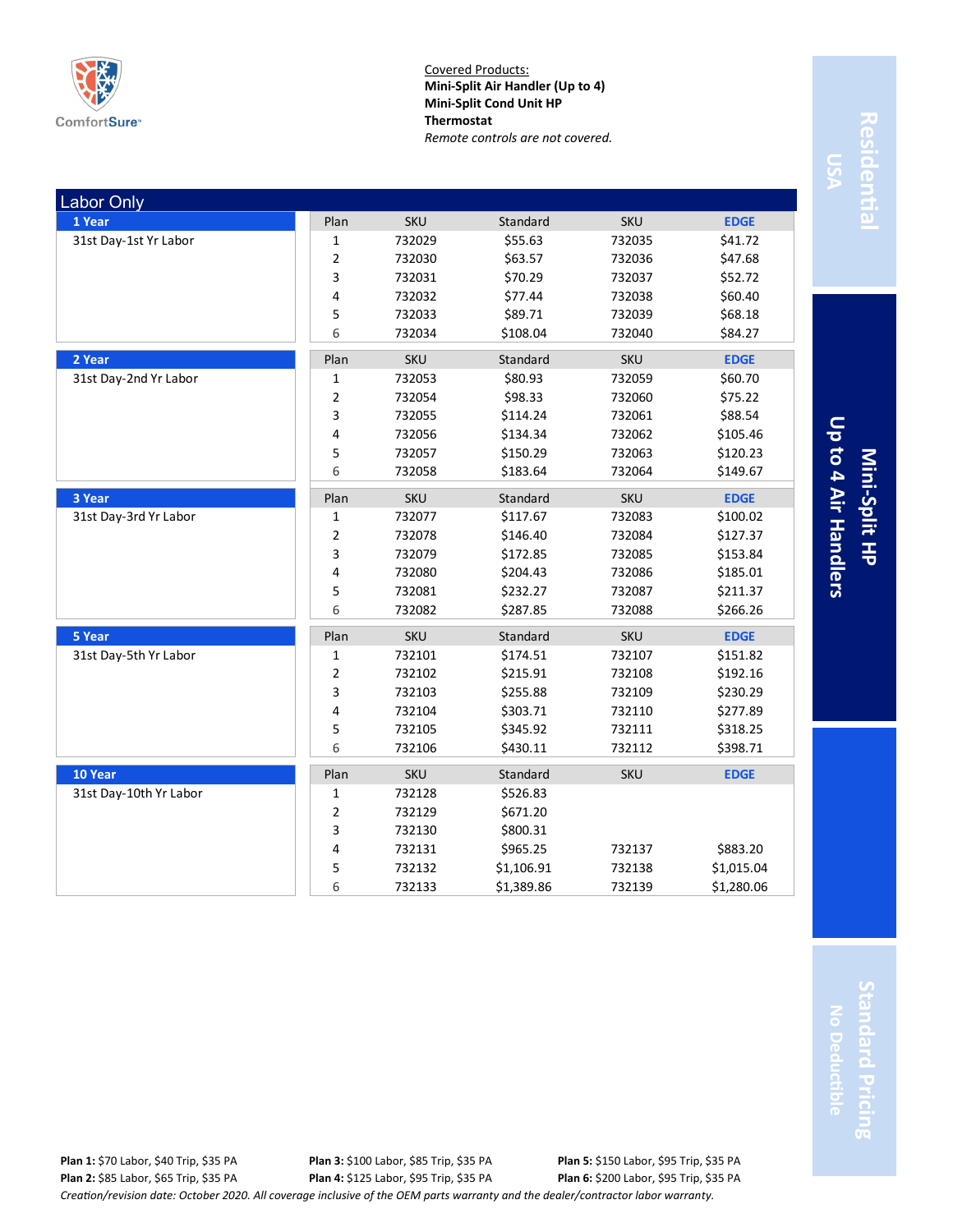

Covered Products: **Mini-Split Air Handler (Up to 4) Mini-Split Cond Unit HP Thermostat** *Remote controls are not covered.*

| <b>Labor Plus</b>                                    |        |                  |                          |            |             |
|------------------------------------------------------|--------|------------------|--------------------------|------------|-------------|
| 1 Year                                               | Plan   | <b>SKU</b>       | Standard                 | <b>SKU</b> | <b>EDGE</b> |
| 31st Day-1st Yr Labor                                | 1      | 732041           | \$64.69                  | 732047     | \$48.52     |
| 31st Day-1st Yr Part Allowance                       | 2      | 732042           | \$71.43                  | 732048     | \$53.57     |
|                                                      | 3      | 732043           | \$77.24                  | 732049     | \$57.93     |
|                                                      | 4      | 732044           | \$84.08                  | 732050     | \$65.58     |
|                                                      | 5      | 732045           | \$96.36                  | 732051     | \$73.23     |
|                                                      | 6      | 732046           | \$114.33                 | 732052     | \$89.18     |
| 2 Year                                               | Plan   | <b>SKU</b>       | Standard                 | <b>SKU</b> | <b>EDGE</b> |
| 31st Day-2nd Yr Labor                                | 1      | 732065           | \$94.11                  | 732071     | \$70.58     |
| 31st Day-2nd Yr Part Allowance                       | 2      | 732066           | \$110.48                 | 732072     | \$84.52     |
|                                                      | 3      | 732067           | \$125.54                 | 732073     | \$97.29     |
|                                                      | 4      | 732068           | \$144.45                 | 732074     | \$113.39    |
|                                                      | 5      | 732069           | \$160.74                 | 732075     | \$128.59    |
|                                                      | 6      | 732070           | \$193.30                 | 732076     | \$157.54    |
| 3 Year                                               | Plan   | <b>SKU</b>       | Standard                 | <b>SKU</b> | <b>EDGE</b> |
| 31st Day-3rd Yr Labor                                | 1      | 732089           | \$136.82                 | 732095     | \$116.30    |
| 31st Day-3rd Yr Part Allowance                       | 2      | 732090           | \$164.49                 | 732096     | \$143.11    |
|                                                      | 3      | 732091           | \$189.95                 | 732097     | \$169.06    |
|                                                      | 4      | 732092           | \$221.96                 | 732098     | \$200.87    |
|                                                      | 5      | 732093           | \$249.48                 | 732099     | \$227.03    |
|                                                      | 6      | 732094           | \$304.60                 | 732100     | \$281.76    |
|                                                      |        |                  |                          |            |             |
| 5 Year                                               | Plan   | <b>SKU</b>       | Standard                 | <b>SKU</b> | <b>EDGE</b> |
| 31st Day-5th Yr Labor                                | 1      | 732113           | \$200.59                 | 732119     | \$174.51    |
| 31st Day-5th Yr Part Allowance                       | 2      | 732114           | \$242.59                 | 732120     | \$215.91    |
|                                                      | 3      | 732115           | \$281.19                 | 732121     | \$253.07    |
|                                                      | 4      | 732116           | \$329.76                 | 732122     | \$301.73    |
|                                                      | 5      | 732117           | \$371.56                 | 732123     | \$341.84    |
|                                                      | 6      | 732118           | \$455.14                 | 732124     | \$421.91    |
| 10 Year                                              | Plan   | <b>SKU</b>       | Standard                 | <b>SKU</b> | <b>EDGE</b> |
| 31st Day-10th Yr Labor                               | 1      | 732140           | \$612.59                 |            |             |
| 31st Day-10th Yr Part Allowance                      | 2      | 732141           | \$754.16                 |            |             |
|                                                      | 3      | 732142           | \$884.32                 |            |             |
|                                                      | 4      | 732143           | \$1,048.05               | 732149     | \$958.97    |
|                                                      | 5      | 732144           | \$1,188.95               | 732150     | \$1,090.27  |
|                                                      | 6      | 732145           | \$1,470.75               | 732151     | \$1,354.56  |
|                                                      |        |                  |                          |            |             |
| Parts & Labor Plus                                   |        |                  |                          |            |             |
| 10 Year                                              | Plan   | <b>SKU</b>       | Standard                 |            |             |
| 31st Day-10th Yr Labor                               | 1      | 732156           | \$1,023.17               |            |             |
| 31st Day-10th Yr Part Allowance<br>6th-10th Yr Parts | 2<br>3 | 732157           | \$1,155.86               |            |             |
|                                                      | 4      | 732158           | \$1,277.86               |            |             |
|                                                      | 5      | 732159<br>732160 | \$1,431.27<br>\$1,563.32 |            |             |

# Residentia **Residential**

Up to 4 Air Handlers **Up to 4 Air Handlers Mini-Split HP**

> **Standard Pricing** tandard Pricing **No Deductible**

**10 Year** Standard **Plan** SKU Standard 6th-10th Yr Parts **6th-10th Yr Parts 6th-10th Yr Parts** 6th-10th Yr Parts **6th-10th Yr Parts** 

Parts Only

**Plan 5:** \$150 Labor, \$95 Trip, \$35 PA **Plan 6:** \$200 Labor, \$95 Trip, \$35 PA

*Creation/revision date: October 2020. All coverage inclusive of the OEM parts warranty and the dealer/contractor labor warranty.*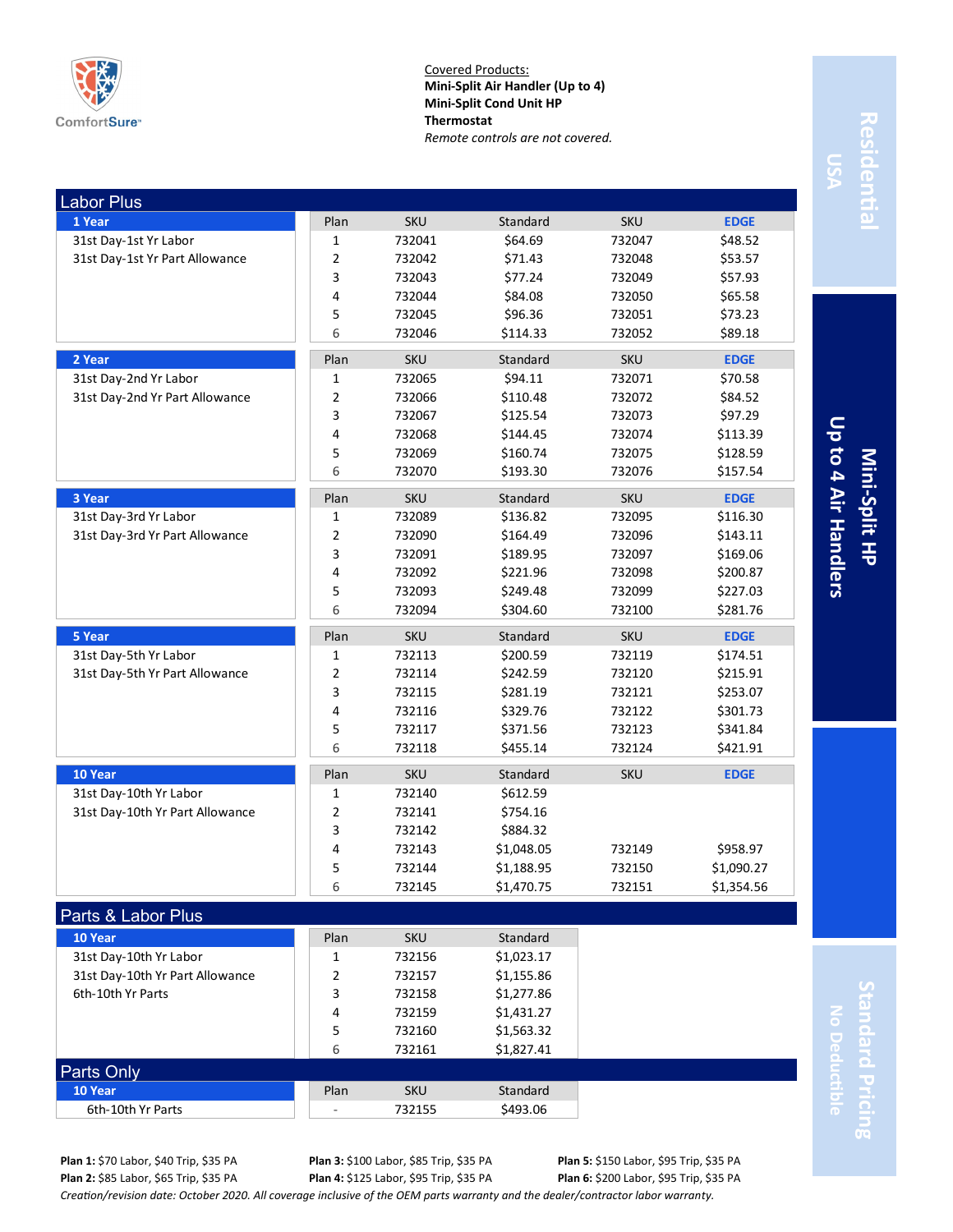

Covered Products: **Mini-Split Air Handler (Up to 1)** *Remote controls are not covered.*

| <b>Labor Only</b>      |              |            |          |            |             |
|------------------------|--------------|------------|----------|------------|-------------|
| 1 Year                 | Plan         | <b>SKU</b> | Standard | <b>SKU</b> | <b>EDGE</b> |
| 31st Day-1st Yr Labor  | 1            | 731763     | \$26.20  | 731769     | \$19.65     |
|                        | 2            | 731764     | \$28.43  | 731770     | \$21.32     |
|                        | 3            | 731765     | \$30.35  | 731771     | \$22.76     |
|                        | 4            | 731766     | \$32.93  | 731772     | \$24.70     |
|                        | 5            | 731767     | \$35.09  | 731773     | \$26.32     |
|                        | 6            | 731768     | \$39.34  | 731774     | \$29.51     |
| 2 Year                 | Plan         | <b>SKU</b> | Standard | <b>SKU</b> | <b>EDGE</b> |
| 31st Day-2nd Yr Labor  | 1            | 731787     | \$49.42  | 731793     | \$37.07     |
|                        | 2            | 731788     | \$56.30  | 731794     | \$42.23     |
|                        | 3            | 731789     | \$63.04  | 731795     | \$47.28     |
|                        | 4            | 731790     | \$71.14  | 731796     | \$53.36     |
|                        | 5            | 731791     | \$78.57  | 731797     | \$58.93     |
|                        | 6            | 731792     | \$92.92  | 731798     | \$69.69     |
| 3 Year                 | Plan         | <b>SKU</b> | Standard | SKU        | <b>EDGE</b> |
| 31st Day-3rd Yr Labor  | 1            | 731811     | \$71.12  | 731817     | \$53.34     |
|                        | 2            | 731812     | \$83.87  | 731818     | \$63.07     |
|                        | 3            | 731813     | \$96.39  | 731819     | \$74.22     |
|                        | 4            | 731814     | \$111.75 | 731820     | \$88.28     |
|                        | 5            | 731815     | \$125.89 | 731821     | \$100.71    |
|                        | 6            | 731816     | \$153.37 | 731822     | \$125.76    |
| 5 Year                 | Plan         | <b>SKU</b> | Standard | <b>SKU</b> | <b>EDGE</b> |
| 31st Day-5th Yr Labor  | $\mathbf{1}$ | 731835     | \$98.01  | 731841     | \$73.51     |
|                        | 2            | 731836     | \$116.44 | 731842     | \$88.49     |
|                        | 3            | 731837     | \$134.50 | 731843     | \$103.57    |
|                        | 4            | 731838     | \$156.78 | 731844     | \$124.64    |
|                        | 5            | 731839     | \$177.27 | 731845     | \$142.70    |
|                        | 6            | 731840     | \$217.11 | 731846     | \$179.12    |
| 10 Year                | Plan         | <b>SKU</b> | Standard | <b>SKU</b> | <b>EDGE</b> |
| 31st Day-10th Yr Labor | 1            | 731862     | \$199.56 |            |             |
|                        | 2            | 731863     | \$242.29 |            |             |
|                        | 3            | 731864     | \$284.08 |            |             |
|                        | 4            | 731865     | \$336.27 | 731871     | \$279.10    |
|                        | 5            | 731866     | \$384.11 | 731872     | \$322.65    |
|                        | 6            | 731867     | \$477.71 | 731873     | \$410.35    |

Residentia **Residential**

**Mini-Additional Split Air Handler**

**Standard Pricing** tandard Pricing **No Deductible**

*Creation/revision date: October 2020. All coverage inclusive of the OEM parts warranty and the dealer/contractor labor warranty.* **Plan 1:** \$70 Labor, \$40 Trip, \$35 PA **Plan 2:** \$85 Labor, \$65 Trip, \$35 PA **Plan 3:** \$100 Labor, \$85 Trip, \$35 PA **Plan 4:** \$125 Labor, \$95 Trip, \$35 PA **Plan 5:** \$150 Labor, \$95 Trip, \$35 PA **Plan 6:** \$200 Labor, \$95 Trip, \$35 PA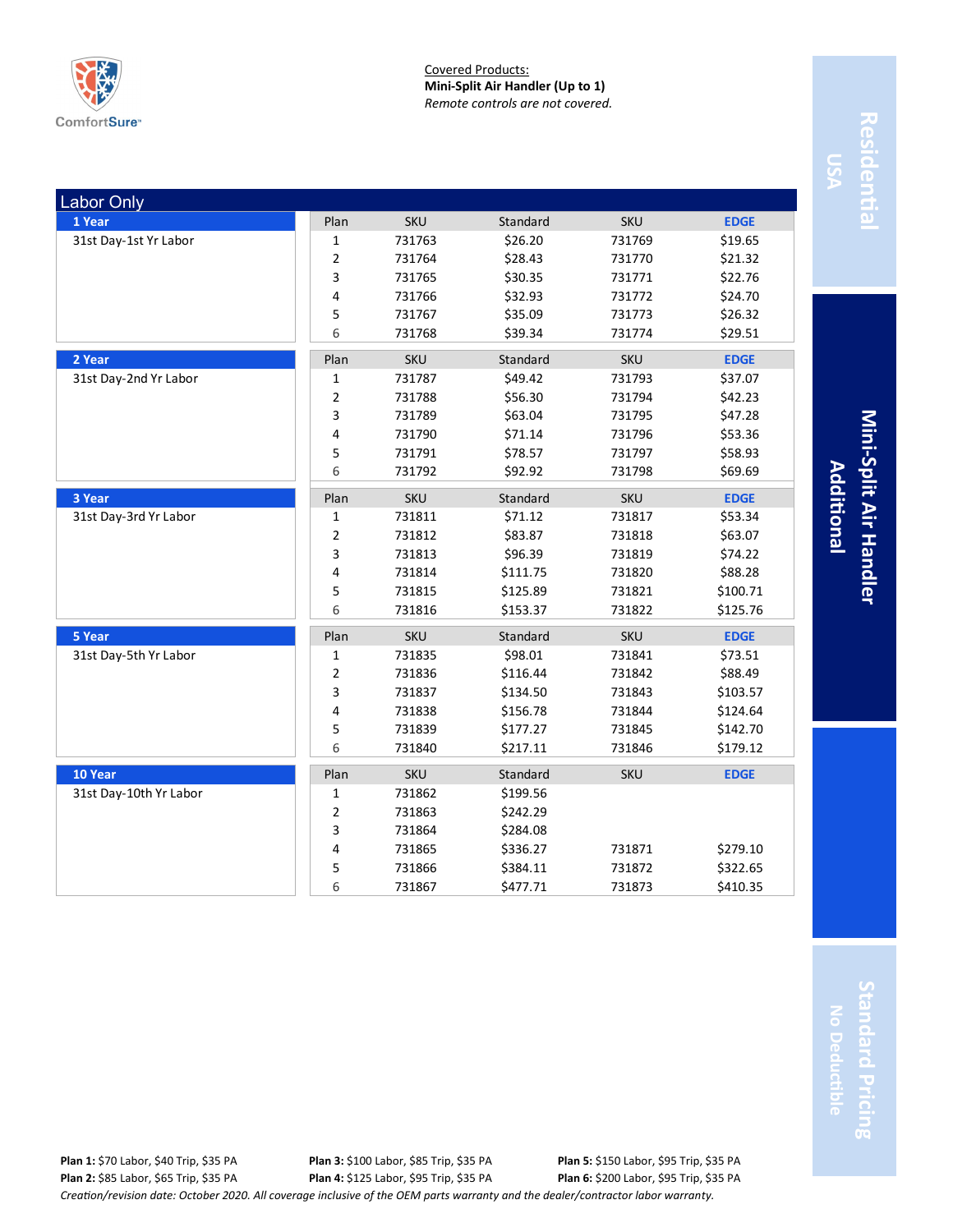

Covered Products: **Mini-Split Air Handler (Up to 1)** *Remote controls are not covered.*

| <b>Labor Plus</b>               |                |            |          |            |             |
|---------------------------------|----------------|------------|----------|------------|-------------|
| 1 Year                          | Plan           | <b>SKU</b> | Standard | <b>SKU</b> | <b>EDGE</b> |
| 31st Day-1st Yr Labor           | 1              | 731775     | \$29.44  | 731781     | \$22.08     |
| 31st Day-1st Yr Part Allowance  | 2              | 731776     | \$31.24  | 731782     | \$23.43     |
|                                 | 3              | 731777     | \$32.92  | 731783     | \$24.69     |
|                                 | 4              | 731778     | \$35.14  | 731784     | \$26.36     |
|                                 | 5              | 731779     | \$37.13  | 731785     | \$27.85     |
|                                 | 6              | 731780     | \$41.11  | 731786     | \$30.83     |
| 2 Year                          | Plan           | <b>SKU</b> | Standard | <b>SKU</b> | <b>EDGE</b> |
| 31st Day-2nd Yr Labor           | 1              | 731799     | \$55.53  | 731805     | \$41.65     |
| 31st Day-2nd Yr Part Allowance  | 2              | 731800     | \$61.87  | 731806     | \$46.40     |
|                                 | 3              | 731801     | \$67.79  | 731807     | \$50.84     |
|                                 | 4              | 731802     | \$75.68  | 731808     | \$56.76     |
|                                 | 5              | 731803     | \$82.71  | 731809     | \$62.03     |
|                                 | 6              | 731804     | \$96.79  | 731810     | \$72.59     |
| 3 Year                          | Plan           | <b>SKU</b> | Standard | <b>SKU</b> | <b>EDGE</b> |
| 31st Day-3rd Yr Labor           | 1              | 731823     | \$79.91  | 731829     | \$59.93     |
| 31st Day-3rd Yr Part Allowance  | $\overline{2}$ | 731824     | \$92.16  | 731830     | \$69.30     |
|                                 | 3              | 731825     | \$103.64 | 731831     | \$79.80     |
|                                 | 4              | 731826     | \$118.88 | 731832     | \$93.92     |
|                                 | 5              | 731827     | \$132.52 | 731833     | \$106.02    |
|                                 | 6              | 731828     | \$159.76 | 731834     | \$131.00    |
| 5 Year                          | Plan           | <b>SKU</b> | Standard | <b>SKU</b> | <b>EDGE</b> |
| 31st Day-5th Yr Labor           | 1              | 731847     | \$110.12 | 731853     | \$82.59     |
| 31st Day-5th Yr Part Allowance  | 2              | 731848     | \$127.96 | 731854     | \$97.25     |
|                                 | 3              | 731849     | \$144.62 | 731855     | \$111.36    |
|                                 | 4              | 731850     | \$166.79 | 731856     | \$132.60    |
|                                 | 5              | 731851     | \$186.60 | 731857     | \$150.21    |
|                                 | 6              | 731852     | \$226.16 | 731858     | \$186.58    |
| 10 Year                         | Plan           | <b>SKU</b> | Standard | <b>SKU</b> | <b>EDGE</b> |
| 31st Day-10th Yr Labor          | 1              | 731874     | \$224.22 |            |             |
| 31st Day-10th Yr Part Allowance | 2              | 731875     | \$266.25 |            |             |
|                                 | 3              | 731876     | \$305.46 |            |             |
|                                 | 4              | 731877     | \$357.73 | 731883     | \$296.92    |
|                                 | 5              | 731878     | \$404.33 | 731884     | \$339.64    |
|                                 | 6              | 731879     | \$497.61 | 731885     | \$427.45    |
| Parts & Labor Plus              |                |            |          |            |             |
| 10 Year                         | Plan           | <b>SKU</b> | Standard |            |             |
| 31st Day-10th Yr Labor          | 1              | 731890     | \$323.33 |            |             |
| 31st Day-10th Yr Part Allowance | 2              | 731891     | \$362.93 |            |             |
| 6th-10th Yr Parts               | 3              | 731892     | \$399.88 |            |             |
|                                 | 4              | 731893     | \$449.11 |            |             |

Residentia **Residential**

**Mini-Additional Split Air Handler**

**Standard Pricing** tandard Pricing **No Deductible**

**Plan 1:** \$70 Labor, \$40 Trip, \$35 PA **Plan 2:** \$85 Labor, \$65 Trip, \$35 PA

Parts Only

**Plan 3:** \$100 Labor, \$85 Trip, \$35 PA **Plan 4:** \$125 Labor, \$95 Trip, \$35 PA

5 731894 \$493.04 6 731895 \$580.90

> **Plan 5:** \$150 Labor, \$95 Trip, \$35 PA **Plan 6:** \$200 Labor, \$95 Trip, \$35 PA

*Creation/revision date: October 2020. All coverage inclusive of the OEM parts warranty and the dealer/contractor labor warranty.*

**10 Year** Standard **Plan** SKU Standard 6th-10th Yr Parts  $\begin{array}{|c|c|c|c|c|c|c|c|c|} \hline \text{6th-10th Yr Parts} & & \text{731889} & & \text{5160.63} \ \hline \end{array}$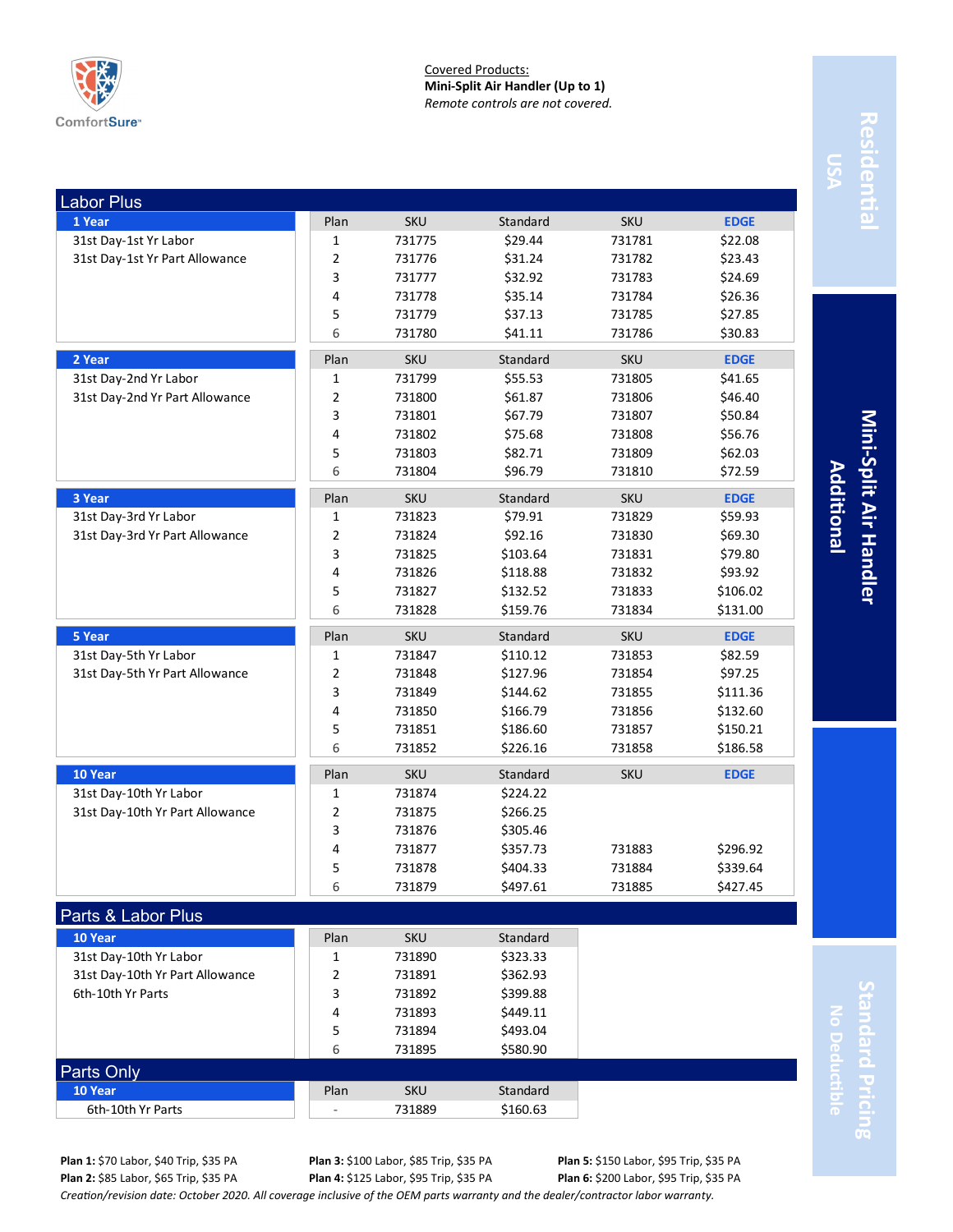

Covered Products: **Control Panel Damper (Up to 4)**

| <b>Labor Only</b>      |                |            |          |            |             |
|------------------------|----------------|------------|----------|------------|-------------|
| 1 Year                 | Plan           | <b>SKU</b> | Standard | <b>SKU</b> | <b>EDGE</b> |
| 31st Day-1st Yr Labor  | $\mathbf 1$    | 733244     | \$44.61  | 733250     | \$33.46     |
|                        | $\overline{2}$ | 733245     | \$54.51  | 733251     | \$40.88     |
|                        | 3              | 733246     | \$62.95  | 733252     | \$47.21     |
|                        | 4              | 733247     | \$71.83  | 733253     | \$53.87     |
|                        | 5              | 733248     | \$78.62  | 733254     | \$59.75     |
|                        | 6              | 733249     | \$92.01  | 733255     | \$70.85     |
| 2 Year                 | Plan           | <b>SKU</b> | Standard | <b>SKU</b> | <b>EDGE</b> |
| 31st Day-2nd Yr Labor  | $\mathbf{1}$   | 733268     | \$77.83  | 733274     | \$58.37     |
|                        | $\mathbf 2$    | 733269     | \$97.24  | 733275     | \$72.93     |
|                        | 3              | 733270     | \$113.99 | 733276     | \$86.06     |
|                        | 4              | 733271     | \$131.81 | 733277     | \$101.49    |
|                        | 5              | 733272     | \$145.44 | 733278     | \$113.44    |
|                        | 6              | 733273     | \$172.46 | 733279     | \$135.38    |
| 3 Year                 | Plan           | <b>SKU</b> | Standard | <b>SKU</b> | <b>EDGE</b> |
| 31st Day-3rd Yr Labor  | 1              | 733292     | \$79.15  | 733298     | \$59.36     |
|                        | $\overline{2}$ | 733293     | \$93.69  | 733299     | \$74.95     |
|                        | 3              | 733294     | \$106.61 | 733300     | \$88.49     |
|                        | 4              | 733295     | \$123.45 | 733301     | \$103.70    |
|                        | 5              | 733296     | \$134.43 | 733302     | \$114.94    |
|                        | 6              | 733297     | \$158.29 | 733303     | \$138.50    |
| 5 Year                 | Plan           | <b>SKU</b> | Standard | <b>SKU</b> | <b>EDGE</b> |
| 31st Day-5th Yr Labor  | $\mathbf{1}$   | 733316     | \$117.53 | 733322     | \$88.15     |
|                        | $\overline{2}$ | 733317     | \$148.67 | 733323     | \$112.25    |
|                        | $\mathsf{3}$   | 733318     | \$175.71 | 733324     | \$135.30    |
|                        | $\pmb{4}$      | 733319     | \$204.54 | 733325     | \$159.54    |
|                        | 5              | 733320     | \$226.58 | 733326     | \$177.87    |
|                        | 6              | 733321     | \$270.49 | 733327     | \$216.39    |
| 10 Year                | Plan           | <b>SKU</b> | Standard | <b>SKU</b> | <b>EDGE</b> |
| 31st Day-10th Yr Labor | $\mathbf 1$    | 733343     | \$180.89 |            |             |
|                        | $\overline{2}$ | 733344     | \$230.03 |            |             |
|                        | 3              | 733345     | \$272.79 |            |             |
|                        | 4              | 733346     | \$318.50 | 733352     | \$250.02    |
|                        | 5              | 733347     | \$353.44 | 733353     | \$279.22    |
|                        | 6              | 733348     | \$423.06 | 733354     | \$338.45    |

Residentia **Residential**

Up to 4 Dampers **Up to 4 Dampers** Zone System **5 Ton Zone System**

**1-**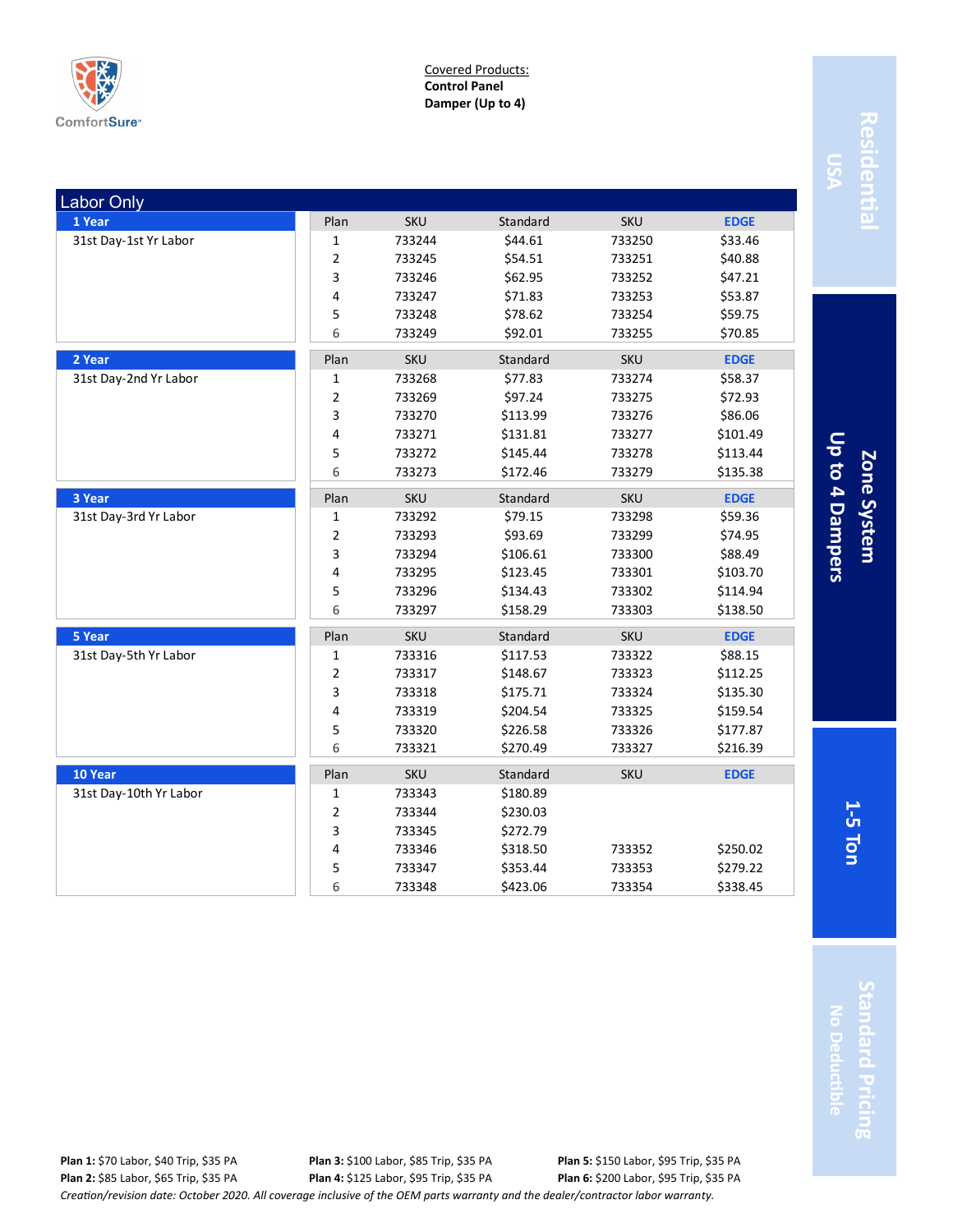

Covered Products: **Control Panel Damper (Up to 4)**

| <b>Labor Plus</b>               |                |            |          |            |             |
|---------------------------------|----------------|------------|----------|------------|-------------|
| 1 Year                          | Plan           | <b>SKU</b> | Standard | <b>SKU</b> | <b>EDGE</b> |
| 31st Day-1st Yr Labor           | $\mathbf 1$    | 733256     | \$56.40  | 733262     | \$39.48     |
| 31st Day-1st Yr Part Allowance  | 2              | 733257     | \$65.20  | 733263     | \$45.64     |
|                                 | 3              | 733258     | \$73.03  | 733264     | \$52.58     |
|                                 | 4              | 733259     | \$81.44  | 733265     | \$61.08     |
|                                 | 5              | 733260     | \$87.94  | 733266     | \$65.96     |
|                                 | 6              | 733261     | \$100.89 | 733267     | \$76.68     |
| 2 Year                          | Plan           | <b>SKU</b> | Standard | <b>SKU</b> | <b>EDGE</b> |
| 31st Day-2nd Yr Labor           | 1              | 733280     | \$98.39  | 733286     | \$68.87     |
| 31st Day-2nd Yr Part Allowance  | 2              | 733281     | \$116.31 | 733287     | \$84.91     |
|                                 | 3              | 733282     | \$132.24 | 733288     | \$98.52     |
|                                 | 4              | 733283     | \$149.45 | 733289     | \$115.08    |
|                                 | 5              | 733284     | \$162.69 | 733290     | \$125.27    |
|                                 | 6              | 733285     | \$189.10 | 733291     | \$147.50    |
| 3 Year                          | Plan           | <b>SKU</b> | Standard | <b>SKU</b> | <b>EDGE</b> |
| 31st Day-3rd Yr Labor           | 1              | 733304     | \$100.06 | 733310     | \$70.04     |
| 31st Day-3rd Yr Part Allowance  | $\overline{2}$ | 733305     | \$118.44 | 733311     | \$86.46     |
|                                 | 3              | 733306     | \$134.78 | 733312     | \$101.09    |
|                                 | 4              | 733307     | \$152.41 | 733313     | \$116.59    |
|                                 | 5              | 733308     | \$165.96 | 733314     | \$127.79    |
|                                 | 6              | 733309     | \$193.04 | 733315     | \$151.54    |
| 5 Year                          | Plan           | <b>SKU</b> | Standard | SKU        | <b>EDGE</b> |
| 31st Day-5th Yr Labor           | 1              | 733328     | \$148.58 | 733334     | \$111.44    |
| 31st Day-5th Yr Part Allowance  | $\overline{2}$ | 733329     | \$177.84 | 733335     | \$133.38    |
|                                 | 3              | 733330     | \$203.84 | 733336     | \$154.92    |
|                                 | 4              | 733331     | \$231.91 | 733337     | \$179.73    |
|                                 | 5              | 733332     | \$253.45 | 733338     | \$198.96    |
|                                 | 6              | 733333     | \$296.59 | 733339     | \$235.79    |
| 10 Year                         | Plan           | <b>SKU</b> | Standard | <b>SKU</b> | <b>EDGE</b> |
| 31st Day-10th Yr Labor          | 1              | 733355     | \$228.68 |            |             |
| 31st Day-10th Yr Part Allowance | $\overline{2}$ | 733356     | \$275.16 |            |             |
|                                 | 3              | 733357     | \$316.46 |            |             |
|                                 | 4              | 733358     | \$361.11 | 733364     | \$281.67    |
|                                 | 5              | 733359     | \$395.35 | 733365     | \$312.33    |
|                                 | 6              | 733360     | \$463.88 | 733366     | \$371.10    |
|                                 |                |            |          |            |             |
| Parts & Labor Plus              |                |            |          |            |             |
| 10 Year                         | Plan           | SKU        | Standard |            |             |
| 31st Day-10th Yr Labor          | 1              | 733371     | \$416.99 |            |             |
| 31st Day-10th Yr Part Allowance | 2              | 733372     | \$466.75 |            |             |
| 6th-10th Yr Parts               | 3              | 733373     | \$510.95 |            |             |
|                                 | 4              | 733374     | \$558.71 |            |             |

**Plan 1:** \$70 Labor, \$40 Trip, \$35 PA

Parts Only

**Plan 3:** \$100 Labor, \$85 Trip, \$35 PA **Plan 4:** \$125 Labor, \$95 Trip, \$35 PA

**10 Year** Standard **Plan** SKU Standard 6th-10th Yr Parts  $\begin{array}{|c|c|c|c|c|c|c|c|c|} \hline \text{6th-10th Yr Parts} & & & \text{733370} & & \text{\textsterling}215.99 \\ \hline \end{array}$ 

**Plan 5:** \$150 Labor, \$95 Trip, \$35 PA

*Creation/revision date: October 2020. All coverage inclusive of the OEM parts warranty and the dealer/contractor labor warranty.* **Plan 2:** \$85 Labor, \$65 Trip, \$35 PA **Plan 6:** \$200 Labor, \$95 Trip, \$35 PA

5 733375 \$595.33 6 733376 \$668.65

Residenti **Residential**

Up to 4 Dampers **Up to 4 Dampers** Zone System **5 Ton Zone System**

**1-**

**Standard Pricing No Deductible**

tandard Pricing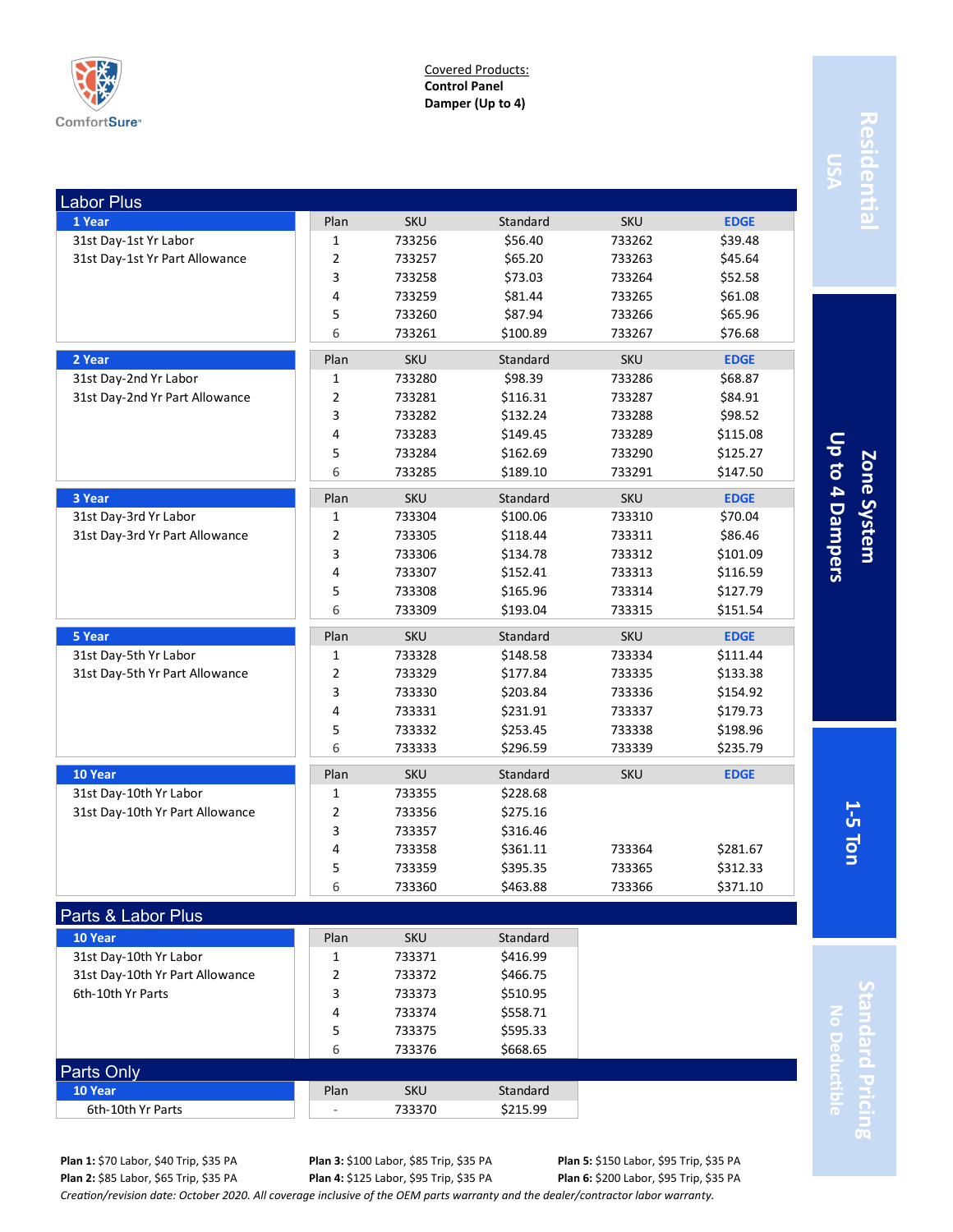

Covered Products: **Control Panel Damper (Up to 12)**

| Labor Only             |                |            |          |            |             |
|------------------------|----------------|------------|----------|------------|-------------|
| 1 Year                 | Plan           | <b>SKU</b> | Standard | <b>SKU</b> | <b>EDGE</b> |
| 31st Day-1st Yr Labor  | 1              | 733108     | \$53.53  | 733114     | \$40.15     |
|                        | $\overline{2}$ | 733109     | \$65.41  | 733115     | \$49.06     |
|                        | 3              | 733110     | \$75.54  | 733116     | \$56.65     |
|                        | 4              | 733111     | \$86.20  | 733117     | \$64.64     |
|                        | 5              | 733112     | \$94.34  | 733118     | \$71.70     |
|                        | 6              | 733113     | \$110.41 | 733119     | \$85.02     |
| 2 Year                 | Plan           | SKU        | Standard | <b>SKU</b> | <b>EDGE</b> |
| 31st Day-2nd Yr Labor  | 1              | 733132     | \$93.40  | 733138     | \$70.04     |
|                        | $\overline{2}$ | 733133     | \$116.69 | 733139     | \$87.52     |
|                        | 3              | 733134     | \$136.79 | 733140     | \$103.27    |
|                        | 4              | 733135     | \$158.17 | 733141     | \$121.79    |
|                        | 5              | 733136     | \$174.53 | 733142     | \$136.13    |
|                        | 6              | 733137     | \$206.95 | 733143     | \$162.46    |
| 3 Year                 | Plan           | <b>SKU</b> | Standard | <b>SKU</b> | <b>EDGE</b> |
| 31st Day-3rd Yr Labor  | 1              | 733156     | \$94.98  | 733162     | \$71.23     |
|                        | 2              | 733157     | \$112.43 | 733163     | \$89.94     |
|                        | 3              | 733158     | \$127.93 | 733164     | \$106.19    |
|                        | 4              | 733159     | \$148.14 | 733165     | \$124.44    |
|                        | 5              | 733160     | \$161.32 | 733166     | \$137.93    |
|                        | 6              | 733161     | \$189.95 | 733167     | \$166.20    |
| 5 Year                 | Plan           | <b>SKU</b> | Standard | SKU        | <b>EDGE</b> |
| 31st Day-5th Yr Labor  | 1              | 733180     | \$141.04 | 733186     | \$105.78    |
|                        | $\overline{2}$ | 733181     | \$178.40 | 733187     | \$134.70    |
|                        | 3              | 733182     | \$210.85 | 733188     | \$162.36    |
|                        | 4              | 733183     | \$245.45 | 733189     | \$191.45    |
|                        | 5              | 733184     | \$271.90 | 733190     | \$213.44    |
|                        | 6              | 733185     | \$324.59 | 733191     | \$259.67    |
| 10 Year                | Plan           | SKU        | Standard | <b>SKU</b> | <b>EDGE</b> |
| 31st Day-10th Yr Labor | 1              | 733207     | \$217.07 |            |             |
|                        | 2              | 733208     | \$276.04 |            |             |
|                        | 3              | 733209     | \$327.35 |            |             |
|                        | 4              | 733210     | \$382.20 | 733216     | \$433.33    |
|                        | 5              | 733211     | \$424.13 | 733217     | \$474.42    |
|                        | 6              | 733212     | \$507.67 | 733218     | \$556.66    |

Residentia **Residential**

Up to 12 Dampers **Up to 12 Dampers** Zone System **5 Ton Zone System**

**1-**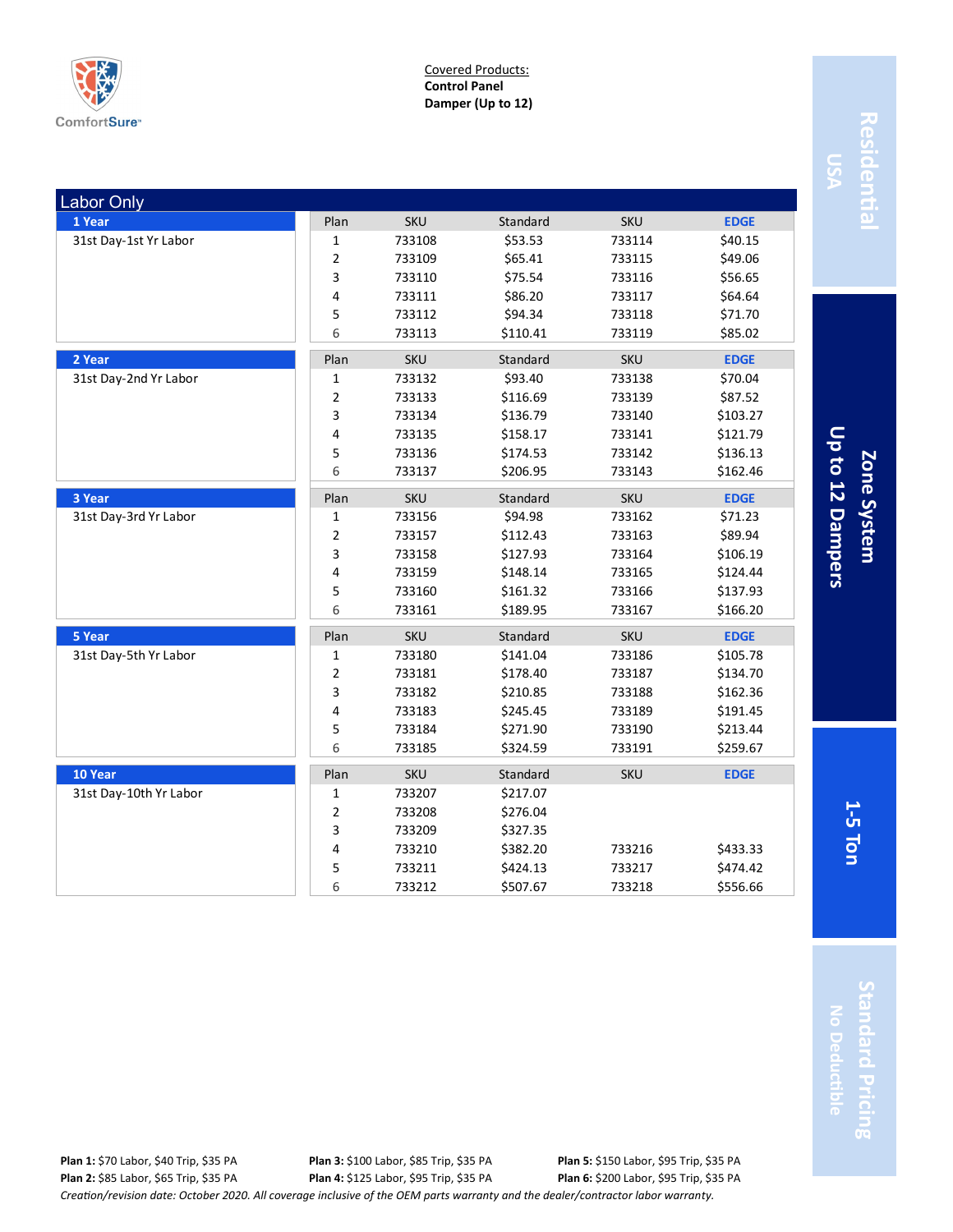

Covered Products: **Control Panel Damper (Up to 12)**

| <b>Labor Plus</b>               |                |            |          |            |             |
|---------------------------------|----------------|------------|----------|------------|-------------|
| 1 Year                          | Plan           | <b>SKU</b> | Standard | <b>SKU</b> | <b>EDGE</b> |
| 31st Day-1st Yr Labor           | $\mathbf{1}$   | 733120     | \$67.68  | 733126     | \$47.38     |
| 31st Day-1st Yr Part Allowance  | $\overline{2}$ | 733121     | \$78.24  | 733127     | \$54.77     |
|                                 | 3              | 733122     | \$87.64  | 733128     | \$63.10     |
|                                 | 4              | 733123     | \$97.73  | 733129     | \$73.30     |
|                                 | 5              | 733124     | \$105.53 | 733130     | \$79.15     |
|                                 | 6              | 733125     | \$121.07 | 733131     | \$92.02     |
| 2 Year                          | Plan           | <b>SKU</b> | Standard | <b>SKU</b> | <b>EDGE</b> |
| 31st Day-2nd Yr Labor           | 1              | 733144     | \$118.07 | 733150     | \$82.64     |
| 31st Day-2nd Yr Part Allowance  | 2              | 733145     | \$139.57 | 733151     | \$101.89    |
|                                 | 3              | 733146     | \$158.69 | 733152     | \$118.22    |
|                                 | 4              | 733147     | \$179.34 | 733153     | \$138.10    |
|                                 | 5              | 733148     | \$195.23 | 733154     | \$150.32    |
|                                 | 6              | 733149     | \$226.92 | 733155     | \$177.00    |
| 3 Year                          | Plan           | <b>SKU</b> | Standard | <b>SKU</b> | <b>EDGE</b> |
| 31st Day-3rd Yr Labor           | 1              | 733168     | \$120.07 | 733174     | \$84.05     |
| 31st Day-3rd Yr Part Allowance  | $\overline{2}$ | 733169     | \$142.13 | 733175     | \$103.75    |
|                                 | 3              | 733170     | \$161.74 | 733176     | \$121.31    |
|                                 | $\overline{4}$ | 733171     | \$182.89 | 733177     | \$139.91    |
|                                 | 5              | 733172     | \$199.15 | 733178     | \$153.35    |
|                                 | 6              | 733173     | \$231.65 | 733179     | \$181.85    |
| 5 Year                          | Plan           | <b>SKU</b> | Standard | <b>SKU</b> | <b>EDGE</b> |
| 31st Day-5th Yr Labor           | 1              | 733192     | \$178.30 | 733198     | \$133.73    |
| 31st Day-5th Yr Part Allowance  | $\mathbf 2$    | 733193     | \$213.41 | 733199     | \$160.06    |
|                                 | 3              | 733194     | \$244.61 | 733200     | \$185.90    |
|                                 | 4              | 733195     | \$278.29 | 733201     | \$215.68    |
|                                 | 5              | 733196     | \$304.14 | 733202     | \$238.75    |
|                                 | 6              | 733197     | \$355.91 | 733203     | \$282.95    |
| 10 Year                         | Plan           | <b>SKU</b> | Standard | <b>SKU</b> | <b>EDGE</b> |
| 31st Day-10th Yr Labor          | 1              | 733219     | \$274.42 |            |             |
| 31st Day-10th Yr Part Allowance | $\mathbf 2$    | 733220     | \$330.19 |            |             |
|                                 | 3              | 733221     | \$379.75 |            |             |
|                                 | 4              | 733222     | \$433.33 | 733228     | \$259.19    |
|                                 | 5              | 733223     | \$474.42 | 733229     | \$500.39    |
|                                 | 6              | 733224     | \$556.66 | 733230     | \$560.10    |
| Parts & Labor Plus              |                |            |          |            |             |
| 10 Year                         | Plan           | <b>SKU</b> | Standard |            |             |
| 31st Day-10th Yr Labor          | 1              | 733238     | \$500.39 |            |             |
| 31st Day-10th Yr Part Allowance | 2              | 733239     | \$560.10 |            |             |
| 6th-10th Yr Parts               | 3              | 733240     | \$613.14 |            |             |
|                                 | $\overline{4}$ | 733241     | \$670.45 |            |             |

**Residential** Residenti

Up to 12 Dampers **Up to 12 Dampers** Zone System **5 Ton Zone System**

**1-**

**Standard Pricing No Deductible Indard Pricing** 

Parts Only

**Plan 3:** \$100 Labor, \$85 Trip, \$35 PA **Plan 4:** \$125 Labor, \$95 Trip, \$35 PA

5 733242 \$714.40 6 733243 \$802.38

> **Plan 5:** \$150 Labor, \$95 Trip, \$35 PA **Plan 6:** \$200 Labor, \$95 Trip, \$35 PA

*Creation/revision date: October 2020. All coverage inclusive of the OEM parts warranty and the dealer/contractor labor warranty.*

**10 Year** Standard **Plan** SKU Standard 6th-10th Yr Parts - 733237 \$259.19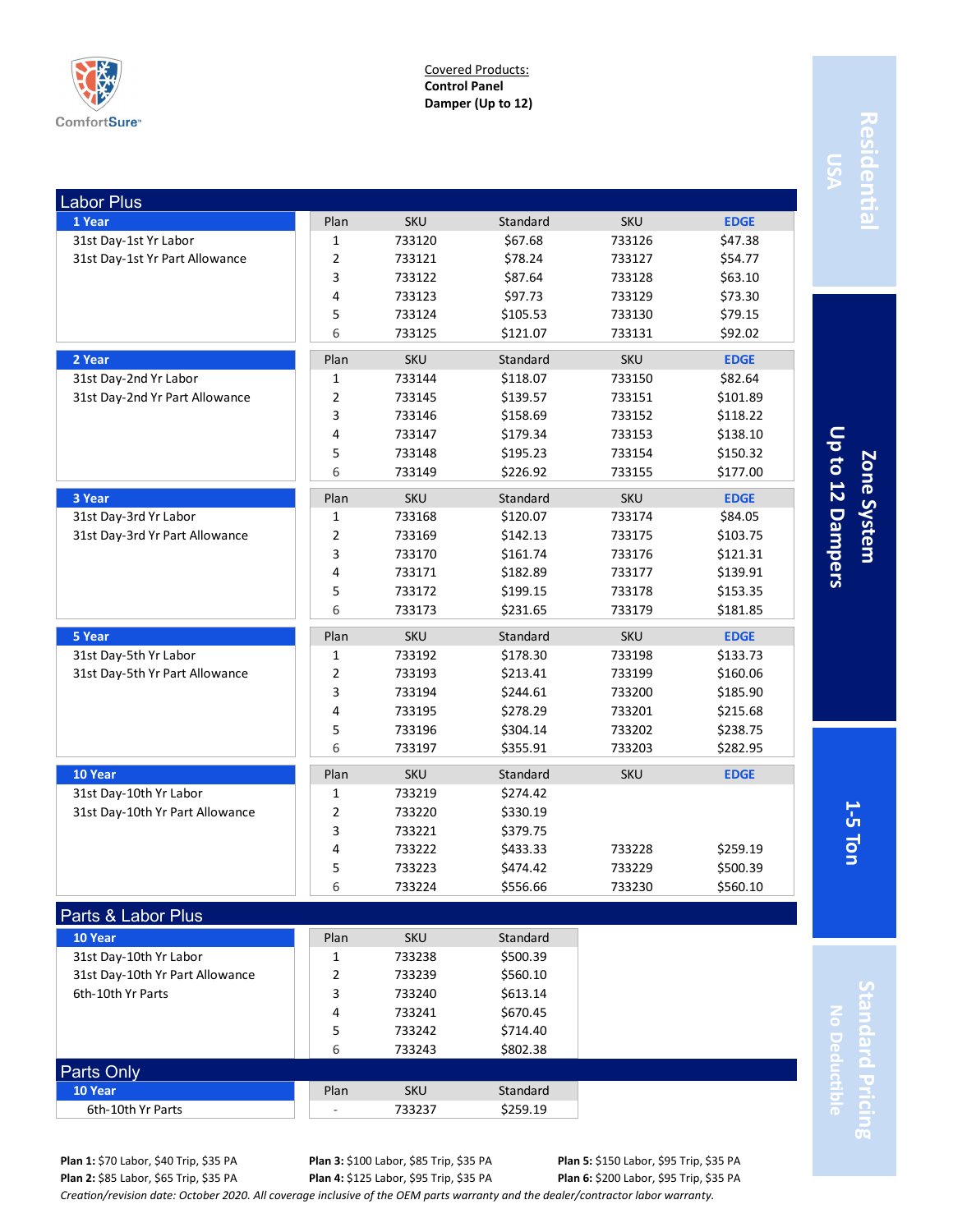

Labor Only

Covered Products: **Dual Fuel Kit Energy Recovery Ventilator Evaporative Cooler <= \$600 Filtration Product Humidifier**

**1 Year** Plan SKU Standard SKU **EDGE** 31st Day-1st Yr Labor 1 1 1 1 1 1 1 730567 517.26 730573 \$14.67

**2 Year** Plan SKU Standard SKU **EDGE** 31st Day-2nd Yr Labor 1 1 1 1 1 1 1 730591 536.57 730597 527.43

**3 Year** Plan SKU Standard SKU **EDGE** 31st Day-3rd Yr Labor 1 1 1 1 1 1 1 730615 \$38.08 730621 \$28.56

*Coverage includes one (1) of the listed products.*

 730568 \$19.19 730574 \$16.31 730569 \$20.92 730575 \$17.78 730570 \$22.52 730576 \$19.14 730571 \$23.88 730577 \$20.30 730572 \$26.64 730578 \$22.64

 730592 \$38.79 730598 \$29.09 730593 \$40.76 730599 \$30.57 730594 \$42.88 730600 \$32.16 730595 \$44.47 730601 \$33.35 730596 \$47.68 730602 \$35.76

**Humidistat Thermidistat Thermostat UV Light**

# **Residential esidenti**

**1 Accessory** I Accessory

|                        | $\overline{2}$ | 730616     | \$40.75  | 730622     | \$30.56     |
|------------------------|----------------|------------|----------|------------|-------------|
|                        | 3              | 730617     | \$43.11  | 730623     | \$32.33     |
|                        | 4              | 730618     | \$45.62  | 730624     | \$34.22     |
|                        | 5              | 730619     | \$47.51  | 730625     | \$35.63     |
|                        | 6              | 730620     | \$51.33  | 730626     | \$38.50     |
| 5 Year                 | Plan           | <b>SKU</b> | Standard | <b>SKU</b> | <b>EDGE</b> |
| 31st Day-5th Yr Labor  | 1              | 730639     | \$50.08  | 730645     | \$37.56     |
|                        | $\overline{2}$ | 730640     | \$54.05  | 730646     | \$40.54     |
|                        | 3              | 730641     | \$57.56  | 730647     | \$43.17     |
|                        | 4              | 730642     | \$61.33  | 730648     | \$46.00     |
|                        | 5              | 730643     | \$64.17  | 730649     | \$48.13     |
|                        | 6              | 730644     | \$69.89  | 730650     | \$52.42     |
| 10 Year                | Plan           | <b>SKU</b> | Standard | <b>SKU</b> | <b>EDGE</b> |
| 31st Day-10th Yr Labor | 1              | 730666     | \$91.35  |            |             |
|                        | $\overline{2}$ | 730667     | \$112.12 |            |             |
|                        | 3              | 730668     | \$130.53 |            |             |
|                        | 4              | 730669     | \$150.16 | 730675     | \$127.64    |
|                        | 5              | 730670     | \$165.05 | 730676     | \$140.29    |
|                        | 6              | 730671     | \$194.88 | 730677     | \$165.65    |

*Creation/revision date: October 2020. All coverage inclusive of the OEM parts warranty and the dealer/contractor labor warranty.* **Plan 1:** \$70 Labor, \$40 Trip, \$35 PA **Plan 2:** \$85 Labor, \$65 Trip, \$35 PA **Plan 3:** \$100 Labor, \$85 Trip, \$35 PA **Plan 4:** \$125 Labor, \$95 Trip, \$35 PA **Plan 5:** \$150 Labor, \$95 Trip, \$35 PA **Plan 6:** \$200 Labor, \$95 Trip, \$35 PA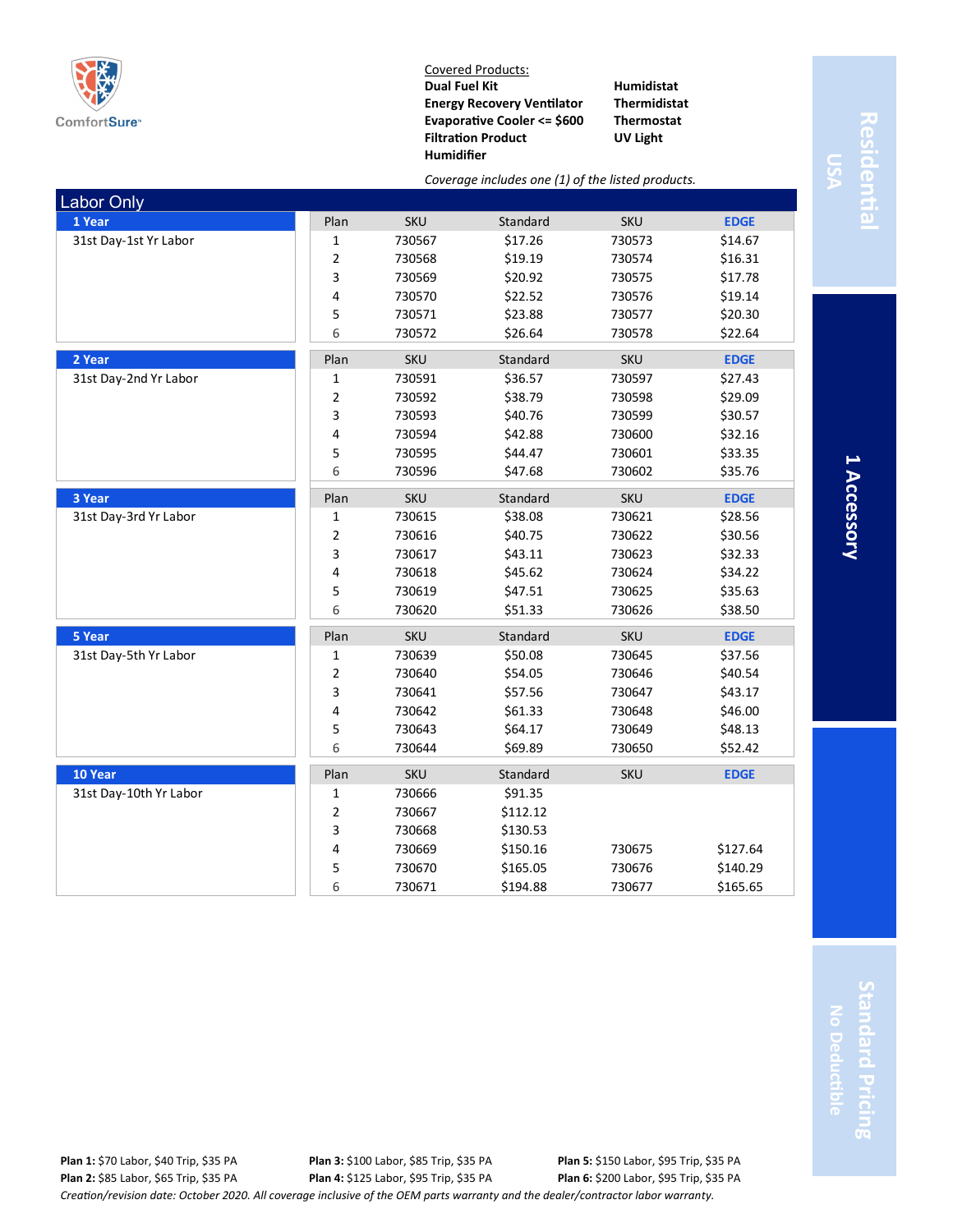

Covered Products: **Dual Fuel Kit Energy Recovery Ventilator Evaporative Cooler <= \$600 Filtration Product Humidifier**

**Humidistat Thermidistat Thermostat UV Light**

# **Residential** Residentia

|                                 | Coverage includes one (1) of the listed products. |            |          |            |             |
|---------------------------------|---------------------------------------------------|------------|----------|------------|-------------|
| Labor Plus                      |                                                   |            |          |            |             |
| 1 Year                          | Plan                                              | <b>SKU</b> | Standard | <b>SKU</b> | <b>EDGE</b> |
| 31st Day-1st Yr Labor           | $\mathbf{1}$                                      | 730579     | \$17.98  | 730585     | \$15.28     |
| 31st Day-1st Yr Part Allowance  | $\overline{2}$                                    | 730580     | \$19.99  | 730586     | \$16.99     |
|                                 | 3                                                 | 730581     | \$21.79  | 730587     | \$18.52     |
|                                 | 4                                                 | 730582     | \$23.70  | 730588     | \$20.15     |
|                                 | 5                                                 | 730583     | \$25.14  | 730589     | \$21.37     |
|                                 | 6                                                 | 730584     | \$28.04  | 730590     | \$23.83     |
| 2 Year                          | Plan                                              | <b>SKU</b> | Standard | <b>SKU</b> | <b>EDGE</b> |
| 31st Day-2nd Yr Labor           | $\mathbf{1}$                                      | 730603     | \$40.63  | 730609     | \$30.47     |
| 31st Day-2nd Yr Part Allowance  | $\overline{2}$                                    | 730604     | \$43.10  | 730610     | \$32.33     |
|                                 | 3                                                 | 730605     | \$45.29  | 730611     | \$33.97     |
|                                 | 4                                                 | 730606     | \$47.64  | 730612     | \$35.73     |
|                                 | 5                                                 | 730607     | \$49.41  | 730613     | \$37.06     |
|                                 | 6                                                 | 730608     | \$52.98  | 730614     | \$39.74     |
| 3 Year                          | Plan                                              | <b>SKU</b> | Standard | <b>SKU</b> | <b>EDGE</b> |
| 31st Day-3rd Yr Labor           | 1                                                 | 730627     | \$42.31  | 730633     | \$31.73     |
| 31st Day-3rd Yr Part Allowance  | $\overline{2}$                                    | 730628     | \$45.28  | 730634     | \$33.96     |
|                                 | 3                                                 | 730629     | \$47.90  | 730635     | \$35.93     |
|                                 | 4                                                 | 730630     | \$50.69  | 730636     | \$38.02     |
|                                 | 5                                                 | 730631     | \$52.79  | 730637     | \$39.59     |
|                                 | 6                                                 | 730632     | \$57.03  | 730638     | \$42.77     |
| 5 Year                          | Plan                                              | <b>SKU</b> | Standard | <b>SKU</b> | <b>EDGE</b> |
| 31st Day-5th Yr Labor           | 1                                                 | 730651     | \$55.64  | 730657     | \$41.73     |
| 31st Day-5th Yr Part Allowance  | $\overline{2}$                                    | 730652     | \$60.05  | 730658     | \$45.04     |
|                                 | 3                                                 | 730653     | \$63.96  | 730659     | \$47.97     |
|                                 | 4                                                 | 730654     | \$68.14  | 730660     | \$51.11     |
|                                 | 5                                                 | 730655     | \$71.30  | 730661     | \$53.48     |
|                                 | 6                                                 | 730656     | \$77.65  | 730662     | \$58.24     |
| 10 Year                         | Plan                                              | <b>SKU</b> | Standard | <b>SKU</b> | <b>EDGE</b> |
| 31st Day-10th Yr Labor          | 1                                                 | 730678     | \$101.50 |            |             |
| 31st Day-10th Yr Part Allowance | $\overline{2}$                                    | 730679     | \$124.58 |            |             |
|                                 | 3                                                 | 730680     | \$145.03 |            |             |
|                                 | 4                                                 | 730681     | \$166.84 | 730687     | \$141.81    |
|                                 | 5                                                 | 730682     | \$183.39 | 730688     | \$155.88    |
|                                 | 6                                                 | 730683     | \$216.53 | 730689     | \$184.05    |
| Parts & Labor Plus              |                                                   |            |          |            |             |
| 10 Year                         | Plan                                              | <b>SKU</b> | Standard |            |             |
| 31st Day-10th Yr Labor          | $\mathbf{1}$                                      | 730697     | \$161.94 |            |             |

1 Accessory **1 Accessory**

**Standard Pricing** tandard Prici No Deductible **No Deductible**

*Creation/revision date: October 2020. All coverage inclusive of the OEM parts warranty and the dealer/contractor labor warranty.* **Plan 1:** \$70 Labor, \$40 Trip, \$35 PA **Plan 2:** \$85 Labor, \$65 Trip, \$35 PA

31st Day-10th Yr Part Allowance 2 730698 \$185.01 6th-10th Yr Parts **3** 730699 \$205.45

**10 Year Plan SKU** Standard 6th-10th Yr Parts - 730696 \$81.44

Parts Only

**Plan 3:** \$100 Labor, \$85 Trip, \$35 PA **Plan 4:** \$125 Labor, \$95 Trip, \$35 PA

4 730700 \$227.28 5 730701 \$243.84 6 730702 \$276.95

> **Plan 5:** \$150 Labor, \$95 Trip, \$35 PA **Plan 6:** \$200 Labor, \$95 Trip, \$35 PA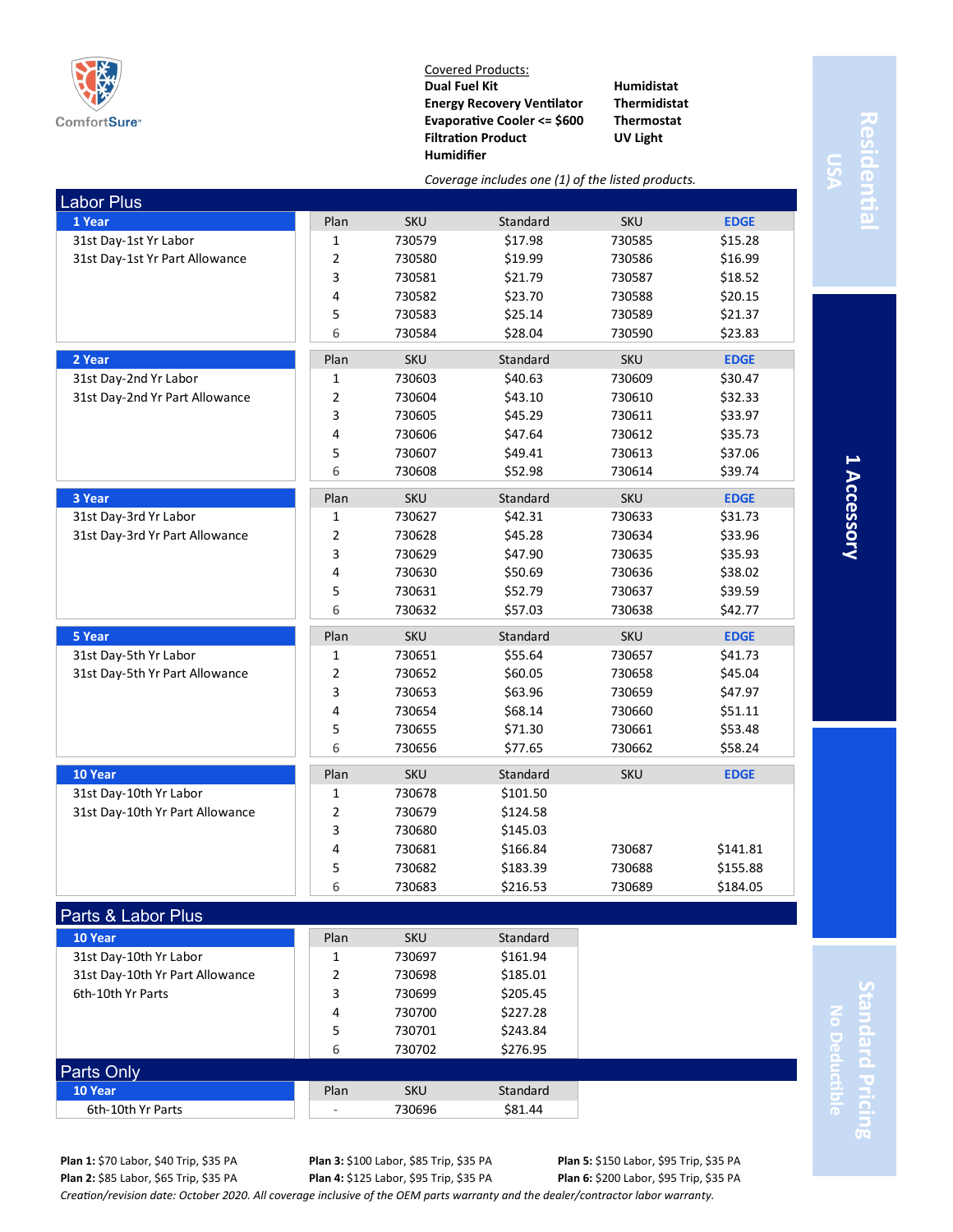

Labor Only

Covered Products: **Dual Fuel Kit Energy Recovery Ventilator Evaporative Cooler <= \$600 Filtration Product Humidifier**

**1 Year** Plan SKU Standard SKU **EDGE** 31st Day-1st Yr Labor 1 1 1 1 1 1 1 1 730295 730301 \$26.03

**2 Year** Plan SKU Standard SKU **EDGE** 31st Day-2nd Yr Labor 1 1 1 1 1 1 1 730319 544.87 730325 \$33.65

**3 Year** Plan SKU Standard SKU **EDGE** 31st Day-3rd Yr Labor 1 1 730343 \$30.32 730349 \$25.77

**5 Year** Plan SKU Standard SKU **EDGE** 31st Day-5th Yr Labor 1 | 1 730367 \$64.85 730373 \$50.58

**10 Year** Plan SKU Standard SKU **EDGE**

2 730395 \$245.39 3 730396 \$282.20

31st Day-10th Yr Labor 1 1 1 730394 \$203.84

*Coverage includes two (2) of the listed products.*

 730296 \$38.34 730302 \$28.76 730297 \$41.54 730303 \$31.16 730298 \$44.99 730304 \$33.74 730299 \$47.60 730305 \$35.70 730300 \$52.82 730306 \$39.62

 730320 \$49.33 730326 \$37.00 730321 \$53.28 730327 \$39.96 730322 \$57.51 730328 \$43.13 730323 \$60.71 730329 \$45.53 730324 \$67.14 730330 \$50.36

 730344 \$35.62 730350 \$30.63 730345 \$40.32 730351 \$34.88 730346 \$45.32 730352 \$39.88 730347 \$49.14 730353 \$43.49 730348 \$56.75 730354 \$51.08

 730368 \$72.79 730374 \$56.78 730369 \$79.84 730375 \$63.07 730370 \$87.35 730376 \$69.88 730371 \$93.04 730377 \$74.43 730372 \$104.45 730378 \$84.60

4 730397 \$321.47 730403 \$247.53 5 730398 \$351.27 730404 \$281.02 6 730399 \$410.90 730405 \$332.83

**Humidistat Thermidistat Thermostat UV Light**

# **Residential** Residentia

**2 Accessories**

| Š |
|---|
| ۳ |
| - |
|   |

**SSOries** 

**Standard Pricing** tandard Prici **No Deductible**  $\overline{3}$ 

| <b>Plan 1: \$70 Labor, \$40 Trip, \$35 PA</b>                                                                                    | <b>Plan 3: \$100 Labor, \$85 Trip, \$35 PA</b> | <b>Plan 5: \$150 Labor, \$95 Trip, \$35 PA</b> |  |  |  |  |
|----------------------------------------------------------------------------------------------------------------------------------|------------------------------------------------|------------------------------------------------|--|--|--|--|
| <b>Plan 2: \$85 Labor, \$65 Trip, \$35 PA</b>                                                                                    | <b>Plan 4: \$125 Labor, \$95 Trip, \$35 PA</b> | <b>Plan 6: \$200 Labor, \$95 Trip, \$35 PA</b> |  |  |  |  |
| Creation/revision date: October 2020. All coverage inclusive of the OEM parts warranty and the dealer/contractor labor warranty. |                                                |                                                |  |  |  |  |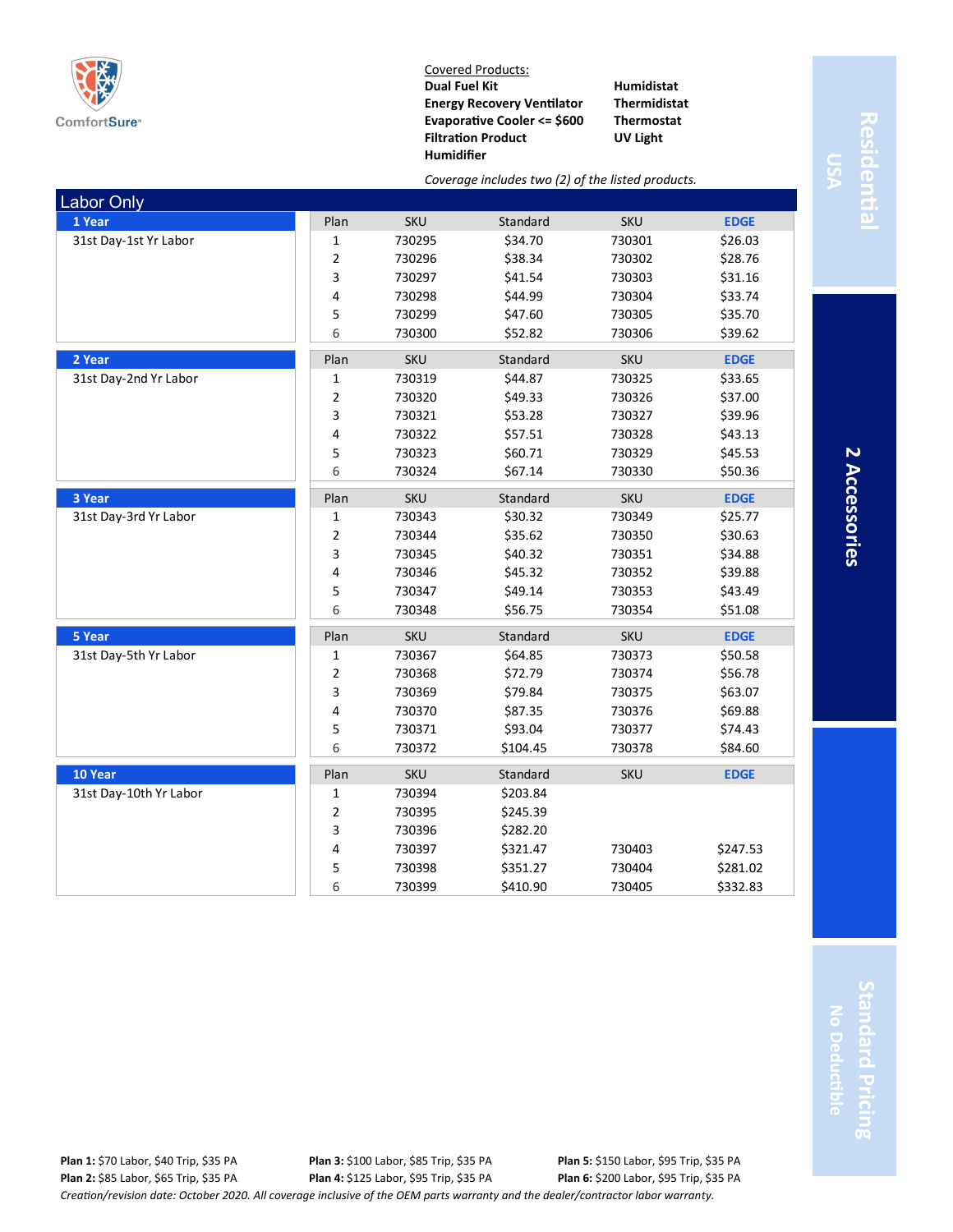

Parts Only

Covered Products: **Dual Fuel Kit Energy Recovery Ventilator Evaporative Cooler <= \$600 Filtration Product Humidifier**

*Coverage includes two (2) of the listed products.*

**Humidistat Thermidistat Thermostat UV Light**

# **Residential** Residenti

**2 Accessories**

2 Accessories

| <b>Labor Plus</b>               |                         |            |          |            |             |
|---------------------------------|-------------------------|------------|----------|------------|-------------|
| 1 Year                          | Plan                    | <b>SKU</b> | Standard | <b>SKU</b> | <b>EDGE</b> |
| 31st Day-1st Yr Labor           | $\mathbf 1$             | 730307     | \$38.56  | 730313     | \$28.92     |
| 31st Day-1st Yr Part Allowance  | $\mathbf 2$             | 730308     | \$42.60  | 730314     | \$31.95     |
|                                 | $\overline{\mathbf{3}}$ | 730309     | \$46.16  | 730315     | \$34.62     |
|                                 | 4                       | 730310     | \$49.99  | 730316     | \$37.49     |
|                                 | 5                       | 730311     | \$52.89  | 730317     | \$39.67     |
|                                 | 6                       | 730312     | \$58.69  | 730318     | \$44.02     |
| 2 Year                          | Plan                    | <b>SKU</b> | Standard | <b>SKU</b> | <b>EDGE</b> |
| 31st Day-2nd Yr Labor           | $\mathbf{1}$            | 730331     | \$49.85  | 730337     | \$37.39     |
| 31st Day-2nd Yr Part Allowance  | $\overline{2}$          | 730332     | \$54.81  | 730338     | \$41.11     |
|                                 | 3                       | 730333     | \$59.20  | 730339     | \$44.40     |
|                                 | $\pmb{4}$               | 730334     | \$63.90  | 730340     | \$47.93     |
|                                 | 5                       | 730335     | \$67.45  | 730341     | \$50.59     |
|                                 | 6                       | 730336     | \$74.60  | 730342     | \$55.95     |
| 3 Year                          | Plan                    | <b>SKU</b> | Standard | SKU        | <b>EDGE</b> |
| 31st Day-3rd Yr Labor           | $\mathbf{1}$            | 730355     | \$33.69  | 730361     | \$29.31     |
| 31st Day-3rd Yr Part Allowance  | $\overline{2}$          | 730356     | \$39.58  | 730362     | \$34.43     |
|                                 | 3                       | 730357     | \$44.80  | 730363     | \$38.98     |
|                                 | 4                       | 730358     | \$50.36  | 730364     | \$43.81     |
|                                 | 5                       | 730359     | \$54.60  | 730365     | \$47.50     |
|                                 | 6                       | 730360     | \$63.05  | 730366     | \$54.85     |
| 5 Year                          | Plan                    | <b>SKU</b> | Standard | <b>SKU</b> | <b>EDGE</b> |
| 31st Day-5th Yr Labor           | $\mathbf{1}$            | 730379     | \$72.05  | 730385     | \$54.04     |
| 31st Day-5th Yr Part Allowance  | $\overline{2}$          | 730380     | \$80.88  | 730386     | \$60.66     |
|                                 | 3                       | 730381     | \$88.71  | 730387     | \$66.53     |
|                                 | 4                       | 730382     | \$97.06  | 730388     | \$72.80     |
|                                 | 5                       | 730383     | \$103.38 | 730389     | \$77.54     |
|                                 | 6                       | 730384     | \$116.06 | 730390     | \$87.05     |
| 10 Year                         | Plan                    | <b>SKU</b> | Standard | <b>SKU</b> | <b>EDGE</b> |
| 31st Day-10th Yr Labor          | $\mathbf{1}$            | 730406     | \$226.49 |            |             |
| 31st Day-10th Yr Part Allowance | $\overline{2}$          | 730407     | \$272.66 |            |             |
|                                 | 3                       | 730408     | \$313.56 |            |             |
|                                 | 4                       | 730409     | \$357.19 | 730415     | \$276.82    |
|                                 | 5                       | 730410     | \$390.30 | 730416     | \$306.39    |
|                                 | 6                       | 730411     | \$456.56 | 730417     | \$362.97    |
| Parts & Labor Plus              |                         |            |          |            |             |
| 10 Year                         | Plan                    | <b>SKU</b> | Standard |            |             |

**Standard Pricing** No Deductible **No Deductible** ndard Prici

**Plan 1:** \$70 Labor, \$40 Trip, \$35 PA **Plan 2:** \$85 Labor, \$65 Trip, \$35 PA

**Plan 3:** \$100 Labor, \$85 Trip, \$35 PA **Plan 4:** \$125 Labor, \$95 Trip, \$35 PA

4 730428 \$478.08 5 730429 \$511.19 6 730430 \$577.43

> **Plan 5:** \$150 Labor, \$95 Trip, \$35 PA **Plan 6:** \$200 Labor, \$95 Trip, \$35 PA

*Creation/revision date: October 2020. All coverage inclusive of the OEM parts warranty and the dealer/contractor labor warranty.*

31st Day-10th Yr Labor 1 1 1 730425 \$347.38 31st Day-10th Yr Part Allowance  $\begin{array}{|c|c|c|c|c|} \hline \end{array}$  2 730426 \$393.55 6th-10th Yr Parts **3** 730427 \$434.44

**10 Year** Standard SKU Standard 6th-10th Yr Parts **19 12 12:30 12:30 12:30 12:30 12:30 12:30 12:30 12:30 12:30 12:30 12:30 12:30 12:30 12:30 12:30**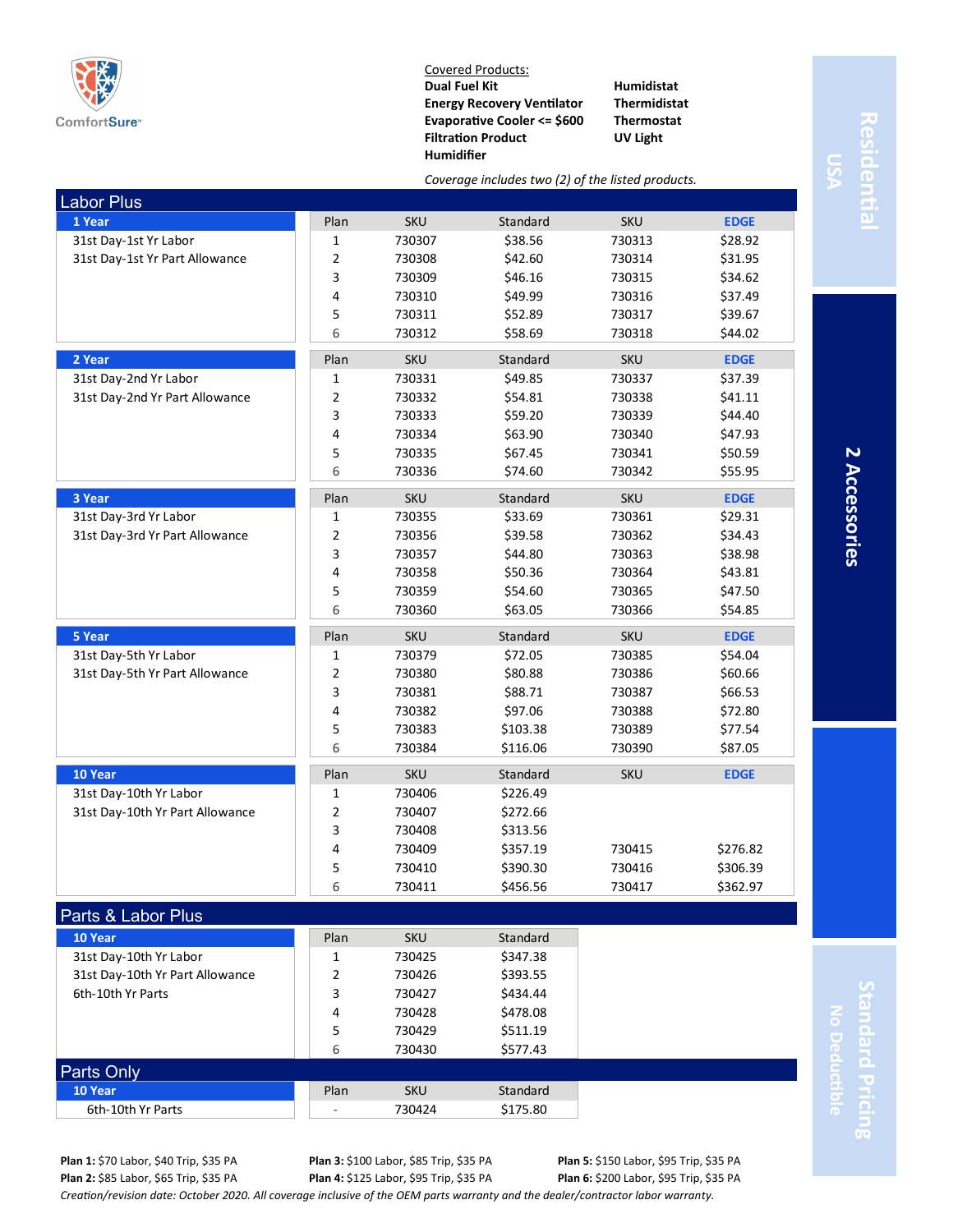

Covered Products: **Dual Fuel Kit Energy Recovery Ventilator Evaporative Cooler <= \$600 Filtration Product Humidifier**

**Humidistat Thermidistat Thermostat UV Light**

#### *Coverage includes three (3) of the listed products.*

| <b>Labor Only</b>      |                         |            |          |            |             |
|------------------------|-------------------------|------------|----------|------------|-------------|
| 1 Year                 | Plan                    | <b>SKU</b> | Standard | <b>SKU</b> | <b>EDGE</b> |
| 31st Day-1st Yr Labor  | 1                       | 730431     | \$41.45  | 730437     | \$31.09     |
|                        | 2                       | 730432     | \$46.90  | 730438     | \$35.18     |
|                        | 3                       | 730433     | \$51.73  | 730439     | \$38.80     |
|                        | 4                       | 730434     | \$56.89  | 730440     | \$42.67     |
|                        | 5                       | 730435     | \$60.82  | 730441     | \$45.62     |
|                        | 6                       | 730436     | \$68.63  | 730442     | \$51.47     |
| 2 Year                 | Plan                    | SKU        | Standard | SKU        | <b>EDGE</b> |
| 31st Day-2nd Yr Labor  | $\mathbf{1}$            | 730455     | \$53.17  | 730461     | \$39.88     |
|                        | 2                       | 730456     | \$59.89  | 730462     | \$44.92     |
|                        | 3                       | 730457     | \$65.82  | 730463     | \$49.37     |
|                        | 4                       | 730458     | \$72.14  | 730464     | \$54.11     |
|                        | 5                       | 730459     | \$76.94  | 730465     | \$57.71     |
|                        | 6                       | 730460     | \$86.57  | 730466     | \$64.93     |
| 3 Year                 | Plan                    | <b>SKU</b> | Standard | <b>SKU</b> | <b>EDGE</b> |
| 31st Day-3rd Yr Labor  | 1                       | 730479     | \$57.81  | 730485     | \$43.36     |
|                        | 2                       | 730480     | \$65.77  | 730486     | \$49.33     |
|                        | 3                       | 730481     | \$72.82  | 730487     | \$54.62     |
|                        | 4                       | 730482     | \$80.33  | 730488     | \$60.25     |
|                        | 5                       | 730483     | \$86.05  | 730489     | \$64.54     |
|                        | 6                       | 730484     | \$97.45  | 730490     | \$73.09     |
| 5 Year                 | Plan                    | SKU        | Standard | SKU        | <b>EDGE</b> |
| 31st Day-5th Yr Labor  | $\mathbf{1}$            | 730503     | \$79.61  | 730509     | \$59.71     |
|                        | $\overline{\mathbf{c}}$ | 730504     | \$91.56  | 730510     | \$68.67     |
|                        | 3                       | 730505     | \$102.10 | 730511     | \$76.58     |
|                        | 4                       | 730506     | \$113.38 | 730512     | \$85.04     |
|                        | 5                       | 730507     | \$121.91 | 730513     | \$91.43     |
|                        | 6                       | 730508     | \$139.03 | 730514     | \$104.27    |
| 10 Year                | Plan                    | SKU        | Standard | SKU        | <b>EDGE</b> |
| 31st Day-10th Yr Labor | $\mathbf{1}$            | 730530     | \$281.06 |            |             |
|                        | 2                       | 730531     | \$343.39 |            |             |
|                        | 3                       | 730532     | \$398.59 |            |             |
|                        | 4                       | 730533     | \$457.48 | 730539     | \$361.41    |
|                        | 5                       | 730534     | \$502.21 | 730540     | \$404.28    |
|                        | 6                       | 730535     | \$591.62 | 730541     | \$491.04    |